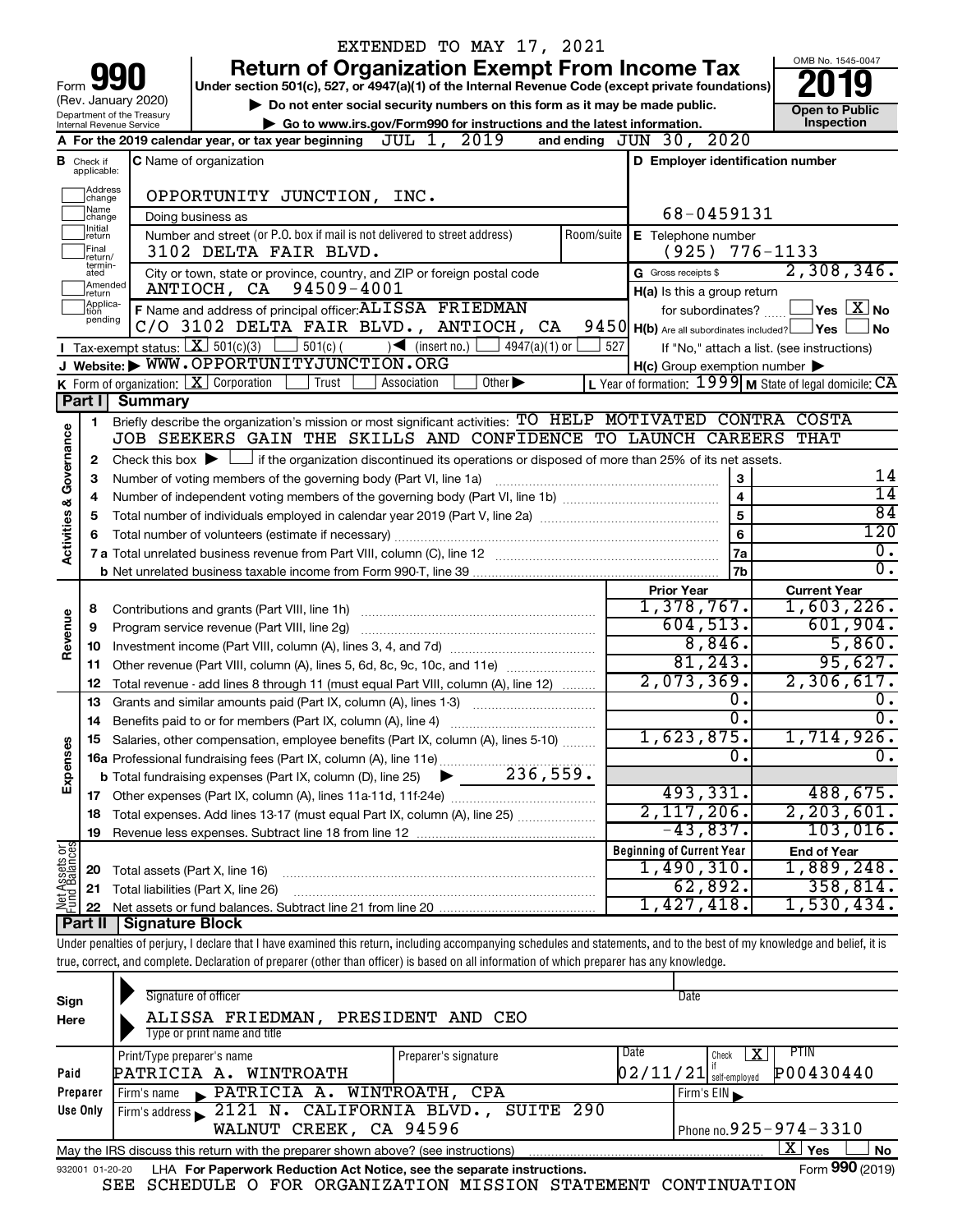|                | OPPORTUNITY JUNCTION, INC.<br>Form 990 (2019)                                                                                                                                                       | 68-0459131                                      | Page 2             |
|----------------|-----------------------------------------------------------------------------------------------------------------------------------------------------------------------------------------------------|-------------------------------------------------|--------------------|
|                | Part III   Statement of Program Service Accomplishments                                                                                                                                             |                                                 |                    |
|                |                                                                                                                                                                                                     |                                                 | $\boxed{\text{X}}$ |
| $\mathbf{1}$   | Briefly describe the organization's mission:                                                                                                                                                        |                                                 |                    |
|                | TO HELP MOTIVATED CONTRA COSTA JOB SEEKERS GAIN THE SKILLS AND                                                                                                                                      |                                                 |                    |
|                | CONFIDENCE TO LAUNCH CAREERS THAT LEAD TO FINANCIAL SECURITY.                                                                                                                                       |                                                 |                    |
|                |                                                                                                                                                                                                     |                                                 |                    |
|                |                                                                                                                                                                                                     |                                                 |                    |
| $\overline{2}$ | Did the organization undertake any significant program services during the year which were not listed on the                                                                                        |                                                 |                    |
|                | prior Form 990 or 990-EZ?                                                                                                                                                                           | $\Box$ Yes $[\overline{\mathrm{X}}]$ No         |                    |
|                | If "Yes," describe these new services on Schedule O.                                                                                                                                                |                                                 |                    |
| 3              | Did the organization cease conducting, or make significant changes in how it conducts, any program services?                                                                                        | $\boxed{\phantom{1}}$ Yes $\boxed{\text{X}}$ No |                    |
|                | If "Yes," describe these changes on Schedule O.                                                                                                                                                     |                                                 |                    |
| 4              | Describe the organization's program service accomplishments for each of its three largest program services, as measured by expenses.                                                                |                                                 |                    |
|                | Section 501(c)(3) and 501(c)(4) organizations are required to report the amount of grants and allocations to others, the total expenses, and<br>revenue, if any, for each program service reported. |                                                 |                    |
| 4a             | $817$ , $454$ or including grants of \$ $\qquad \qquad$ ) (Revenue \$<br>) (Expenses \$<br>(Code:                                                                                                   | 346,808.                                        |                    |
|                | ADMINISTRATIVE CAREERS TRAINING:                                                                                                                                                                    |                                                 |                    |
|                |                                                                                                                                                                                                     |                                                 |                    |
|                | PROGRAM STRUCTURE: PREPARES JOB SEEKERS FOR ADMINISTRATIVE CAREERS BY                                                                                                                               |                                                 |                    |
|                | COMBINING COMPUTER TRAINING WITH LIFE SKILLS, PAID WORK EXPERIENCE,                                                                                                                                 |                                                 |                    |
|                | CASE MANAGEMENT, MENTAL HEALTH SERVICES, CAREER COUNSELING, PLACEMENT                                                                                                                               |                                                 |                    |
|                | ASSISTANCE, AND LONG-TERM ALUMNI SERVICES. PROGRAM IS DELIVERED ONLINE                                                                                                                              |                                                 |                    |
|                | DURING COVID-19.                                                                                                                                                                                    |                                                 |                    |
|                |                                                                                                                                                                                                     |                                                 |                    |
|                | THE PROGRAM PLACED 29 GRADUATES INTO INITIAL EMPLOYMENT,<br>IMPACT:                                                                                                                                 |                                                 |                    |
|                | EARNING AN AVERAGE OF \$17.29/HOUR. IN ADDITION, 24 ALUMNI WERE PLACED                                                                                                                              |                                                 |                    |
|                | INTO NEW POSITIONS OR ADVANCED TO AN AVERAGE OF \$18.50/HOUR. 73% OF                                                                                                                                |                                                 |                    |
|                | GRADUATES RETAINED EMPLOYMENT AT 18 MONTHS FOLLOWING PLACEMENT.                                                                                                                                     |                                                 |                    |
| 4b             | ) (Expenses \$<br>(Code:                                                                                                                                                                            | 12,000.                                         |                    |
|                | HEALTHCARE CAREER PATHWAY PROGRAM:                                                                                                                                                                  |                                                 |                    |
|                | PROGRAM STRUCTURE: STARTS WITH PERSON-CENTERED CERTIFIED NURSING                                                                                                                                    |                                                 |                    |
|                | ASSISTANT TRAINING, INCLUDING PROFESSIONAL DEVELOPMENT INSTRUCTION,                                                                                                                                 |                                                 |                    |
|                | WRAP-AROUND SUPPORT SERVICES, PLACEMENT ASSISTANCE, AND LONG-TERM                                                                                                                                   |                                                 |                    |
|                | ALUMNI SERVICES. PROGRAM IS DELIVERED USING A HYBRID MODEL DURING                                                                                                                                   |                                                 |                    |
|                | $COVID-19.$                                                                                                                                                                                         |                                                 |                    |
|                |                                                                                                                                                                                                     |                                                 |                    |
|                | IMPACT: THE PROGRAM PLACED 21 GRADUATES INTO INITIAL EMPLOYMENT,                                                                                                                                    |                                                 |                    |
|                | EARNING AN AVERAGE OF \$16.62/HOUR. IN ADDITION, 3 ALUMNI WERE PLACED                                                                                                                               |                                                 |                    |
|                | INTO NEW POSITIONS AT AN AVERAGE OF \$16.45/HOUR. 77% OF GRADUATES                                                                                                                                  |                                                 |                    |
|                | RETAINED EMPLOYMENT AT 12 MONTHS POST-PLACEMENT (PROGRAM IS TOO NEW FOR                                                                                                                             |                                                 |                    |
| 4с             | $442, 251$ $\cdot$ including grants of \$<br>) (Expenses \$<br>(Code:                                                                                                                               | 203,900.<br>(Revenue \$                         |                    |
|                | CAREER COUNSELING AND PLACEMENT ASSISTANCE:                                                                                                                                                         |                                                 |                    |
|                |                                                                                                                                                                                                     |                                                 |                    |
|                | PROGRAM STRUCTURE: PROVIDES CAREER DEVELOPMENT, CASE MANAGEMENT, AND                                                                                                                                |                                                 |                    |
|                | JOB PLACEMENT SERVICES IN ANTIOCH, AT LOS MEDANOS COLLEGE, AND AT<br>SPARKPOINT CONTRA COSTA IN BAY POINT. SERVICES ARE DELIVERED ONLINE                                                            |                                                 |                    |
|                | DURING COVID-19.                                                                                                                                                                                    |                                                 |                    |
|                |                                                                                                                                                                                                     |                                                 |                    |
|                | IMPACT: LAST YEAR, 56 PARTICIPANTS WERE PLACED INTO POSITIONS EARNING                                                                                                                               |                                                 |                    |
|                | AN AVERAGE OF \$17.54/HOUR (NOT INCLUDING 9 ALUMNI PLACED INTO NEW                                                                                                                                  |                                                 |                    |
|                | POSITIONS AVERAGING \$15.15/HOUR).                                                                                                                                                                  |                                                 |                    |
|                |                                                                                                                                                                                                     |                                                 |                    |
|                |                                                                                                                                                                                                     |                                                 |                    |
|                | 4d Other program services (Describe on Schedule O.)                                                                                                                                                 |                                                 |                    |
|                | 359,054. including grants of \$<br>(Expenses \$<br>(Revenue \$                                                                                                                                      | 53, 117.                                        |                    |
|                | 1,836,899.<br>4e Total program service expenses                                                                                                                                                     |                                                 |                    |
|                |                                                                                                                                                                                                     | Form 990 (2019)                                 |                    |
|                | SEE SCHEDULE O FOR CONTINUATION(S)<br>932002 01-20-20                                                                                                                                               |                                                 |                    |
|                | 2                                                                                                                                                                                                   |                                                 |                    |

20390211 794364 OPTIC 2019.05080 OPPORTUNITY JUNCTION, INC. OPTIC\_\_1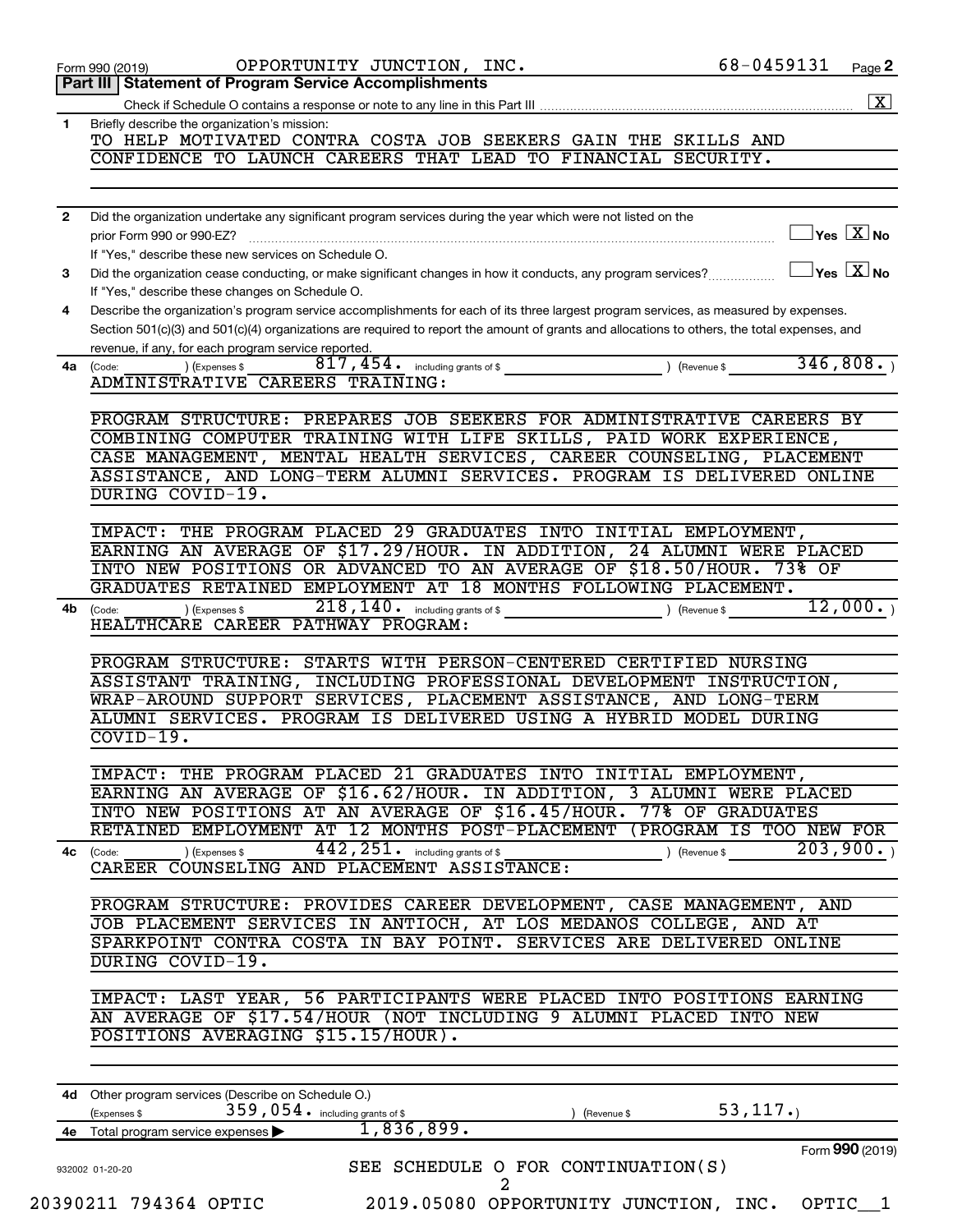| Form 990 (2019) |  |  |
|-----------------|--|--|

Form 990 (2019)  $\qquad \qquad \text{OPPORTUNITY}$  JUNCTION, INC.  $\qquad \qquad \qquad \text{68-0459131} \qquad \qquad \text{Page}$ **Part IV Checklist of Required Schedules**

|    |                                                                                                                                                                                                                                           |                         | Yes                     | No                      |
|----|-------------------------------------------------------------------------------------------------------------------------------------------------------------------------------------------------------------------------------------------|-------------------------|-------------------------|-------------------------|
| 1. | Is the organization described in section 501(c)(3) or 4947(a)(1) (other than a private foundation)?                                                                                                                                       |                         |                         |                         |
|    |                                                                                                                                                                                                                                           | 1                       | X                       |                         |
| 2  |                                                                                                                                                                                                                                           | $\mathbf{2}$            | $\overline{\textbf{x}}$ |                         |
| З  | Did the organization engage in direct or indirect political campaign activities on behalf of or in opposition to candidates for                                                                                                           |                         |                         |                         |
|    |                                                                                                                                                                                                                                           | 3                       |                         | x                       |
| 4  | Section 501(c)(3) organizations. Did the organization engage in lobbying activities, or have a section 501(h) election in effect                                                                                                          |                         |                         |                         |
|    |                                                                                                                                                                                                                                           | $\overline{\mathbf{4}}$ | X                       |                         |
| 5  | Is the organization a section 501(c)(4), 501(c)(5), or 501(c)(6) organization that receives membership dues, assessments, or                                                                                                              |                         |                         | x                       |
|    |                                                                                                                                                                                                                                           | 5                       |                         |                         |
| 6  | Did the organization maintain any donor advised funds or any similar funds or accounts for which donors have the right to                                                                                                                 |                         |                         | х                       |
|    | provide advice on the distribution or investment of amounts in such funds or accounts? If "Yes," complete Schedule D, Part I<br>Did the organization receive or hold a conservation easement, including easements to preserve open space, | 6                       |                         |                         |
| 7  |                                                                                                                                                                                                                                           | $\overline{7}$          |                         | х                       |
| 8  | Did the organization maintain collections of works of art, historical treasures, or other similar assets? If "Yes," complete                                                                                                              |                         |                         |                         |
|    |                                                                                                                                                                                                                                           | 8                       |                         | х                       |
| 9  | Did the organization report an amount in Part X, line 21, for escrow or custodial account liability, serve as a custodian for                                                                                                             |                         |                         |                         |
|    | amounts not listed in Part X; or provide credit counseling, debt management, credit repair, or debt negotiation services?                                                                                                                 |                         |                         |                         |
|    |                                                                                                                                                                                                                                           | 9                       |                         | х                       |
| 10 | Did the organization, directly or through a related organization, hold assets in donor-restricted endowments                                                                                                                              |                         |                         |                         |
|    |                                                                                                                                                                                                                                           | 10                      |                         | x                       |
| 11 | If the organization's answer to any of the following questions is "Yes," then complete Schedule D, Parts VI, VII, VIII, IX, or X                                                                                                          |                         |                         |                         |
|    | as applicable.                                                                                                                                                                                                                            |                         |                         |                         |
|    | a Did the organization report an amount for land, buildings, and equipment in Part X, line 10? If "Yes," complete Schedule D,                                                                                                             |                         |                         |                         |
|    |                                                                                                                                                                                                                                           | 11a                     | X                       |                         |
|    | <b>b</b> Did the organization report an amount for investments - other securities in Part X, line 12, that is 5% or more of its total                                                                                                     |                         |                         |                         |
|    |                                                                                                                                                                                                                                           | 11b                     |                         | x                       |
|    | c Did the organization report an amount for investments - program related in Part X, line 13, that is 5% or more of its total                                                                                                             |                         |                         |                         |
|    |                                                                                                                                                                                                                                           | 11c                     |                         | x                       |
|    | d Did the organization report an amount for other assets in Part X, line 15, that is 5% or more of its total assets reported in                                                                                                           |                         |                         |                         |
|    |                                                                                                                                                                                                                                           | 11d                     |                         | х                       |
|    |                                                                                                                                                                                                                                           | 11e                     | X                       |                         |
| f. | Did the organization's separate or consolidated financial statements for the tax year include a footnote that addresses                                                                                                                   |                         |                         |                         |
|    | the organization's liability for uncertain tax positions under FIN 48 (ASC 740)? If "Yes," complete Schedule D, Part X                                                                                                                    | 11f                     |                         | х                       |
|    | 12a Did the organization obtain separate, independent audited financial statements for the tax year? If "Yes," complete                                                                                                                   |                         | X                       |                         |
|    |                                                                                                                                                                                                                                           | 12a                     |                         |                         |
|    | <b>b</b> Was the organization included in consolidated, independent audited financial statements for the tax year?                                                                                                                        |                         |                         | х                       |
|    | If "Yes," and if the organization answered "No" to line 12a, then completing Schedule D, Parts XI and XII is optional                                                                                                                     | 12 <sub>b</sub>         |                         | $\overline{\mathbf{X}}$ |
| 13 |                                                                                                                                                                                                                                           | 13<br>14a               |                         | x                       |
|    | <b>b</b> Did the organization have aggregate revenues or expenses of more than \$10,000 from grantmaking, fundraising, business,                                                                                                          |                         |                         |                         |
|    | investment, and program service activities outside the United States, or aggregate foreign investments valued at \$100,000                                                                                                                |                         |                         |                         |
|    |                                                                                                                                                                                                                                           | 14b                     |                         | х                       |
| 15 | Did the organization report on Part IX, column (A), line 3, more than \$5,000 of grants or other assistance to or for any                                                                                                                 |                         |                         |                         |
|    |                                                                                                                                                                                                                                           | 15                      |                         | х                       |
| 16 | Did the organization report on Part IX, column (A), line 3, more than \$5,000 of aggregate grants or other assistance to                                                                                                                  |                         |                         |                         |
|    |                                                                                                                                                                                                                                           | 16                      |                         | х                       |
| 17 | Did the organization report a total of more than \$15,000 of expenses for professional fundraising services on Part IX,                                                                                                                   |                         |                         |                         |
|    |                                                                                                                                                                                                                                           | 17                      |                         | x                       |
| 18 | Did the organization report more than \$15,000 total of fundraising event gross income and contributions on Part VIII, lines                                                                                                              |                         |                         |                         |
|    |                                                                                                                                                                                                                                           | 18                      | х                       |                         |
| 19 | Did the organization report more than \$15,000 of gross income from gaming activities on Part VIII, line 9a? If "Yes,"                                                                                                                    |                         |                         |                         |
|    |                                                                                                                                                                                                                                           | 19                      |                         | х                       |
|    |                                                                                                                                                                                                                                           | 20a                     |                         | $\overline{\text{X}}$   |
|    |                                                                                                                                                                                                                                           | 20 <sub>b</sub>         |                         |                         |
| 21 | Did the organization report more than \$5,000 of grants or other assistance to any domestic organization or                                                                                                                               |                         |                         |                         |
|    |                                                                                                                                                                                                                                           | 21                      |                         | x.                      |
|    | 932003 01-20-20                                                                                                                                                                                                                           |                         |                         | Form 990 (2019)         |

20390211 794364 OPTIC 2019.05080 OPPORTUNITY JUNCTION, INC. OPTIC\_\_1

3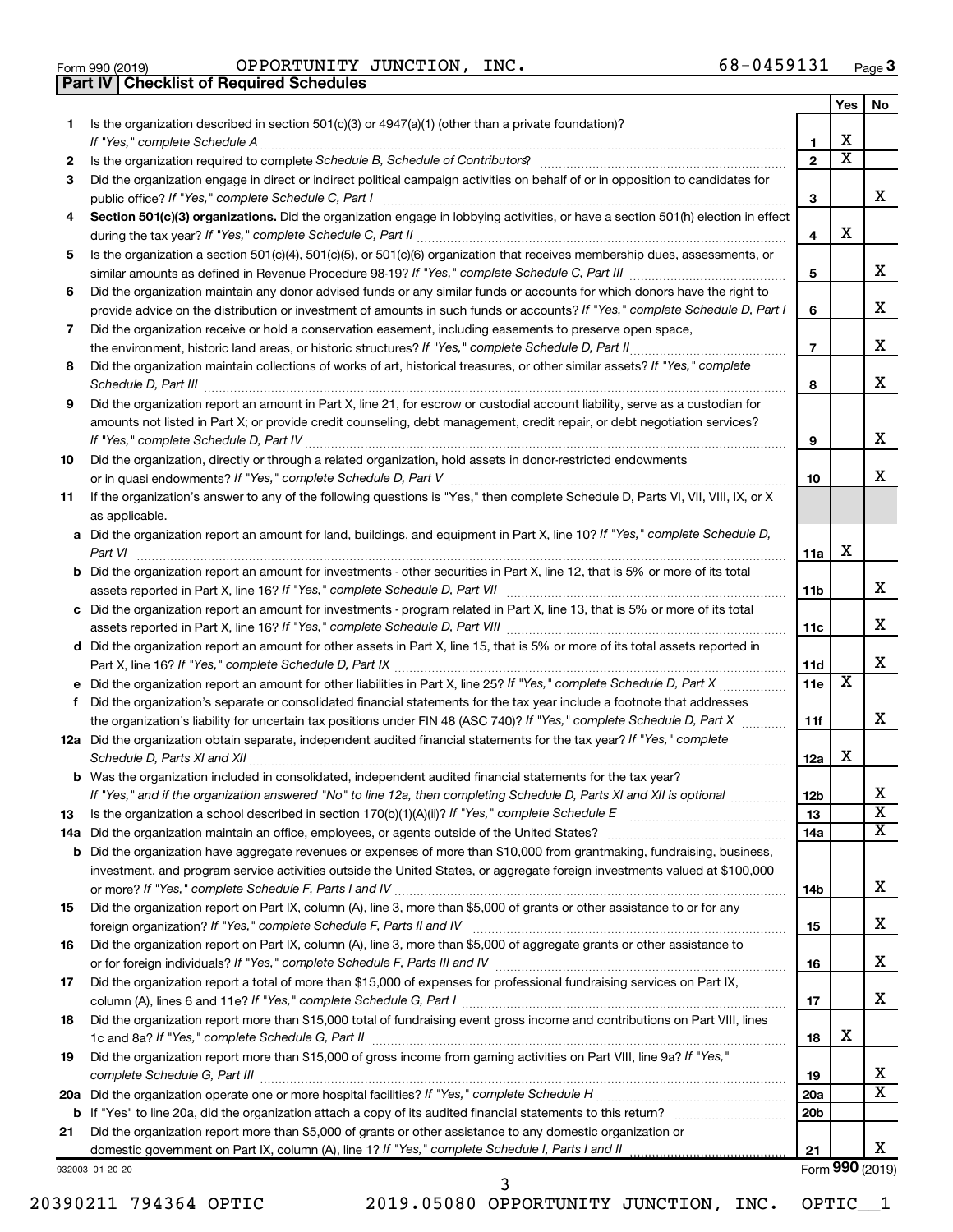Form 990 (2019)  $\qquad \qquad \text{OPPORTUNITY}$  JUNCTION, INC.  $\qquad \qquad \qquad \text{68-0459131} \qquad \qquad \text{Page}$ 

*(continued)* **Part IV Checklist of Required Schedules**

| 22       | Did the organization report more than \$5,000 of grants or other assistance to or for domestic individuals on                                                                                                                                                                                                                                                |                        |                 | X                           |
|----------|--------------------------------------------------------------------------------------------------------------------------------------------------------------------------------------------------------------------------------------------------------------------------------------------------------------------------------------------------------------|------------------------|-----------------|-----------------------------|
|          |                                                                                                                                                                                                                                                                                                                                                              | 22                     |                 |                             |
| 23       | Did the organization answer "Yes" to Part VII, Section A, line 3, 4, or 5 about compensation of the organization's current<br>and former officers, directors, trustees, key employees, and highest compensated employees? If "Yes," complete<br>Schedule J <b>Execute Schedule Schedule Schedule Schedule</b> J <b>Execute Schedule J Execute Schedule J</b> | 23                     | X               |                             |
|          | 24a Did the organization have a tax-exempt bond issue with an outstanding principal amount of more than \$100,000 as of the<br>last day of the year, that was issued after December 31, 2002? If "Yes," answer lines 24b through 24d and complete                                                                                                            | 24a                    |                 | X                           |
|          | b Did the organization invest any proceeds of tax-exempt bonds beyond a temporary period exception?                                                                                                                                                                                                                                                          | 24 <sub>b</sub>        |                 |                             |
|          | c Did the organization maintain an escrow account other than a refunding escrow at any time during the year to defease                                                                                                                                                                                                                                       | 24с                    |                 |                             |
|          |                                                                                                                                                                                                                                                                                                                                                              | 24d                    |                 |                             |
|          | 25a Section 501(c)(3), 501(c)(4), and 501(c)(29) organizations. Did the organization engage in an excess benefit                                                                                                                                                                                                                                             | 25a                    |                 | X                           |
|          | <b>b</b> Is the organization aware that it engaged in an excess benefit transaction with a disqualified person in a prior year, and<br>that the transaction has not been reported on any of the organization's prior Forms 990 or 990-EZ? If "Yes," complete<br>Schedule L, Part I                                                                           | 25b                    |                 | X                           |
| 26       | Did the organization report any amount on Part X, line 5 or 22, for receivables from or payables to any current                                                                                                                                                                                                                                              |                        |                 |                             |
|          | or former officer, director, trustee, key employee, creator or founder, substantial contributor, or 35%                                                                                                                                                                                                                                                      |                        |                 |                             |
|          |                                                                                                                                                                                                                                                                                                                                                              | 26                     |                 | X                           |
| 27       | Did the organization provide a grant or other assistance to any current or former officer, director, trustee, key employee,<br>creator or founder, substantial contributor or employee thereof, a grant selection committee member, or to a 35% controlled                                                                                                   |                        |                 | x                           |
| 28       | entity (including an employee thereof) or family member of any of these persons? If "Yes," complete Schedule L, Part III<br>Was the organization a party to a business transaction with one of the following parties (see Schedule L, Part IV                                                                                                                | 27                     |                 |                             |
|          | instructions, for applicable filing thresholds, conditions, and exceptions):<br>a A current or former officer, director, trustee, key employee, creator or founder, or substantial contributor? If                                                                                                                                                           |                        |                 | х                           |
|          |                                                                                                                                                                                                                                                                                                                                                              | 28a<br>28 <sub>b</sub> |                 | $\overline{\textbf{x}}$     |
|          | c A 35% controlled entity of one or more individuals and/or organizations described in lines 28a or 28b? If                                                                                                                                                                                                                                                  |                        |                 |                             |
|          |                                                                                                                                                                                                                                                                                                                                                              | 28c                    |                 | X                           |
| 29       |                                                                                                                                                                                                                                                                                                                                                              | 29                     |                 | $\overline{\textnormal{x}}$ |
| 30       | Did the organization receive contributions of art, historical treasures, or other similar assets, or qualified conservation                                                                                                                                                                                                                                  | 30                     |                 | X                           |
| 31       | Did the organization liquidate, terminate, or dissolve and cease operations? If "Yes," complete Schedule N, Part I                                                                                                                                                                                                                                           | 31                     |                 | $\overline{\textnormal{x}}$ |
| 32       | Did the organization sell, exchange, dispose of, or transfer more than 25% of its net assets? If "Yes," complete                                                                                                                                                                                                                                             | 32                     |                 | X                           |
| 33       | Did the organization own 100% of an entity disregarded as separate from the organization under Regulations                                                                                                                                                                                                                                                   | 33                     |                 | x                           |
| 34       | Was the organization related to any tax-exempt or taxable entity? If "Yes," complete Schedule R, Part II, III, or IV, and<br>Part V, line 1                                                                                                                                                                                                                  | 34                     |                 | х                           |
|          |                                                                                                                                                                                                                                                                                                                                                              | 35a                    |                 | $\overline{\textnormal{x}}$ |
|          | b If "Yes" to line 35a, did the organization receive any payment from or engage in any transaction with a controlled entity                                                                                                                                                                                                                                  | 35b                    |                 |                             |
| 36       | Section 501(c)(3) organizations. Did the organization make any transfers to an exempt non-charitable related organization?                                                                                                                                                                                                                                   | 36                     |                 | x                           |
| 37       | Did the organization conduct more than 5% of its activities through an entity that is not a related organization                                                                                                                                                                                                                                             | 37                     |                 | x                           |
| 38       | Did the organization complete Schedule O and provide explanations in Schedule O for Part VI, lines 11b and 19?                                                                                                                                                                                                                                               | 38                     | X               |                             |
| Part $V$ |                                                                                                                                                                                                                                                                                                                                                              |                        |                 |                             |
|          |                                                                                                                                                                                                                                                                                                                                                              |                        | Yes I           | No                          |
|          | 5<br>0<br>1 <sub>b</sub>                                                                                                                                                                                                                                                                                                                                     |                        |                 |                             |
|          | c Did the organization comply with backup withholding rules for reportable payments to vendors and reportable gaming                                                                                                                                                                                                                                         |                        |                 |                             |
|          |                                                                                                                                                                                                                                                                                                                                                              | 1c                     | Form 990 (2019) |                             |
|          | 932004 01-20-20                                                                                                                                                                                                                                                                                                                                              |                        |                 |                             |
|          | 20390211 794364 OPTIC<br>2019.05080 OPPORTUNITY JUNCTION, INC.                                                                                                                                                                                                                                                                                               |                        | OPTIC_1         |                             |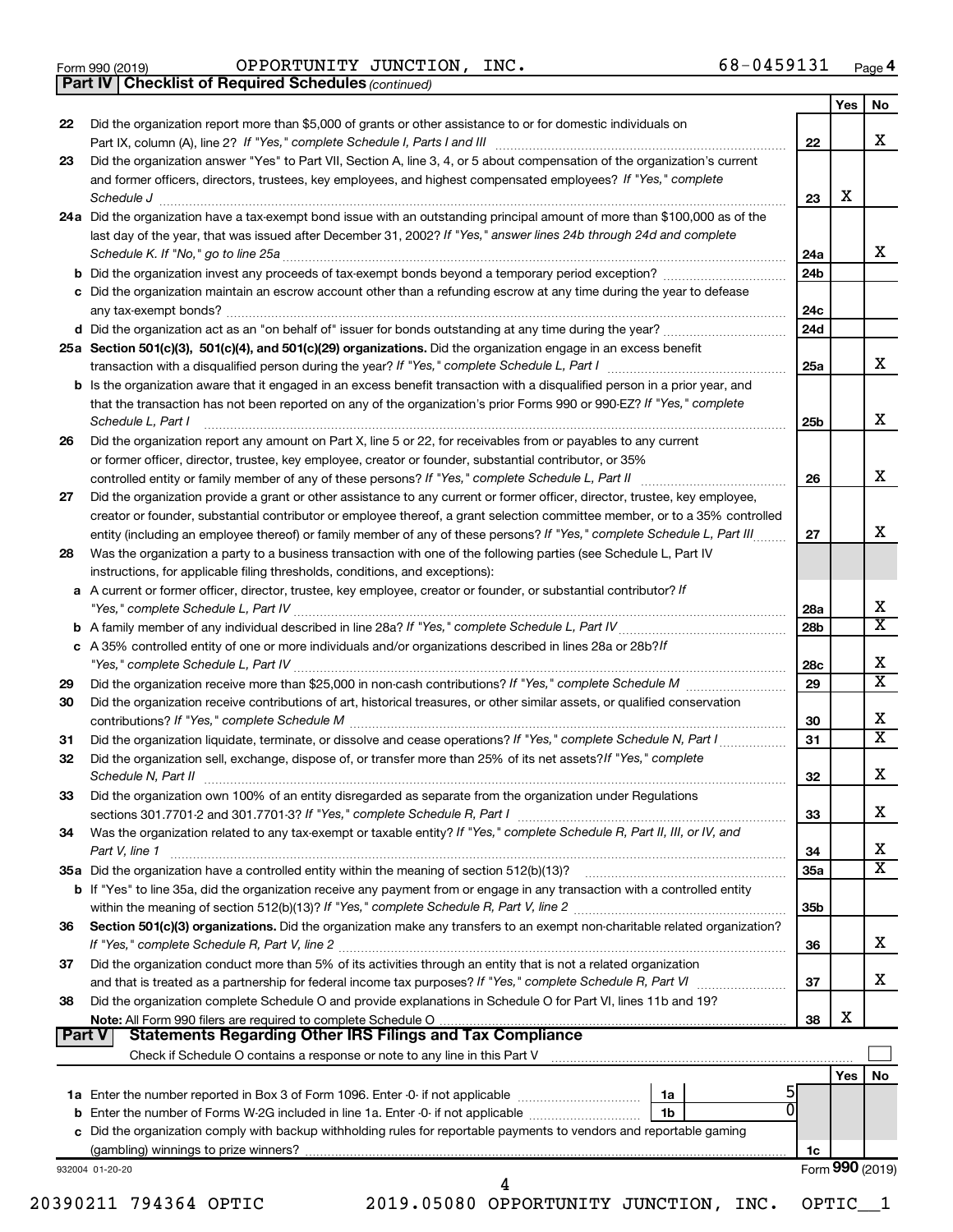| OPPORTUNITY JUNCTION,<br>INC.<br>Form 990 (2019) | 68-0459131 | Page |
|--------------------------------------------------|------------|------|
|--------------------------------------------------|------------|------|

**Part V** Statements Regarding Other IRS Filings and Tax Compliance (continued)

|        |                                                                                                                                                                                                                                                                        |                | Yes | No |  |  |  |  |  |
|--------|------------------------------------------------------------------------------------------------------------------------------------------------------------------------------------------------------------------------------------------------------------------------|----------------|-----|----|--|--|--|--|--|
|        | 2a Enter the number of employees reported on Form W-3, Transmittal of Wage and Tax Statements,                                                                                                                                                                         |                |     |    |  |  |  |  |  |
|        | 84<br>filed for the calendar year ending with or within the year covered by this return<br>2a                                                                                                                                                                          |                |     |    |  |  |  |  |  |
|        |                                                                                                                                                                                                                                                                        |                |     |    |  |  |  |  |  |
|        |                                                                                                                                                                                                                                                                        |                |     |    |  |  |  |  |  |
|        | 3a Did the organization have unrelated business gross income of \$1,000 or more during the year?                                                                                                                                                                       |                |     |    |  |  |  |  |  |
|        |                                                                                                                                                                                                                                                                        |                |     |    |  |  |  |  |  |
|        | 4a At any time during the calendar year, did the organization have an interest in, or a signature or other authority over, a                                                                                                                                           |                |     |    |  |  |  |  |  |
|        | financial account in a foreign country (such as a bank account, securities account, or other financial account)?                                                                                                                                                       | 4a             |     | x  |  |  |  |  |  |
|        | <b>b</b> If "Yes," enter the name of the foreign country $\blacktriangleright$                                                                                                                                                                                         |                |     |    |  |  |  |  |  |
|        | See instructions for filing requirements for FinCEN Form 114, Report of Foreign Bank and Financial Accounts (FBAR).                                                                                                                                                    |                |     | х  |  |  |  |  |  |
| 5а     |                                                                                                                                                                                                                                                                        |                |     |    |  |  |  |  |  |
| b      |                                                                                                                                                                                                                                                                        |                |     |    |  |  |  |  |  |
|        |                                                                                                                                                                                                                                                                        | 5 <sub>c</sub> |     |    |  |  |  |  |  |
|        | 6a Does the organization have annual gross receipts that are normally greater than \$100,000, and did the organization solicit                                                                                                                                         |                |     |    |  |  |  |  |  |
|        | any contributions that were not tax deductible as charitable contributions?                                                                                                                                                                                            | 6a             |     | x  |  |  |  |  |  |
|        | <b>b</b> If "Yes," did the organization include with every solicitation an express statement that such contributions or gifts                                                                                                                                          |                |     |    |  |  |  |  |  |
|        | were not tax deductible?                                                                                                                                                                                                                                               | 6b             |     |    |  |  |  |  |  |
| 7      | Organizations that may receive deductible contributions under section 170(c).                                                                                                                                                                                          |                |     |    |  |  |  |  |  |
| a      | Did the organization receive a payment in excess of \$75 made partly as a contribution and partly for goods and services provided to the payor?                                                                                                                        | 7a             |     | х  |  |  |  |  |  |
| b      |                                                                                                                                                                                                                                                                        | 7b             |     |    |  |  |  |  |  |
|        | Did the organization sell, exchange, or otherwise dispose of tangible personal property for which it was required                                                                                                                                                      |                |     | х  |  |  |  |  |  |
|        |                                                                                                                                                                                                                                                                        | 7c             |     |    |  |  |  |  |  |
| d      | 7d                                                                                                                                                                                                                                                                     |                |     | х  |  |  |  |  |  |
| е      | Did the organization receive any funds, directly or indirectly, to pay premiums on a personal benefit contract?                                                                                                                                                        | 7e<br>7f       |     | х  |  |  |  |  |  |
| f      | Did the organization, during the year, pay premiums, directly or indirectly, on a personal benefit contract?                                                                                                                                                           |                |     |    |  |  |  |  |  |
| g<br>h | If the organization received a contribution of qualified intellectual property, did the organization file Form 8899 as required?<br>If the organization received a contribution of cars, boats, airplanes, or other vehicles, did the organization file a Form 1098-C? |                |     |    |  |  |  |  |  |
| 8      |                                                                                                                                                                                                                                                                        |                |     |    |  |  |  |  |  |
|        | Sponsoring organizations maintaining donor advised funds. Did a donor advised fund maintained by the                                                                                                                                                                   |                |     |    |  |  |  |  |  |
| 9      | Sponsoring organizations maintaining donor advised funds.                                                                                                                                                                                                              | 8              |     |    |  |  |  |  |  |
| а      | Did the sponsoring organization make any taxable distributions under section 4966?                                                                                                                                                                                     | 9а             |     |    |  |  |  |  |  |
| b      |                                                                                                                                                                                                                                                                        | 9b             |     |    |  |  |  |  |  |
| 10     | Section 501(c)(7) organizations. Enter:                                                                                                                                                                                                                                |                |     |    |  |  |  |  |  |
| а      | 10a                                                                                                                                                                                                                                                                    |                |     |    |  |  |  |  |  |
|        | 10 <sub>b</sub><br>b Gross receipts, included on Form 990, Part VIII, line 12, for public use of club facilities                                                                                                                                                       |                |     |    |  |  |  |  |  |
| 11.    | Section 501(c)(12) organizations. Enter:                                                                                                                                                                                                                               |                |     |    |  |  |  |  |  |
|        | 11a                                                                                                                                                                                                                                                                    |                |     |    |  |  |  |  |  |
|        | b Gross income from other sources (Do not net amounts due or paid to other sources against                                                                                                                                                                             |                |     |    |  |  |  |  |  |
|        | 11b                                                                                                                                                                                                                                                                    |                |     |    |  |  |  |  |  |
|        | 12a Section 4947(a)(1) non-exempt charitable trusts. Is the organization filing Form 990 in lieu of Form 1041?                                                                                                                                                         | 12a            |     |    |  |  |  |  |  |
|        | <b>b</b> If "Yes," enter the amount of tax-exempt interest received or accrued during the year<br>12b                                                                                                                                                                  |                |     |    |  |  |  |  |  |
| 13     | Section 501(c)(29) qualified nonprofit health insurance issuers.                                                                                                                                                                                                       |                |     |    |  |  |  |  |  |
|        | a Is the organization licensed to issue qualified health plans in more than one state?                                                                                                                                                                                 | 1За            |     |    |  |  |  |  |  |
|        | Note: See the instructions for additional information the organization must report on Schedule O.                                                                                                                                                                      |                |     |    |  |  |  |  |  |
|        | <b>b</b> Enter the amount of reserves the organization is required to maintain by the states in which the                                                                                                                                                              |                |     |    |  |  |  |  |  |
|        | 13b                                                                                                                                                                                                                                                                    |                |     |    |  |  |  |  |  |
|        | 13 <sub>c</sub>                                                                                                                                                                                                                                                        |                |     |    |  |  |  |  |  |
|        | 14a Did the organization receive any payments for indoor tanning services during the tax year?                                                                                                                                                                         | 14a            |     | x  |  |  |  |  |  |
|        | <b>b</b> If "Yes," has it filed a Form 720 to report these payments? If "No," provide an explanation on Schedule O                                                                                                                                                     | 14b            |     |    |  |  |  |  |  |
| 15     | Is the organization subject to the section 4960 tax on payment(s) of more than \$1,000,000 in remuneration or                                                                                                                                                          |                |     |    |  |  |  |  |  |
|        | excess parachute payment(s) during the year?                                                                                                                                                                                                                           | 15             |     | X  |  |  |  |  |  |
|        | If "Yes," see instructions and file Form 4720, Schedule N.                                                                                                                                                                                                             |                |     |    |  |  |  |  |  |
| 16     | Is the organization an educational institution subject to the section 4968 excise tax on net investment income?                                                                                                                                                        | 16             |     | x  |  |  |  |  |  |
|        | If "Yes," complete Form 4720, Schedule O.                                                                                                                                                                                                                              |                |     |    |  |  |  |  |  |

Form (2019) **990**

932005 01-20-20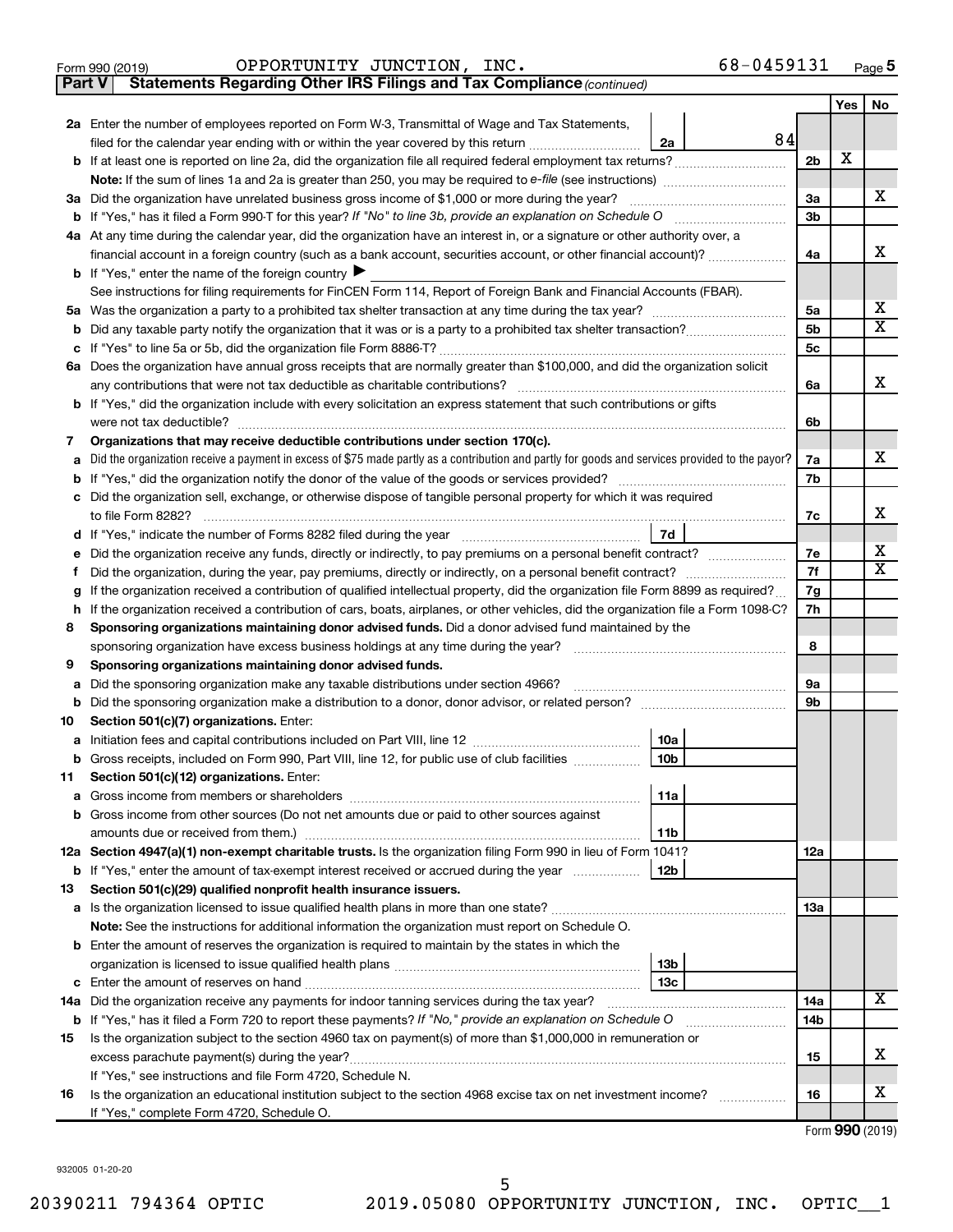| Form 990 (2019) |
|-----------------|
|-----------------|

Form 990 (2019)  $\qquad \qquad \text{OPPORTUNITY}$  JUNCTION, INC.  $\qquad \qquad \qquad \text{68-0459131} \qquad \qquad \text{Page}$ 

**Part VI** Governance, Management, and Disclosure For each "Yes" response to lines 2 through 7b below, and for a "No" response *to line 8a, 8b, or 10b below, describe the circumstances, processes, or changes on Schedule O. See instructions.*

|          | Check if Schedule O contains a response or note to any line in this Part VI [11] [11] [11] [11] [11] [11] Check if Schedule O contains a response or note to any line in this Part VI |    |    |                         |                         | $\overline{\mathbf{X}}$ |
|----------|---------------------------------------------------------------------------------------------------------------------------------------------------------------------------------------|----|----|-------------------------|-------------------------|-------------------------|
|          | <b>Section A. Governing Body and Management</b>                                                                                                                                       |    |    |                         |                         |                         |
|          |                                                                                                                                                                                       |    |    |                         | Yes                     | No                      |
|          | 1a Enter the number of voting members of the governing body at the end of the tax year                                                                                                | 1a | 14 |                         |                         |                         |
|          | If there are material differences in voting rights among members of the governing body, or if the governing                                                                           |    |    |                         |                         |                         |
|          | body delegated broad authority to an executive committee or similar committee, explain on Schedule O.                                                                                 |    |    |                         |                         |                         |
|          | <b>b</b> Enter the number of voting members included on line 1a, above, who are independent <i></i>                                                                                   | 1b | 14 |                         |                         |                         |
| 2        | Did any officer, director, trustee, or key employee have a family relationship or a business relationship with any other                                                              |    |    |                         |                         |                         |
|          | officer, director, trustee, or key employee?                                                                                                                                          |    |    | $\mathbf{2}$            |                         |                         |
| 3        | Did the organization delegate control over management duties customarily performed by or under the direct supervision                                                                 |    |    |                         |                         |                         |
|          |                                                                                                                                                                                       |    |    | 3                       |                         |                         |
| 4        | Did the organization make any significant changes to its governing documents since the prior Form 990 was filed?                                                                      |    |    | 4                       |                         |                         |
| 5        |                                                                                                                                                                                       |    |    | $\overline{\mathbf{5}}$ |                         |                         |
| 6        |                                                                                                                                                                                       |    |    | 6                       |                         |                         |
| 7a       | Did the organization have members, stockholders, or other persons who had the power to elect or appoint one or                                                                        |    |    |                         |                         |                         |
|          |                                                                                                                                                                                       |    |    | 7a                      |                         |                         |
|          | <b>b</b> Are any governance decisions of the organization reserved to (or subject to approval by) members, stockholders, or                                                           |    |    |                         |                         |                         |
|          | persons other than the governing body?                                                                                                                                                |    |    | 7b                      |                         |                         |
| 8        | Did the organization contemporaneously document the meetings held or written actions undertaken during the year by the following:                                                     |    |    |                         |                         |                         |
|          |                                                                                                                                                                                       |    |    | 8a                      | x                       |                         |
| b        |                                                                                                                                                                                       |    |    | 8b                      | $\overline{\mathbf{x}}$ |                         |
| 9        | Is there any officer, director, trustee, or key employee listed in Part VII, Section A, who cannot be reached at the                                                                  |    |    |                         |                         |                         |
|          |                                                                                                                                                                                       |    |    | 9                       |                         |                         |
|          | Section B. Policies (This Section B requests information about policies not required by the Internal Revenue Code.)                                                                   |    |    |                         |                         |                         |
|          |                                                                                                                                                                                       |    |    |                         | Yes                     |                         |
|          |                                                                                                                                                                                       |    |    | 10a                     |                         |                         |
|          | <b>b</b> If "Yes," did the organization have written policies and procedures governing the activities of such chapters, affiliates,                                                   |    |    |                         |                         |                         |
|          |                                                                                                                                                                                       |    |    | 10 <sub>b</sub>         |                         |                         |
|          | 11a Has the organization provided a complete copy of this Form 990 to all members of its governing body before filing the form?                                                       |    |    | 11a                     | X                       |                         |
|          | <b>b</b> Describe in Schedule O the process, if any, used by the organization to review this Form 990.                                                                                |    |    |                         |                         |                         |
| 12a      |                                                                                                                                                                                       |    |    | 12a                     | x                       |                         |
| b        | Were officers, directors, or trustees, and key employees required to disclose annually interests that could give rise to conflicts?                                                   |    |    | 12 <sub>b</sub>         | $\overline{\textbf{x}}$ |                         |
|          | c Did the organization regularly and consistently monitor and enforce compliance with the policy? If "Yes," describe                                                                  |    |    |                         |                         |                         |
|          | in Schedule O how this was done manufactured and continuum and contact the way to the set of the set of the schedule O how this was done                                              |    |    | 12c                     | х                       |                         |
| 13       |                                                                                                                                                                                       |    |    | 13                      | $\overline{\textbf{x}}$ |                         |
| 14       | Did the organization have a written document retention and destruction policy? [11] manufaction manufaction in                                                                        |    |    | 14                      | $\overline{\textbf{x}}$ |                         |
| 15       | Did the process for determining compensation of the following persons include a review and approval by independent                                                                    |    |    |                         |                         |                         |
|          | persons, comparability data, and contemporaneous substantiation of the deliberation and decision?                                                                                     |    |    |                         |                         |                         |
|          |                                                                                                                                                                                       |    |    | <b>15a</b>              | x                       |                         |
|          |                                                                                                                                                                                       |    |    | 15b                     | $\overline{\textbf{x}}$ |                         |
|          | If "Yes" to line 15a or 15b, describe the process in Schedule O (see instructions).                                                                                                   |    |    |                         |                         |                         |
|          | 16a Did the organization invest in, contribute assets to, or participate in a joint venture or similar arrangement with a                                                             |    |    |                         |                         |                         |
|          | taxable entity during the year?                                                                                                                                                       |    |    | 16a                     |                         |                         |
|          | b If "Yes," did the organization follow a written policy or procedure requiring the organization to evaluate its participation                                                        |    |    |                         |                         |                         |
|          |                                                                                                                                                                                       |    |    |                         |                         |                         |
|          | in joint venture arrangements under applicable federal tax law, and take steps to safeguard the organization's                                                                        |    |    |                         |                         |                         |
|          | exempt status with respect to such arrangements?<br><b>Section C. Disclosure</b>                                                                                                      |    |    | 16b                     |                         |                         |
|          | List the states with which a copy of this Form 990 is required to be filed $\blacktriangleright$ CA                                                                                   |    |    |                         |                         |                         |
| 17<br>18 | Section 6104 requires an organization to make its Forms 1023 (1024 or 1024-A, if applicable), 990, and 990-T (Section 501(c)(3)s only) available                                      |    |    |                         |                         |                         |
|          | for public inspection. Indicate how you made these available. Check all that apply.                                                                                                   |    |    |                         |                         |                         |
|          | $\lfloor x \rfloor$ Another's website<br>$\lfloor x \rfloor$ Upon request<br><b>X</b> Own website<br>Other (explain on Schedule O)                                                    |    |    |                         |                         |                         |
| 19       | Describe on Schedule O whether (and if so, how) the organization made its governing documents, conflict of interest policy, and financial                                             |    |    |                         |                         |                         |
|          | statements available to the public during the tax year.                                                                                                                               |    |    |                         |                         |                         |
| 20       | State the name, address, and telephone number of the person who possesses the organization's books and records                                                                        |    |    |                         |                         |                         |
|          | ALISSA FRIEDMAN - 925-776-1133                                                                                                                                                        |    |    |                         |                         |                         |
|          | 94509<br>3102 DELTA FAIR BLVD., ANTIOCH, CA                                                                                                                                           |    |    |                         |                         |                         |
|          | 932006 01-20-20                                                                                                                                                                       |    |    |                         | Form 990 (2019)         |                         |
|          | 6                                                                                                                                                                                     |    |    |                         |                         |                         |
|          | 20390211 794364 OPTIC<br>2019.05080 OPPORTUNITY JUNCTION, INC.                                                                                                                        |    |    |                         | OPTIC <sub>1</sub>      |                         |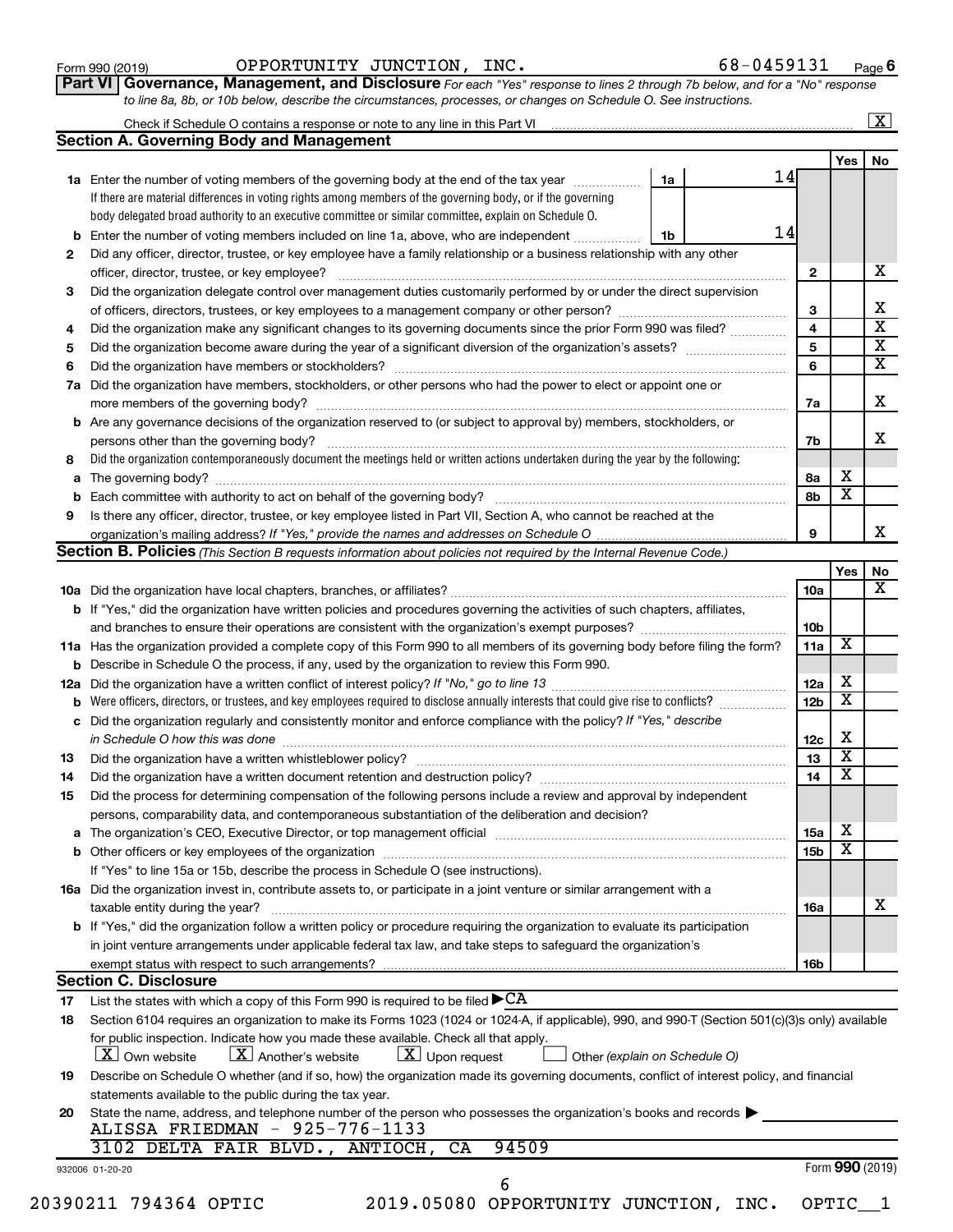$\Box$ 

| Part VII Compensation of Officers, Directors, Trustees, Key Employees, Highest Compensated |  |
|--------------------------------------------------------------------------------------------|--|
| <b>Employees, and Independent Contractors</b>                                              |  |

Check if Schedule O contains a response or note to any line in this Part VII

**Section A. Officers, Directors, Trustees, Key Employees, and Highest Compensated Employees**

**1a**  Complete this table for all persons required to be listed. Report compensation for the calendar year ending with or within the organization's tax year.  $\bullet$  List all of the organization's current officers, directors, trustees (whether individuals or organizations), regardless of amount of compensation.

Enter -0- in columns (D), (E), and (F) if no compensation was paid.

**•** List all of the organization's current key employees, if any. See instructions for definition of "key employee."

• List the organization's five *current* highest compensated employees (other than an officer, director, trustee, or key employee) who received reportable compensation (Box 5 of Form W-2 and/or Box 7 of Form 1099-MISC) of more than \$100,000 from the organization and any related organizations.

 $\bullet$  List all of the organization's former officers, key employees, and highest compensated employees who received more than \$100,000 of reportable compensation from the organization and any related organizations.

**•** List all of the organization's former directors or trustees that received, in the capacity as a former director or trustee of the organization, more than \$10,000 of reportable compensation from the organization and any related organizations.

See instructions for the order in which to list the persons above.

Check this box if neither the organization nor any related organization compensated any current officer, director, or trustee.  $\Box$ 

| (A)                            |                      | (C)<br>(B)                     |                                                                  |             |              |                                   |        | (D)                             | (E)             | (F)                      |  |  |  |
|--------------------------------|----------------------|--------------------------------|------------------------------------------------------------------|-------------|--------------|-----------------------------------|--------|---------------------------------|-----------------|--------------------------|--|--|--|
| Name and title                 | Average              |                                | (do not check more than one                                      | Position    |              |                                   |        | Reportable                      | Reportable      | Estimated                |  |  |  |
|                                | hours per            |                                | box, unless person is both an<br>officer and a director/trustee) |             |              |                                   |        | compensation                    | compensation    | amount of                |  |  |  |
|                                | week                 |                                |                                                                  |             |              |                                   |        | from                            | from related    | other                    |  |  |  |
|                                | (list any            |                                |                                                                  |             |              |                                   |        | the                             | organizations   | compensation             |  |  |  |
|                                | hours for<br>related |                                |                                                                  |             |              |                                   |        | organization<br>(W-2/1099-MISC) | (W-2/1099-MISC) | from the<br>organization |  |  |  |
|                                | organizations        |                                | trustee                                                          |             |              |                                   |        |                                 |                 | and related              |  |  |  |
|                                | below                |                                |                                                                  |             |              |                                   |        |                                 |                 | organizations            |  |  |  |
|                                | line)                | Individual trustee or director | Institutional t                                                  | Officer     | Key employee | Highest compensated<br>  employee | Former |                                 |                 |                          |  |  |  |
| LINDA BEST<br>(1)              | 2.00                 |                                |                                                                  |             |              |                                   |        |                                 |                 |                          |  |  |  |
| CHAIR ELECT                    |                      | $\mathbf X$                    |                                                                  | $\mathbf x$ |              |                                   |        | 0.                              | 0.              | $\mathbf 0$ .            |  |  |  |
| (2)<br><b>BRUCE BAUMGARTEN</b> | 2.00                 |                                |                                                                  |             |              |                                   |        |                                 |                 |                          |  |  |  |
| <b>CHAIR</b>                   |                      | $\mathbf x$                    |                                                                  | $\mathbf X$ |              |                                   |        | 0.                              | $\mathbf 0$ .   | $\mathbf 0$ .            |  |  |  |
| KATHY JONES<br>(3)             | 2.00                 |                                |                                                                  |             |              |                                   |        |                                 |                 |                          |  |  |  |
| <b>DIRECTOR</b>                |                      | $\mathbf X$                    |                                                                  |             |              |                                   |        | $\mathbf 0$ .                   | $\mathbf 0$ .   | $\mathbf 0$ .            |  |  |  |
| <b>BOB COAKLEY</b><br>(4)      | 2.00                 |                                |                                                                  |             |              |                                   |        |                                 |                 |                          |  |  |  |
| IMMEDIATE PAST CHAIR           |                      | $\mathbf x$                    |                                                                  | $\mathbf X$ |              |                                   |        | $\mathbf 0$ .                   | $\mathbf 0$ .   | $\mathbf 0$ .            |  |  |  |
| (5)<br>KENNETH LEUNG           | 2.00                 |                                |                                                                  |             |              |                                   |        |                                 |                 |                          |  |  |  |
| <b>DIRECTOR</b>                |                      | $\mathbf X$                    |                                                                  |             |              |                                   |        | $\mathbf 0$ .                   | $\mathbf 0$ .   | $\boldsymbol{0}$ .       |  |  |  |
| (6)<br>TARA DALE SANDERS       | 2.00                 |                                |                                                                  |             |              |                                   |        |                                 |                 |                          |  |  |  |
| <b>DIRECTOR</b>                |                      | $\mathbf x$                    |                                                                  |             |              |                                   |        | $\mathbf 0$ .                   | $\mathbf 0$ .   | $\mathbf 0$ .            |  |  |  |
| JIM JONES<br>(7)               | 2.00                 |                                |                                                                  |             |              |                                   |        |                                 |                 |                          |  |  |  |
| <b>SECRETARY</b>               |                      | $\mathbf X$                    |                                                                  | $\mathbf X$ |              |                                   |        | $\mathbf 0$ .                   | $\mathbf 0$ .   | $\mathbf 0$ .            |  |  |  |
| (8)<br>SEAN K. WRIGHT          | 2.00                 |                                |                                                                  |             |              |                                   |        |                                 |                 |                          |  |  |  |
| <b>DIRECTOR</b>                |                      | $\mathbf X$                    |                                                                  |             |              |                                   |        | 0.                              | $\mathbf 0$ .   | $\mathbf 0$ .            |  |  |  |
| (9)<br>TOM RAMIREZ             | 2.00                 |                                |                                                                  |             |              |                                   |        |                                 |                 |                          |  |  |  |
| <b>DIRECTOR</b>                |                      | $\mathbf X$                    |                                                                  |             |              |                                   |        | $\mathbf 0$ .                   | $\mathbf 0$ .   | $\boldsymbol{0}$ .       |  |  |  |
| (10) RENEE REID                | 2.00                 |                                |                                                                  |             |              |                                   |        |                                 |                 |                          |  |  |  |
| <b>DIRECTOR</b>                |                      | X                              |                                                                  | $\mathbf X$ |              |                                   |        | $\mathbf 0$ .                   | $\mathbf 0$ .   | $\boldsymbol{0}$ .       |  |  |  |
| (11) JUSTIN SANTIAGO           | 2.00                 |                                |                                                                  |             |              |                                   |        |                                 |                 |                          |  |  |  |
| <b>DIRECTOR</b>                |                      | $\mathbf X$                    |                                                                  | $\mathbf X$ |              |                                   |        | $\mathbf 0$ .                   | $\mathbf 0$ .   | $\boldsymbol{0}$ .       |  |  |  |
| (12) CAROL ANN BARBER          | 2.00                 |                                |                                                                  |             |              |                                   |        |                                 |                 |                          |  |  |  |
| <b>DIRECTOR</b>                |                      | $\mathbf x$                    |                                                                  |             |              |                                   |        | $\mathbf 0$ .                   | $\mathbf 0$ .   | $\mathbf 0$ .            |  |  |  |
| (13) MATT TILLMAN              | 2.00                 |                                |                                                                  |             |              |                                   |        |                                 |                 |                          |  |  |  |
| <b>DIRECTOR</b>                |                      | $\mathbf X$                    |                                                                  |             |              |                                   |        | 0.                              | $\mathbf 0$ .   | $\boldsymbol{0}$ .       |  |  |  |
| (14) CATHERINA WATTERS         | 2.00                 |                                |                                                                  |             |              |                                   |        |                                 |                 |                          |  |  |  |
| <b>DIRECTOR</b>                |                      | $\mathbf X$                    |                                                                  |             |              |                                   |        | 0.                              | $\mathbf 0$ .   | 0.                       |  |  |  |
| (15) ALISSA FRIEDMAN           | 40.00                |                                |                                                                  |             |              |                                   |        |                                 |                 |                          |  |  |  |
| PRESIDENT & CEO                |                      |                                |                                                                  | $\mathbf X$ |              |                                   |        | 152,524.                        | 0.              | 12,000.                  |  |  |  |
|                                |                      |                                |                                                                  |             |              |                                   |        |                                 |                 |                          |  |  |  |
|                                |                      |                                |                                                                  |             |              |                                   |        |                                 |                 |                          |  |  |  |
|                                |                      |                                |                                                                  |             |              |                                   |        |                                 |                 |                          |  |  |  |
|                                |                      |                                |                                                                  |             |              |                                   |        |                                 |                 |                          |  |  |  |

932007 01-20-20

20390211 794364 OPTIC 2019.05080 OPPORTUNITY JUNCTION, INC. OPTIC\_\_1

7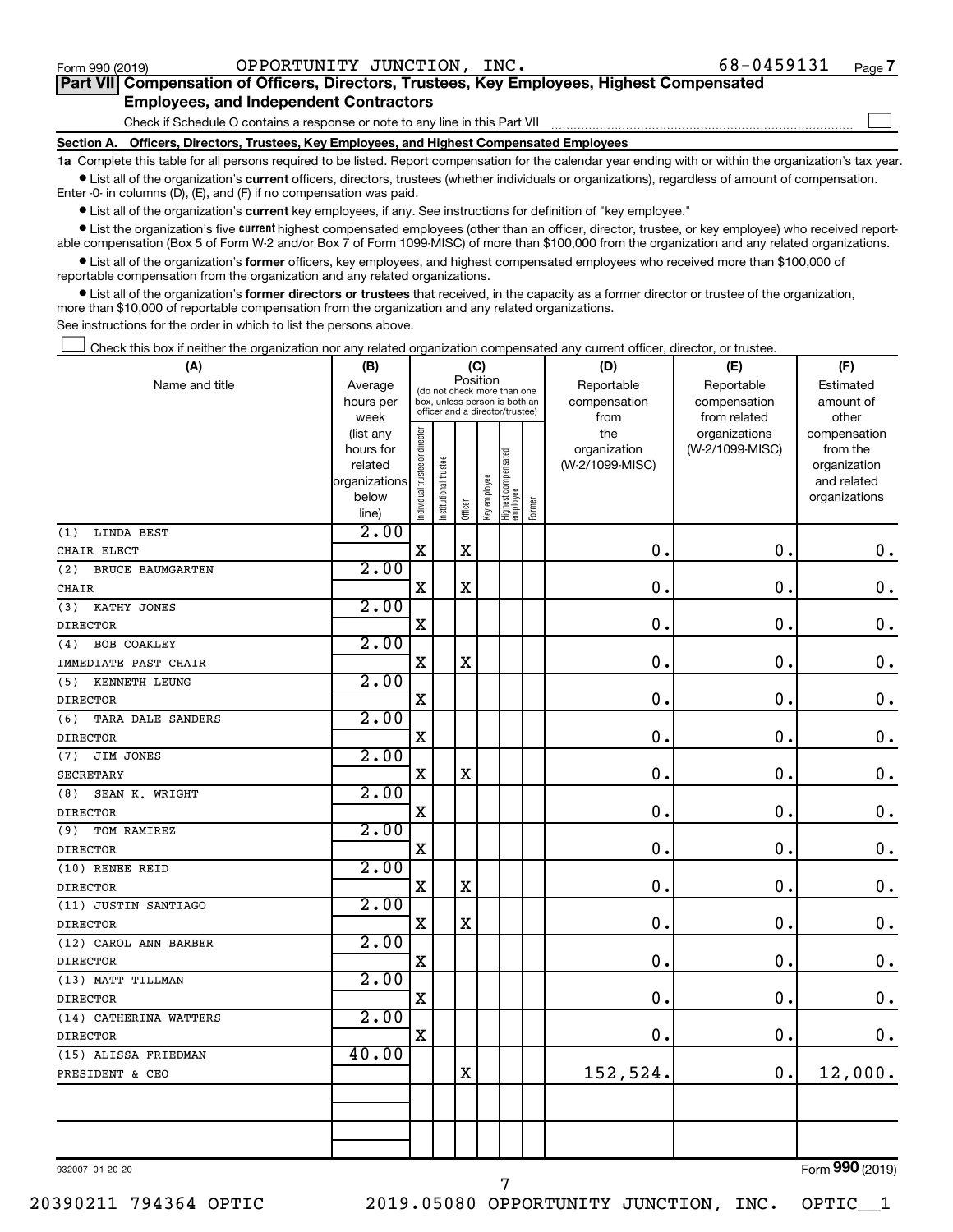|   | OPPORTUNITY JUNCTION, INC.<br>Form 990 (2019)                                                                                                                                                                                                                      |                                                          |                                |                       |          |              |                                                                                                 |        |                                                  | 68-0459131                                                         |                  |                     |                                                          | Page 8           |
|---|--------------------------------------------------------------------------------------------------------------------------------------------------------------------------------------------------------------------------------------------------------------------|----------------------------------------------------------|--------------------------------|-----------------------|----------|--------------|-------------------------------------------------------------------------------------------------|--------|--------------------------------------------------|--------------------------------------------------------------------|------------------|---------------------|----------------------------------------------------------|------------------|
|   | Part VII Section A. Officers, Directors, Trustees, Key Employees, and Highest Compensated Employees (continued)                                                                                                                                                    |                                                          |                                |                       |          |              |                                                                                                 |        |                                                  |                                                                    |                  |                     |                                                          |                  |
|   | (A)<br>Name and title                                                                                                                                                                                                                                              | (B)<br>Average<br>hours per<br>week<br>(list any         |                                |                       | Position | (C)          | (do not check more than one<br>box, unless person is both an<br>officer and a director/trustee) |        | (D)<br>Reportable<br>compensation<br>from<br>the | (E)<br>Reportable<br>compensation<br>from related<br>organizations |                  |                     | (F)<br>Estimated<br>amount of<br>other<br>compensation   |                  |
|   |                                                                                                                                                                                                                                                                    | hours for<br>related<br> organizations<br>below<br>line) | Individual trustee or director | Institutional trustee | Officer  | Key employee | Highest compensated<br>  employee                                                               | Former | organization<br>(W-2/1099-MISC)                  | (W-2/1099-MISC)                                                    |                  |                     | from the<br>organization<br>and related<br>organizations |                  |
|   |                                                                                                                                                                                                                                                                    |                                                          |                                |                       |          |              |                                                                                                 |        |                                                  |                                                                    |                  |                     |                                                          |                  |
|   |                                                                                                                                                                                                                                                                    |                                                          |                                |                       |          |              |                                                                                                 |        |                                                  |                                                                    |                  |                     |                                                          |                  |
|   |                                                                                                                                                                                                                                                                    |                                                          |                                |                       |          |              |                                                                                                 |        |                                                  |                                                                    |                  |                     |                                                          |                  |
|   |                                                                                                                                                                                                                                                                    |                                                          |                                |                       |          |              |                                                                                                 |        |                                                  |                                                                    |                  |                     |                                                          |                  |
|   |                                                                                                                                                                                                                                                                    |                                                          |                                |                       |          |              |                                                                                                 |        |                                                  |                                                                    |                  |                     |                                                          |                  |
|   |                                                                                                                                                                                                                                                                    |                                                          |                                |                       |          |              |                                                                                                 |        |                                                  |                                                                    |                  |                     |                                                          |                  |
|   |                                                                                                                                                                                                                                                                    |                                                          |                                |                       |          |              |                                                                                                 |        |                                                  |                                                                    |                  |                     |                                                          |                  |
|   | 1b Subtotal                                                                                                                                                                                                                                                        |                                                          |                                |                       |          |              |                                                                                                 |        | 152,524.                                         |                                                                    | $\overline{0}$ . |                     | 12,000.                                                  |                  |
|   |                                                                                                                                                                                                                                                                    |                                                          |                                |                       |          |              |                                                                                                 |        | $\overline{0}$ .<br>152, 524.                    |                                                                    | σ.<br>σ.         |                     | 12,000.                                                  | $\overline{0}$ . |
| 2 | Total number of individuals (including but not limited to those listed above) who received more than \$100,000 of reportable<br>compensation from the organization $\blacktriangleright$                                                                           |                                                          |                                |                       |          |              |                                                                                                 |        |                                                  |                                                                    |                  |                     | Yes                                                      | 1<br>No          |
| 3 | Did the organization list any former officer, director, trustee, key employee, or highest compensated employee on<br>line 1a? If "Yes," complete Schedule J for such individual [11] manufacture manufacture 1a? If "Yes," complete Schedule J for such individual |                                                          |                                |                       |          |              |                                                                                                 |        |                                                  |                                                                    |                  | 3                   |                                                          | x                |
|   | For any individual listed on line 1a, is the sum of reportable compensation and other compensation from the organization<br>and related organizations greater than \$150,000? If "Yes," complete Schedule J for such individual                                    |                                                          |                                |                       |          |              |                                                                                                 |        |                                                  |                                                                    |                  | 4                   | х                                                        |                  |
| 5 | Did any person listed on line 1a receive or accrue compensation from any unrelated organization or individual for services<br>rendered to the organization? If "Yes," complete Schedule J for such person                                                          |                                                          |                                |                       |          |              |                                                                                                 |        |                                                  |                                                                    |                  | 5                   |                                                          | x                |
| 1 | <b>Section B. Independent Contractors</b><br>Complete this table for your five highest compensated independent contractors that received more than \$100,000 of compensation from                                                                                  |                                                          |                                |                       |          |              |                                                                                                 |        |                                                  |                                                                    |                  |                     |                                                          |                  |
|   | the organization. Report compensation for the calendar year ending with or within the organization's tax year.                                                                                                                                                     |                                                          |                                |                       |          |              |                                                                                                 |        |                                                  |                                                                    |                  |                     |                                                          |                  |
|   | (A)<br>Name and business address                                                                                                                                                                                                                                   |                                                          |                                | <b>NONE</b>           |          |              |                                                                                                 |        | (B)<br>Description of services                   |                                                                    |                  | (C)<br>Compensation |                                                          |                  |
|   |                                                                                                                                                                                                                                                                    |                                                          |                                |                       |          |              |                                                                                                 |        |                                                  |                                                                    |                  |                     |                                                          |                  |
|   |                                                                                                                                                                                                                                                                    |                                                          |                                |                       |          |              |                                                                                                 |        |                                                  |                                                                    |                  |                     |                                                          |                  |
|   |                                                                                                                                                                                                                                                                    |                                                          |                                |                       |          |              |                                                                                                 |        |                                                  |                                                                    |                  |                     |                                                          |                  |
|   |                                                                                                                                                                                                                                                                    |                                                          |                                |                       |          |              |                                                                                                 |        |                                                  |                                                                    |                  |                     |                                                          |                  |
| 2 | Total number of independent contractors (including but not limited to those listed above) who received more than<br>\$100,000 of compensation from the organization                                                                                                |                                                          |                                |                       |          |              | 0                                                                                               |        |                                                  |                                                                    |                  | Form 990 (2019)     |                                                          |                  |

932008 01-20-20

Form (2019) **990**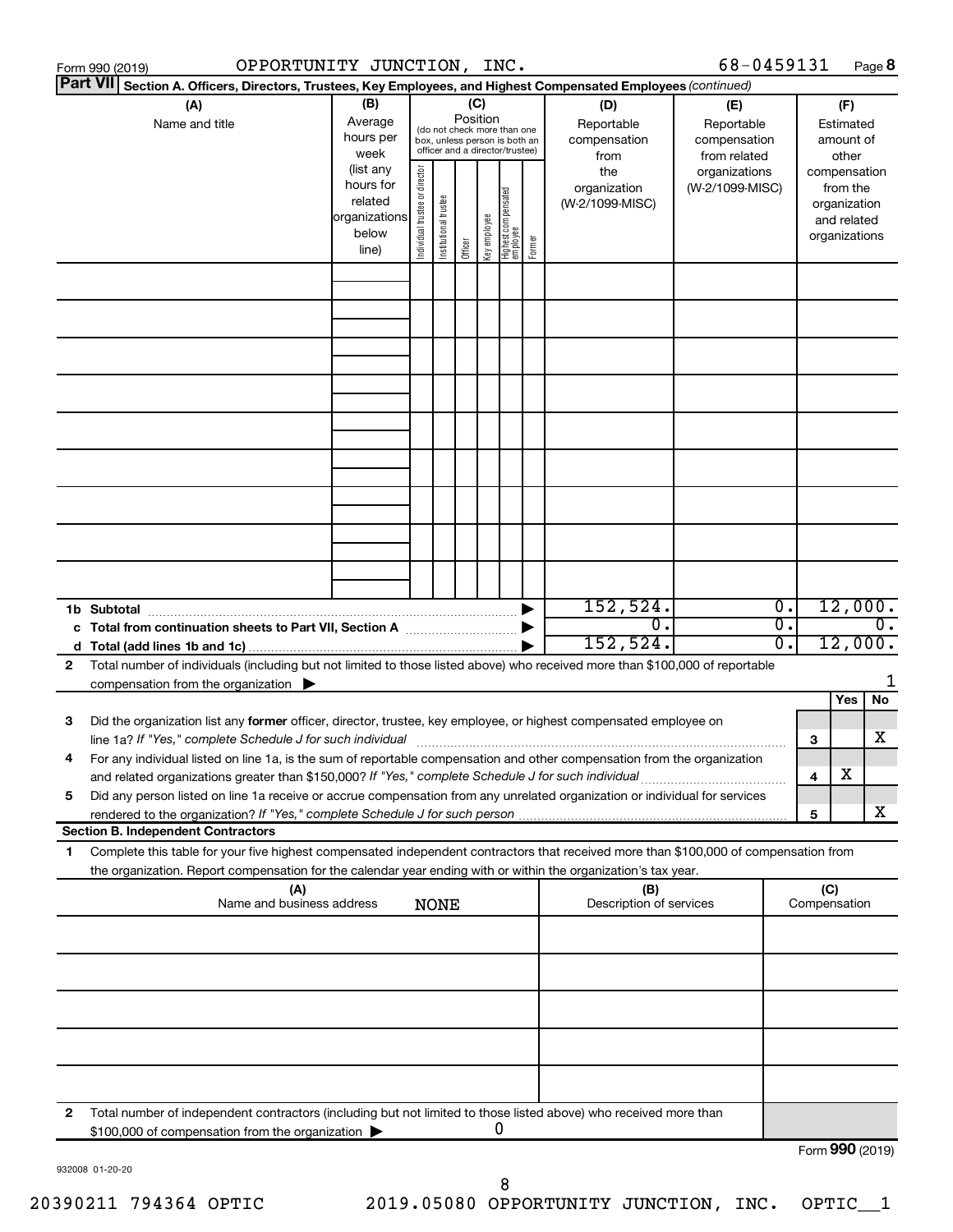|                                                           |    |      | Form 990 (2019)                                                            |                | OPPORTUNITY JUNCTION, INC. |                       |                                                               | 68-0459131       | Page 9                                                          |
|-----------------------------------------------------------|----|------|----------------------------------------------------------------------------|----------------|----------------------------|-----------------------|---------------------------------------------------------------|------------------|-----------------------------------------------------------------|
| <b>Part VIII</b>                                          |    |      | <b>Statement of Revenue</b>                                                |                |                            |                       |                                                               |                  |                                                                 |
|                                                           |    |      |                                                                            |                |                            |                       |                                                               |                  |                                                                 |
|                                                           |    |      |                                                                            |                |                            | (A)<br>Total revenue  | (B)<br>Related or exempt<br>function revenue business revenue | (C)<br>Unrelated | (D)<br>Revenue excluded<br>from tax under<br>sections 512 - 514 |
|                                                           |    |      | <b>1 a</b> Federated campaigns                                             | 1a             |                            |                       |                                                               |                  |                                                                 |
|                                                           |    |      | <b>b</b> Membership dues                                                   | 1 <sub>b</sub> |                            |                       |                                                               |                  |                                                                 |
|                                                           |    |      | c Fundraising events                                                       | 1 <sub>c</sub> |                            |                       |                                                               |                  |                                                                 |
|                                                           |    |      | d Related organizations                                                    | 1 <sub>d</sub> |                            |                       |                                                               |                  |                                                                 |
|                                                           |    |      | e Government grants (contributions)                                        | 1e             | 25,397.                    |                       |                                                               |                  |                                                                 |
|                                                           |    |      | f All other contributions, gifts, grants, and                              |                |                            |                       |                                                               |                  |                                                                 |
| Contributions, Gifts, Grants<br>and Other Similar Amounts |    |      | similar amounts not included above                                         | 1f             | 1,577,829.                 |                       |                                                               |                  |                                                                 |
|                                                           |    |      | g Noncash contributions included in lines 1a-1f                            | 1g             |                            |                       |                                                               |                  |                                                                 |
|                                                           |    |      |                                                                            |                |                            | $\vert 1, 603, 226$ . |                                                               |                  |                                                                 |
|                                                           |    |      |                                                                            |                | <b>Business Code</b>       |                       |                                                               |                  |                                                                 |
|                                                           |    | 2a   | GOVERNMENT CONTRACTS                                                       |                | 611420                     | 562, 279.             | 562, 279.                                                     |                  |                                                                 |
| Program Service<br>Revenue                                |    | b    | OUTPLACEMENT INCOME                                                        |                | 611420                     | 39,625.               | 39,625.                                                       |                  |                                                                 |
|                                                           |    | c    | the control of the control of the control of the control of the control of |                |                            |                       |                                                               |                  |                                                                 |
|                                                           |    | d    |                                                                            |                |                            |                       |                                                               |                  |                                                                 |
|                                                           |    | е    |                                                                            |                |                            |                       |                                                               |                  |                                                                 |
|                                                           |    |      |                                                                            |                |                            | 601,904.              |                                                               |                  |                                                                 |
|                                                           | 3  | a    | Investment income (including dividends, interest, and                      |                |                            |                       |                                                               |                  |                                                                 |
|                                                           |    |      |                                                                            |                |                            | 5,860.                |                                                               |                  | 5,860.                                                          |
|                                                           | 4  |      | Income from investment of tax-exempt bond proceeds                         |                |                            |                       |                                                               |                  |                                                                 |
|                                                           | 5  |      |                                                                            |                |                            |                       |                                                               |                  |                                                                 |
|                                                           |    |      |                                                                            | (i) Real       | (ii) Personal              |                       |                                                               |                  |                                                                 |
|                                                           |    |      | 6 a Gross rents                                                            | 6a             |                            |                       |                                                               |                  |                                                                 |
|                                                           |    |      | <b>b</b> Less: rental expenses $\ldots$                                    | 6 <sub>b</sub> |                            |                       |                                                               |                  |                                                                 |
|                                                           |    | с    | Rental income or (loss)                                                    | 6c             |                            |                       |                                                               |                  |                                                                 |
|                                                           |    |      | d Net rental income or (loss)                                              |                |                            |                       |                                                               |                  |                                                                 |
|                                                           |    |      | 7 a Gross amount from sales of                                             | (i) Securities | (ii) Other                 |                       |                                                               |                  |                                                                 |
|                                                           |    |      | assets other than inventory                                                | 7a             |                            |                       |                                                               |                  |                                                                 |
|                                                           |    |      | <b>b</b> Less: cost or other basis                                         |                |                            |                       |                                                               |                  |                                                                 |
| evenue                                                    |    |      | and sales expenses                                                         | 7b             |                            |                       |                                                               |                  |                                                                 |
|                                                           |    |      | c Gain or (loss)                                                           | 7c             |                            |                       |                                                               |                  |                                                                 |
| Other R                                                   |    |      | 8 a Gross income from fundraising events (not                              |                |                            |                       |                                                               |                  |                                                                 |
|                                                           |    |      | including \$                                                               | of             |                            |                       |                                                               |                  |                                                                 |
|                                                           |    |      | contributions reported on line 1c). See                                    |                |                            |                       |                                                               |                  |                                                                 |
|                                                           |    |      |                                                                            |                | 83,435.<br> 8a             |                       |                                                               |                  |                                                                 |
|                                                           |    |      |                                                                            |                | 1,729.<br>8 <sub>b</sub>   |                       |                                                               |                  |                                                                 |
|                                                           |    |      | c Net income or (loss) from fundraising events                             |                |                            | 81,706.               |                                                               |                  | 81,706.                                                         |
|                                                           |    |      | 9 a Gross income from gaming activities. See                               |                |                            |                       |                                                               |                  |                                                                 |
|                                                           |    |      |                                                                            |                | 9a                         |                       |                                                               |                  |                                                                 |
|                                                           |    |      |                                                                            |                | 9 <sub>b</sub>             |                       |                                                               |                  |                                                                 |
|                                                           |    |      | c Net income or (loss) from gaming activities                              |                |                            |                       |                                                               |                  |                                                                 |
|                                                           |    |      | 10 a Gross sales of inventory, less returns                                |                |                            |                       |                                                               |                  |                                                                 |
|                                                           |    |      |                                                                            |                | 10a                        |                       |                                                               |                  |                                                                 |
|                                                           |    |      | <b>b</b> Less: cost of goods sold                                          |                | 10bl                       |                       |                                                               |                  |                                                                 |
|                                                           |    |      | c Net income or (loss) from sales of inventory                             |                | <b>Business Code</b>       |                       |                                                               |                  |                                                                 |
|                                                           |    | 11 a | MISCELLANEOUS                                                              |                | 611420                     | 13,921.               | 13,921.                                                       |                  |                                                                 |
|                                                           |    | b    |                                                                            |                |                            |                       |                                                               |                  |                                                                 |
|                                                           |    | c    |                                                                            |                |                            |                       |                                                               |                  |                                                                 |
| Miscellaneous<br>Revenue                                  |    |      |                                                                            |                |                            |                       |                                                               |                  |                                                                 |
|                                                           |    |      |                                                                            |                |                            | 13,921.               |                                                               |                  |                                                                 |
|                                                           | 12 |      |                                                                            |                |                            | 2,306,617.            | 615,825.                                                      | 0.               | 87,566.                                                         |
| 932009 01-20-20                                           |    |      |                                                                            |                |                            |                       |                                                               |                  | Form 990 (2019)                                                 |

### 20390211 794364 OPTIC 2019.05080 OPPORTUNITY JUNCTION, INC. OPTIC\_\_1

9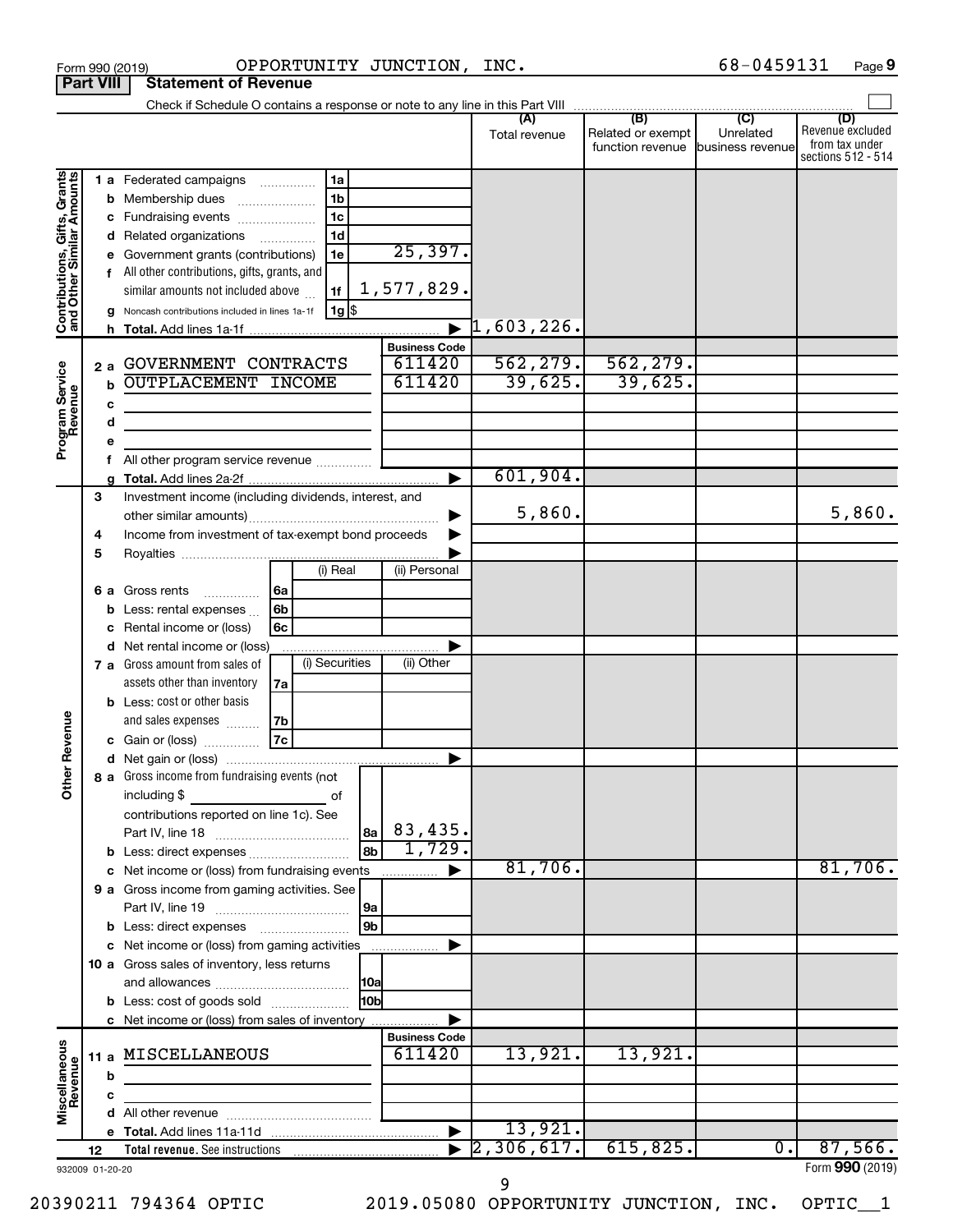Form 990 (2019)  $\qquad \qquad \text{OPPORTUNITY}$  JUNCTION, INC.  $\qquad \qquad \qquad \text{68--0459131}$   $_{\text{Page}}$ **Part IX Statement of Functional Expenses**

*Section 501(c)(3) and 501(c)(4) organizations must complete all columns. All other organizations must complete column (A).*

|              | Do not include amounts reported on lines 6b,<br>7b, 8b, 9b, and 10b of Part VIII.                    | (A)<br>Total expenses | (B)<br>Program service<br>expenses | (C)<br>Management and<br>general expenses | (D)<br>Fundraising<br>expenses |  |  |  |  |  |  |
|--------------|------------------------------------------------------------------------------------------------------|-----------------------|------------------------------------|-------------------------------------------|--------------------------------|--|--|--|--|--|--|
| 1.           | Grants and other assistance to domestic organizations                                                |                       |                                    |                                           |                                |  |  |  |  |  |  |
|              | and domestic governments. See Part IV, line 21                                                       |                       |                                    |                                           |                                |  |  |  |  |  |  |
| $\mathbf{2}$ | Grants and other assistance to domestic                                                              |                       |                                    |                                           |                                |  |  |  |  |  |  |
|              | individuals. See Part IV, line 22                                                                    |                       |                                    |                                           |                                |  |  |  |  |  |  |
| 3            | Grants and other assistance to foreign                                                               |                       |                                    |                                           |                                |  |  |  |  |  |  |
|              | organizations, foreign governments, and foreign                                                      |                       |                                    |                                           |                                |  |  |  |  |  |  |
|              | individuals. See Part IV, lines 15 and 16                                                            |                       |                                    |                                           |                                |  |  |  |  |  |  |
| 4            | Benefits paid to or for members                                                                      |                       |                                    |                                           |                                |  |  |  |  |  |  |
| 5            | Compensation of current officers, directors,                                                         |                       |                                    |                                           |                                |  |  |  |  |  |  |
|              | trustees, and key employees                                                                          | 166,246.              | 76,274.                            | 38,605.                                   | 51,367.                        |  |  |  |  |  |  |
| 6            | Compensation not included above to disqualified                                                      |                       |                                    |                                           |                                |  |  |  |  |  |  |
|              | persons (as defined under section 4958(f)(1)) and                                                    |                       |                                    |                                           |                                |  |  |  |  |  |  |
|              | persons described in section 4958(c)(3)(B)                                                           |                       |                                    |                                           |                                |  |  |  |  |  |  |
| 7            | Other salaries and wages                                                                             | 1, 263, 302.          | 1,109,758.                         | 36, 150.                                  | 117,394.                       |  |  |  |  |  |  |
| 8            | Pension plan accruals and contributions (include                                                     |                       |                                    |                                           |                                |  |  |  |  |  |  |
|              | section 401(k) and 403(b) employer contributions)                                                    |                       |                                    |                                           |                                |  |  |  |  |  |  |
| 9            | Other employee benefits                                                                              | 164,626.              | 140,759.                           | 11,228.                                   | 12,639.                        |  |  |  |  |  |  |
| 10           |                                                                                                      | 120, 752.             | 100, 225.                          | 6, 303.                                   | 14,224.                        |  |  |  |  |  |  |
| 11           | Fees for services (nonemployees):                                                                    |                       |                                    |                                           |                                |  |  |  |  |  |  |
|              |                                                                                                      |                       |                                    |                                           |                                |  |  |  |  |  |  |
| b            |                                                                                                      |                       |                                    |                                           |                                |  |  |  |  |  |  |
|              |                                                                                                      | 4,591.                | 3,824.                             | 271.                                      | 496.                           |  |  |  |  |  |  |
|              |                                                                                                      |                       |                                    |                                           |                                |  |  |  |  |  |  |
| е            | Professional fundraising services. See Part IV, line 17                                              |                       |                                    |                                           |                                |  |  |  |  |  |  |
| f            | Investment management fees                                                                           |                       |                                    |                                           |                                |  |  |  |  |  |  |
|              | g Other. (If line 11g amount exceeds 10% of line 25,                                                 |                       |                                    |                                           |                                |  |  |  |  |  |  |
|              | column (A) amount, list line 11g expenses on Sch O.)                                                 | 50,589.<br>5,894.     | 31,154.<br>2,551.                  | 15,059.<br>110.                           | $\frac{4,376}{3,233}$ .        |  |  |  |  |  |  |
| 12           |                                                                                                      | 23,967.               | 19,731.                            | 1,696.                                    | 2,540.                         |  |  |  |  |  |  |
| 13           |                                                                                                      |                       |                                    |                                           |                                |  |  |  |  |  |  |
| 14           |                                                                                                      |                       |                                    |                                           |                                |  |  |  |  |  |  |
| 15           |                                                                                                      | 155,881.              | 129,836.                           | 9,202.                                    | 16,843.                        |  |  |  |  |  |  |
| 16           |                                                                                                      |                       |                                    |                                           |                                |  |  |  |  |  |  |
| 17           | Travel                                                                                               |                       |                                    |                                           |                                |  |  |  |  |  |  |
| 18           | Payments of travel or entertainment expenses                                                         |                       |                                    |                                           |                                |  |  |  |  |  |  |
|              | for any federal, state, or local public officials                                                    |                       |                                    |                                           |                                |  |  |  |  |  |  |
| 19           | Conferences, conventions, and meetings                                                               |                       |                                    |                                           |                                |  |  |  |  |  |  |
| 20           | Interest                                                                                             |                       |                                    |                                           |                                |  |  |  |  |  |  |
| 21<br>22     | Depreciation, depletion, and amortization                                                            | 29,631.               | 24,680.                            | 1,748.                                    | 3,203.                         |  |  |  |  |  |  |
| 23           | Insurance                                                                                            | 6,468.                | 5,387.                             | 382.                                      | 699.                           |  |  |  |  |  |  |
| 24           | Other expenses. Itemize expenses not covered                                                         |                       |                                    |                                           |                                |  |  |  |  |  |  |
|              | above (List miscellaneous expenses on line 24e. If                                                   |                       |                                    |                                           |                                |  |  |  |  |  |  |
|              | line 24e amount exceeds 10% of line 25, column (A)<br>amount, list line 24e expenses on Schedule O.) |                       |                                    |                                           |                                |  |  |  |  |  |  |
| a            | PARTICIPANT EXPENSES                                                                                 | 117,675.              | 117,489.                           | 66.                                       | 120.                           |  |  |  |  |  |  |
| b            | EQUIPMENT &<br><b>EQUIPMENT R</b>                                                                    | 47,320.               | 39,540.                            | 2,748.                                    | 5,032.                         |  |  |  |  |  |  |
|              | AND SUBSCRI<br>DUES, FEES,                                                                           | 13,847.               | 11,942.                            | 770.                                      | 1,135.                         |  |  |  |  |  |  |
| d            | STAFF EXPENSES                                                                                       | 13,580.               | 11,347.                            | 779.                                      | 1,454.                         |  |  |  |  |  |  |
|              | e All other expenses                                                                                 | 19,232.               | 12,402.                            | 5,026.                                    | 1,804.                         |  |  |  |  |  |  |
| 25           | Total functional expenses. Add lines 1 through 24e                                                   | 2, 203, 601.          | 1,836,899.                         | 130, 143.                                 | 236,559.                       |  |  |  |  |  |  |
| 26           | <b>Joint costs.</b> Complete this line only if the organization                                      |                       |                                    |                                           |                                |  |  |  |  |  |  |
|              | reported in column (B) joint costs from a combined                                                   |                       |                                    |                                           |                                |  |  |  |  |  |  |
|              | educational campaign and fundraising solicitation.                                                   |                       |                                    |                                           |                                |  |  |  |  |  |  |
|              | Check here $\blacktriangleright$<br>if following SOP 98-2 (ASC 958-720)                              |                       |                                    |                                           |                                |  |  |  |  |  |  |

932010 01-20-20

Form (2019) **990**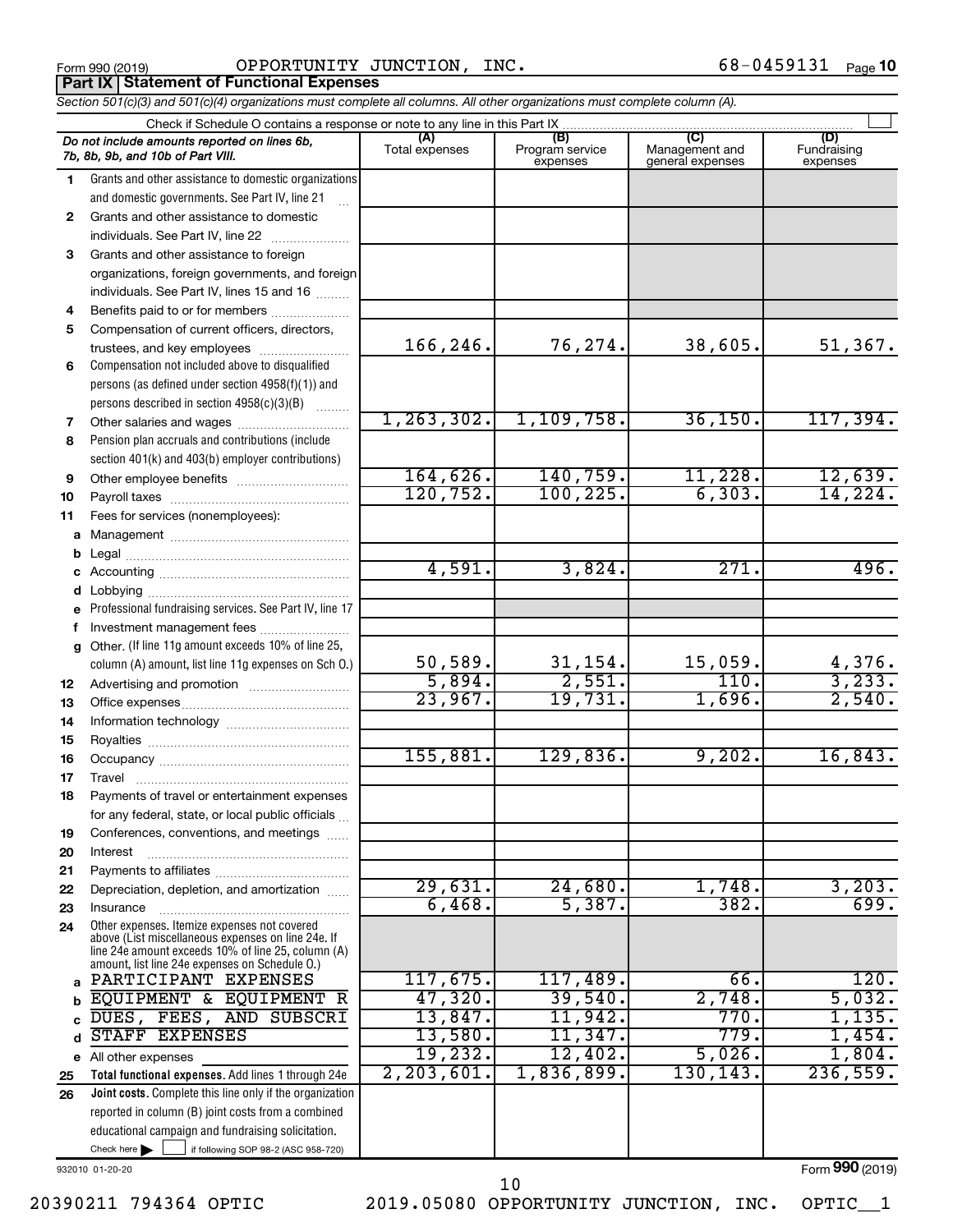| Form 990 (2019) | INC.<br>OPPORTUNITY JUNCTION, | 68-0459131<br>Page 11 |
|-----------------|-------------------------------|-----------------------|
|-----------------|-------------------------------|-----------------------|

|                             | Part X | <b>Balance Sheet</b>                                                                                   |                 |          |                          |                 |                    |
|-----------------------------|--------|--------------------------------------------------------------------------------------------------------|-----------------|----------|--------------------------|-----------------|--------------------|
|                             |        |                                                                                                        |                 |          |                          |                 |                    |
|                             |        |                                                                                                        |                 |          | (A)<br>Beginning of year |                 | (B)<br>End of year |
|                             | 1      |                                                                                                        |                 |          | 29,137.                  | $\mathbf{1}$    | 453,082.           |
|                             | 2      |                                                                                                        |                 |          | 976, 919.                | $\mathbf{2}$    | 1,016,092.         |
|                             | З      |                                                                                                        |                 |          | 312,483.                 | 3               | 264, 341.          |
|                             | 4      |                                                                                                        |                 |          | 2,720.                   | 4               | 15,420.            |
|                             | 5      | Loans and other receivables from any current or former officer, director,                              |                 |          |                          |                 |                    |
|                             |        | trustee, key employee, creator or founder, substantial contributor, or 35%                             |                 |          |                          |                 |                    |
|                             |        | controlled entity or family member of any of these persons                                             |                 |          |                          | 5               |                    |
|                             | 6      | Loans and other receivables from other disqualified persons (as defined                                |                 |          |                          |                 |                    |
|                             |        | under section $4958(f)(1)$ , and persons described in section $4958(c)(3)(B)$                          |                 | 6        |                          |                 |                    |
|                             | 7      |                                                                                                        |                 |          | $\overline{7}$           |                 |                    |
| Assets                      | 8      |                                                                                                        |                 |          | 8                        |                 |                    |
|                             | 9      | Prepaid expenses and deferred charges                                                                  |                 |          | 16,434.                  | 9               | 17,327.            |
|                             |        | <b>10a</b> Land, buildings, and equipment: cost or other                                               |                 |          |                          |                 |                    |
|                             |        | basis. Complete Part VI of Schedule D  [10a]                                                           |                 | 265,996. |                          |                 |                    |
|                             |        | <b>b</b> Less: accumulated depreciation                                                                | 10 <sub>b</sub> | 161,010. | 134,617.                 | 10 <sub>c</sub> | 104,986.           |
|                             | 11     |                                                                                                        |                 |          |                          | 11              |                    |
|                             | 12     |                                                                                                        |                 | 12       |                          |                 |                    |
|                             | 13     |                                                                                                        |                 | 13       |                          |                 |                    |
|                             | 14     |                                                                                                        |                 |          | 14                       |                 |                    |
|                             | 15     |                                                                                                        |                 |          | 18,000.                  | 15              | 18,000.            |
|                             | 16     |                                                                                                        |                 |          | 1,490,310.               | 16              | 1,889,248.         |
|                             | 17     |                                                                                                        |                 |          | 8,196.                   | 17              | 9,155.             |
|                             | 18     |                                                                                                        |                 | 18       |                          |                 |                    |
|                             | 19     |                                                                                                        |                 |          | 19                       |                 |                    |
|                             | 20     |                                                                                                        |                 |          | 20                       |                 |                    |
|                             | 21     | Escrow or custodial account liability. Complete Part IV of Schedule D                                  |                 |          |                          | 21              |                    |
|                             | 22     | Loans and other payables to any current or former officer, director,                                   |                 |          |                          |                 |                    |
| Liabilities                 |        | trustee, key employee, creator or founder, substantial contributor, or 35%                             |                 |          |                          |                 |                    |
|                             |        | controlled entity or family member of any of these persons                                             |                 |          |                          | 22              |                    |
|                             | 23     | Secured mortgages and notes payable to unrelated third parties                                         |                 |          |                          | 23              |                    |
|                             | 24     | Unsecured notes and loans payable to unrelated third parties                                           |                 |          |                          | 24              | 281,403.           |
|                             | 25     | Other liabilities (including federal income tax, payables to related third                             |                 |          |                          |                 |                    |
|                             |        | parties, and other liabilities not included on lines 17-24). Complete Part X                           |                 |          |                          |                 |                    |
|                             |        | of Schedule D                                                                                          |                 |          | 54,696.                  | 25              | 68,256.            |
|                             | 26     | Total liabilities. Add lines 17 through 25                                                             |                 |          | 62,892.                  | 26              | 358,814.           |
|                             |        | Organizations that follow FASB ASC 958, check here $\blacktriangleright \lfloor \underline{X} \rfloor$ |                 |          |                          |                 |                    |
|                             |        | and complete lines 27, 28, 32, and 33.                                                                 |                 |          |                          |                 |                    |
|                             | 27     |                                                                                                        | 1,197,162.      | 27       | 1,321,511.               |                 |                    |
|                             | 28     |                                                                                                        | 230, 256.       | 28       | 208,923.                 |                 |                    |
|                             |        | Organizations that do not follow FASB ASC 958, check here $\blacktriangleright \bot$                   |                 |          |                          |                 |                    |
|                             |        | and complete lines 29 through 33.                                                                      |                 |          |                          |                 |                    |
|                             | 29     |                                                                                                        |                 |          |                          | 29              |                    |
|                             | 30     | Paid-in or capital surplus, or land, building, or equipment fund                                       |                 |          |                          | 30              |                    |
| Net Assets or Fund Balances | 31     | Retained earnings, endowment, accumulated income, or other funds                                       |                 |          |                          | 31              |                    |
|                             | 32     |                                                                                                        |                 |          | 1,427,418.               | 32              | 1,530,434.         |
|                             | 33     |                                                                                                        |                 |          | 1,490,310.               | 33              | 1,889,248.         |

Form (2019) **990**

932011 01-20-20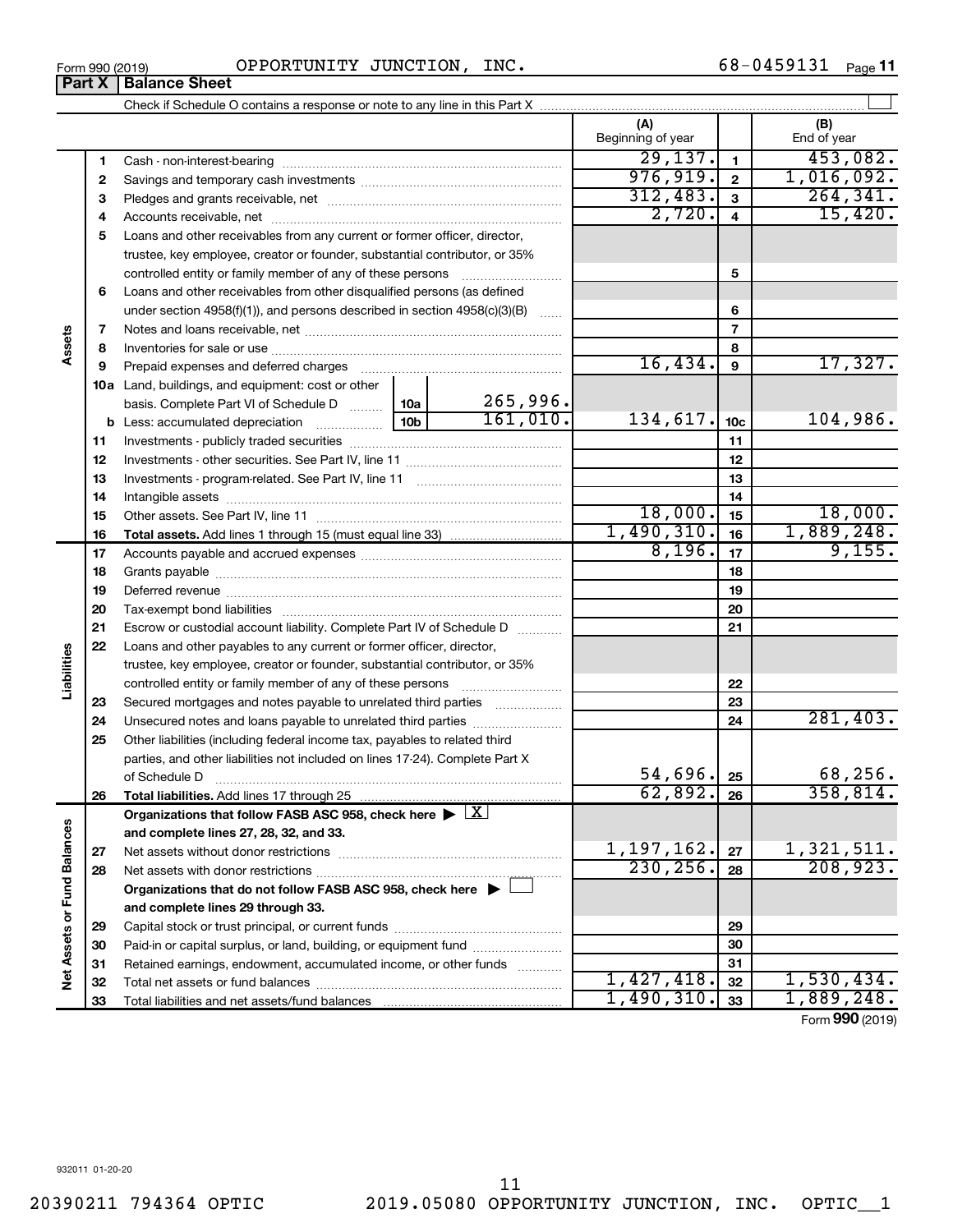| <b>Part XI   Reconciliation of Net Assets</b><br>2,306,617.<br>1<br>1<br>2, 203, 601.<br>$\overline{2}$<br>2<br>103,016.<br>3<br>Revenue less expenses. Subtract line 2 from line 1<br>з<br>1,427,418.<br>$\overline{\mathbf{4}}$<br>4<br>5<br>5<br>6<br>Donated services and use of facilities [[111][12] matter is a series and service in the services and use of facilities [[11][11] matter is a service of facilities [[11] matter is a service of the service of the service of<br>6<br>$\overline{7}$<br>7<br>8<br>8<br>$\overline{0}$ .<br>$\mathbf{9}$<br>Other changes in net assets or fund balances (explain on Schedule O)<br>9<br>Net assets or fund balances at end of year. Combine lines 3 through 9 (must equal Part X, line 32,<br>10<br>1,530,434.<br>10<br>Part XII Financial Statements and Reporting<br>$\vert$ X $\vert$<br><b>No</b><br>Yes<br>$\lfloor \mathbf{X} \rfloor$ Accrual<br>Accounting method used to prepare the Form 990: $\Box$ Cash<br>Other<br>$\Box$<br>1<br>If the organization changed its method of accounting from a prior year or checked "Other," explain in Schedule O.<br>x<br>2a<br>If "Yes," check a box below to indicate whether the financial statements for the year were compiled or reviewed on a<br>separate basis, consolidated basis, or both:<br>Both consolidated and separate basis<br>Separate basis<br>Consolidated basis<br>x<br>2 <sub>b</sub><br>If "Yes," check a box below to indicate whether the financial statements for the year were audited on a separate basis,<br>consolidated basis, or both:<br>$ \mathbf{X} $ Separate basis<br>Consolidated basis<br>Both consolidated and separate basis<br>c If "Yes" to line 2a or 2b, does the organization have a committee that assumes responsibility for oversight of the audit,<br>X<br>2c<br>If the organization changed either its oversight process or selection process during the tax year, explain on Schedule O.<br>3a As a result of a federal award, was the organization required to undergo an audit or audits as set forth in the Single Audit<br>x<br>3a | OPPORTUNITY JUNCTION, INC.<br>Form 990 (2019) | 68-0459131 | Page 12 |
|----------------------------------------------------------------------------------------------------------------------------------------------------------------------------------------------------------------------------------------------------------------------------------------------------------------------------------------------------------------------------------------------------------------------------------------------------------------------------------------------------------------------------------------------------------------------------------------------------------------------------------------------------------------------------------------------------------------------------------------------------------------------------------------------------------------------------------------------------------------------------------------------------------------------------------------------------------------------------------------------------------------------------------------------------------------------------------------------------------------------------------------------------------------------------------------------------------------------------------------------------------------------------------------------------------------------------------------------------------------------------------------------------------------------------------------------------------------------------------------------------------------------------------------------------------------------------------------------------------------------------------------------------------------------------------------------------------------------------------------------------------------------------------------------------------------------------------------------------------------------------------------------------------------------------------------------------------------------------------------------------------------------------------------------------------------------------------------------------|-----------------------------------------------|------------|---------|
|                                                                                                                                                                                                                                                                                                                                                                                                                                                                                                                                                                                                                                                                                                                                                                                                                                                                                                                                                                                                                                                                                                                                                                                                                                                                                                                                                                                                                                                                                                                                                                                                                                                                                                                                                                                                                                                                                                                                                                                                                                                                                                    |                                               |            |         |
|                                                                                                                                                                                                                                                                                                                                                                                                                                                                                                                                                                                                                                                                                                                                                                                                                                                                                                                                                                                                                                                                                                                                                                                                                                                                                                                                                                                                                                                                                                                                                                                                                                                                                                                                                                                                                                                                                                                                                                                                                                                                                                    |                                               |            |         |
|                                                                                                                                                                                                                                                                                                                                                                                                                                                                                                                                                                                                                                                                                                                                                                                                                                                                                                                                                                                                                                                                                                                                                                                                                                                                                                                                                                                                                                                                                                                                                                                                                                                                                                                                                                                                                                                                                                                                                                                                                                                                                                    |                                               |            |         |
|                                                                                                                                                                                                                                                                                                                                                                                                                                                                                                                                                                                                                                                                                                                                                                                                                                                                                                                                                                                                                                                                                                                                                                                                                                                                                                                                                                                                                                                                                                                                                                                                                                                                                                                                                                                                                                                                                                                                                                                                                                                                                                    |                                               |            |         |
|                                                                                                                                                                                                                                                                                                                                                                                                                                                                                                                                                                                                                                                                                                                                                                                                                                                                                                                                                                                                                                                                                                                                                                                                                                                                                                                                                                                                                                                                                                                                                                                                                                                                                                                                                                                                                                                                                                                                                                                                                                                                                                    |                                               |            |         |
|                                                                                                                                                                                                                                                                                                                                                                                                                                                                                                                                                                                                                                                                                                                                                                                                                                                                                                                                                                                                                                                                                                                                                                                                                                                                                                                                                                                                                                                                                                                                                                                                                                                                                                                                                                                                                                                                                                                                                                                                                                                                                                    |                                               |            |         |
|                                                                                                                                                                                                                                                                                                                                                                                                                                                                                                                                                                                                                                                                                                                                                                                                                                                                                                                                                                                                                                                                                                                                                                                                                                                                                                                                                                                                                                                                                                                                                                                                                                                                                                                                                                                                                                                                                                                                                                                                                                                                                                    |                                               |            |         |
|                                                                                                                                                                                                                                                                                                                                                                                                                                                                                                                                                                                                                                                                                                                                                                                                                                                                                                                                                                                                                                                                                                                                                                                                                                                                                                                                                                                                                                                                                                                                                                                                                                                                                                                                                                                                                                                                                                                                                                                                                                                                                                    |                                               |            |         |
|                                                                                                                                                                                                                                                                                                                                                                                                                                                                                                                                                                                                                                                                                                                                                                                                                                                                                                                                                                                                                                                                                                                                                                                                                                                                                                                                                                                                                                                                                                                                                                                                                                                                                                                                                                                                                                                                                                                                                                                                                                                                                                    |                                               |            |         |
|                                                                                                                                                                                                                                                                                                                                                                                                                                                                                                                                                                                                                                                                                                                                                                                                                                                                                                                                                                                                                                                                                                                                                                                                                                                                                                                                                                                                                                                                                                                                                                                                                                                                                                                                                                                                                                                                                                                                                                                                                                                                                                    |                                               |            |         |
|                                                                                                                                                                                                                                                                                                                                                                                                                                                                                                                                                                                                                                                                                                                                                                                                                                                                                                                                                                                                                                                                                                                                                                                                                                                                                                                                                                                                                                                                                                                                                                                                                                                                                                                                                                                                                                                                                                                                                                                                                                                                                                    |                                               |            |         |
|                                                                                                                                                                                                                                                                                                                                                                                                                                                                                                                                                                                                                                                                                                                                                                                                                                                                                                                                                                                                                                                                                                                                                                                                                                                                                                                                                                                                                                                                                                                                                                                                                                                                                                                                                                                                                                                                                                                                                                                                                                                                                                    |                                               |            |         |
|                                                                                                                                                                                                                                                                                                                                                                                                                                                                                                                                                                                                                                                                                                                                                                                                                                                                                                                                                                                                                                                                                                                                                                                                                                                                                                                                                                                                                                                                                                                                                                                                                                                                                                                                                                                                                                                                                                                                                                                                                                                                                                    |                                               |            |         |
|                                                                                                                                                                                                                                                                                                                                                                                                                                                                                                                                                                                                                                                                                                                                                                                                                                                                                                                                                                                                                                                                                                                                                                                                                                                                                                                                                                                                                                                                                                                                                                                                                                                                                                                                                                                                                                                                                                                                                                                                                                                                                                    |                                               |            |         |
|                                                                                                                                                                                                                                                                                                                                                                                                                                                                                                                                                                                                                                                                                                                                                                                                                                                                                                                                                                                                                                                                                                                                                                                                                                                                                                                                                                                                                                                                                                                                                                                                                                                                                                                                                                                                                                                                                                                                                                                                                                                                                                    |                                               |            |         |
|                                                                                                                                                                                                                                                                                                                                                                                                                                                                                                                                                                                                                                                                                                                                                                                                                                                                                                                                                                                                                                                                                                                                                                                                                                                                                                                                                                                                                                                                                                                                                                                                                                                                                                                                                                                                                                                                                                                                                                                                                                                                                                    |                                               |            |         |
|                                                                                                                                                                                                                                                                                                                                                                                                                                                                                                                                                                                                                                                                                                                                                                                                                                                                                                                                                                                                                                                                                                                                                                                                                                                                                                                                                                                                                                                                                                                                                                                                                                                                                                                                                                                                                                                                                                                                                                                                                                                                                                    |                                               |            |         |
|                                                                                                                                                                                                                                                                                                                                                                                                                                                                                                                                                                                                                                                                                                                                                                                                                                                                                                                                                                                                                                                                                                                                                                                                                                                                                                                                                                                                                                                                                                                                                                                                                                                                                                                                                                                                                                                                                                                                                                                                                                                                                                    |                                               |            |         |
|                                                                                                                                                                                                                                                                                                                                                                                                                                                                                                                                                                                                                                                                                                                                                                                                                                                                                                                                                                                                                                                                                                                                                                                                                                                                                                                                                                                                                                                                                                                                                                                                                                                                                                                                                                                                                                                                                                                                                                                                                                                                                                    |                                               |            |         |
|                                                                                                                                                                                                                                                                                                                                                                                                                                                                                                                                                                                                                                                                                                                                                                                                                                                                                                                                                                                                                                                                                                                                                                                                                                                                                                                                                                                                                                                                                                                                                                                                                                                                                                                                                                                                                                                                                                                                                                                                                                                                                                    |                                               |            |         |
|                                                                                                                                                                                                                                                                                                                                                                                                                                                                                                                                                                                                                                                                                                                                                                                                                                                                                                                                                                                                                                                                                                                                                                                                                                                                                                                                                                                                                                                                                                                                                                                                                                                                                                                                                                                                                                                                                                                                                                                                                                                                                                    |                                               |            |         |
|                                                                                                                                                                                                                                                                                                                                                                                                                                                                                                                                                                                                                                                                                                                                                                                                                                                                                                                                                                                                                                                                                                                                                                                                                                                                                                                                                                                                                                                                                                                                                                                                                                                                                                                                                                                                                                                                                                                                                                                                                                                                                                    |                                               |            |         |
|                                                                                                                                                                                                                                                                                                                                                                                                                                                                                                                                                                                                                                                                                                                                                                                                                                                                                                                                                                                                                                                                                                                                                                                                                                                                                                                                                                                                                                                                                                                                                                                                                                                                                                                                                                                                                                                                                                                                                                                                                                                                                                    |                                               |            |         |
|                                                                                                                                                                                                                                                                                                                                                                                                                                                                                                                                                                                                                                                                                                                                                                                                                                                                                                                                                                                                                                                                                                                                                                                                                                                                                                                                                                                                                                                                                                                                                                                                                                                                                                                                                                                                                                                                                                                                                                                                                                                                                                    |                                               |            |         |
|                                                                                                                                                                                                                                                                                                                                                                                                                                                                                                                                                                                                                                                                                                                                                                                                                                                                                                                                                                                                                                                                                                                                                                                                                                                                                                                                                                                                                                                                                                                                                                                                                                                                                                                                                                                                                                                                                                                                                                                                                                                                                                    |                                               |            |         |
|                                                                                                                                                                                                                                                                                                                                                                                                                                                                                                                                                                                                                                                                                                                                                                                                                                                                                                                                                                                                                                                                                                                                                                                                                                                                                                                                                                                                                                                                                                                                                                                                                                                                                                                                                                                                                                                                                                                                                                                                                                                                                                    |                                               |            |         |
|                                                                                                                                                                                                                                                                                                                                                                                                                                                                                                                                                                                                                                                                                                                                                                                                                                                                                                                                                                                                                                                                                                                                                                                                                                                                                                                                                                                                                                                                                                                                                                                                                                                                                                                                                                                                                                                                                                                                                                                                                                                                                                    |                                               |            |         |
|                                                                                                                                                                                                                                                                                                                                                                                                                                                                                                                                                                                                                                                                                                                                                                                                                                                                                                                                                                                                                                                                                                                                                                                                                                                                                                                                                                                                                                                                                                                                                                                                                                                                                                                                                                                                                                                                                                                                                                                                                                                                                                    |                                               |            |         |
|                                                                                                                                                                                                                                                                                                                                                                                                                                                                                                                                                                                                                                                                                                                                                                                                                                                                                                                                                                                                                                                                                                                                                                                                                                                                                                                                                                                                                                                                                                                                                                                                                                                                                                                                                                                                                                                                                                                                                                                                                                                                                                    |                                               |            |         |
|                                                                                                                                                                                                                                                                                                                                                                                                                                                                                                                                                                                                                                                                                                                                                                                                                                                                                                                                                                                                                                                                                                                                                                                                                                                                                                                                                                                                                                                                                                                                                                                                                                                                                                                                                                                                                                                                                                                                                                                                                                                                                                    |                                               |            |         |
|                                                                                                                                                                                                                                                                                                                                                                                                                                                                                                                                                                                                                                                                                                                                                                                                                                                                                                                                                                                                                                                                                                                                                                                                                                                                                                                                                                                                                                                                                                                                                                                                                                                                                                                                                                                                                                                                                                                                                                                                                                                                                                    |                                               |            |         |
|                                                                                                                                                                                                                                                                                                                                                                                                                                                                                                                                                                                                                                                                                                                                                                                                                                                                                                                                                                                                                                                                                                                                                                                                                                                                                                                                                                                                                                                                                                                                                                                                                                                                                                                                                                                                                                                                                                                                                                                                                                                                                                    |                                               |            |         |
| <b>b</b> If "Yes," did the organization undergo the required audit or audits? If the organization did not undergo the required audit                                                                                                                                                                                                                                                                                                                                                                                                                                                                                                                                                                                                                                                                                                                                                                                                                                                                                                                                                                                                                                                                                                                                                                                                                                                                                                                                                                                                                                                                                                                                                                                                                                                                                                                                                                                                                                                                                                                                                               |                                               |            |         |
| 3 <sub>b</sub><br>$\sim$                                                                                                                                                                                                                                                                                                                                                                                                                                                                                                                                                                                                                                                                                                                                                                                                                                                                                                                                                                                                                                                                                                                                                                                                                                                                                                                                                                                                                                                                                                                                                                                                                                                                                                                                                                                                                                                                                                                                                                                                                                                                           |                                               |            |         |

Form (2019) **990**

932012 01-20-20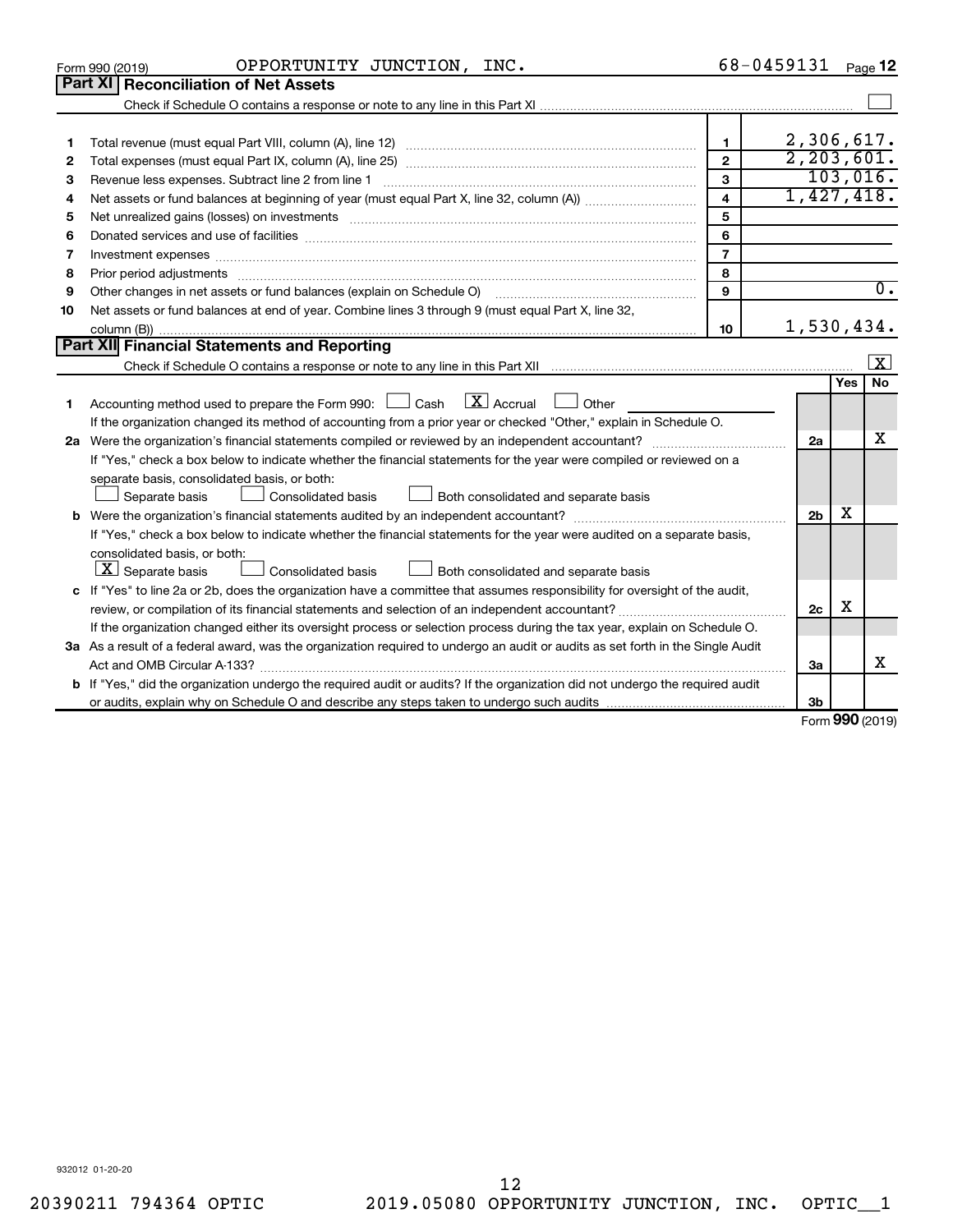**SCHEDULE A**

| (Form 990 or 990-EZ) |  |  |  |  |
|----------------------|--|--|--|--|
|----------------------|--|--|--|--|

## Form 990 or 990-EZ) **Public Charity Status and Public Support**<br>
Complete if the organization is a section 501(c)(3) organization or a section<br> **2019**

**4947(a)(1) nonexempt charitable trust.**

| OMB No. 1545-0047                   |
|-------------------------------------|
|                                     |
| <b>Open to Public</b><br>Inspection |
|                                     |

| Department of the Treasury<br>Attach to Form 990 or Form 990-EZ.<br>Internal Revenue Service<br>▶ Go to www.irs.gov/Form990 for instructions and the latest information. |               |                          | <b>Open to Public</b><br>Inspection                                    |                                                                                                                                                                                                                                                                                        |                                                                |    |                            |  |                                       |
|--------------------------------------------------------------------------------------------------------------------------------------------------------------------------|---------------|--------------------------|------------------------------------------------------------------------|----------------------------------------------------------------------------------------------------------------------------------------------------------------------------------------------------------------------------------------------------------------------------------------|----------------------------------------------------------------|----|----------------------------|--|---------------------------------------|
|                                                                                                                                                                          |               | Name of the organization |                                                                        |                                                                                                                                                                                                                                                                                        |                                                                |    |                            |  | <b>Employer identification number</b> |
|                                                                                                                                                                          |               |                          |                                                                        | OPPORTUNITY JUNCTION, INC.                                                                                                                                                                                                                                                             |                                                                |    |                            |  | 68-0459131                            |
|                                                                                                                                                                          | <b>Part I</b> |                          |                                                                        | Reason for Public Charity Status (All organizations must complete this part.) See instructions.                                                                                                                                                                                        |                                                                |    |                            |  |                                       |
|                                                                                                                                                                          |               |                          |                                                                        | The organization is not a private foundation because it is: (For lines 1 through 12, check only one box.)                                                                                                                                                                              |                                                                |    |                            |  |                                       |
| 1                                                                                                                                                                        |               |                          |                                                                        | A church, convention of churches, or association of churches described in section 170(b)(1)(A)(i).                                                                                                                                                                                     |                                                                |    |                            |  |                                       |
| 2                                                                                                                                                                        |               |                          |                                                                        | A school described in section 170(b)(1)(A)(ii). (Attach Schedule E (Form 990 or 990-EZ).)                                                                                                                                                                                              |                                                                |    |                            |  |                                       |
| 3                                                                                                                                                                        |               |                          |                                                                        | A hospital or a cooperative hospital service organization described in section 170(b)(1)(A)(iii).                                                                                                                                                                                      |                                                                |    |                            |  |                                       |
| 4                                                                                                                                                                        |               |                          |                                                                        | A medical research organization operated in conjunction with a hospital described in section 170(b)(1)(A)(iii). Enter the hospital's name,                                                                                                                                             |                                                                |    |                            |  |                                       |
|                                                                                                                                                                          |               | city, and state:         |                                                                        |                                                                                                                                                                                                                                                                                        |                                                                |    |                            |  |                                       |
| 5                                                                                                                                                                        |               |                          |                                                                        | An organization operated for the benefit of a college or university owned or operated by a governmental unit described in                                                                                                                                                              |                                                                |    |                            |  |                                       |
|                                                                                                                                                                          |               |                          | section 170(b)(1)(A)(iv). (Complete Part II.)                          |                                                                                                                                                                                                                                                                                        |                                                                |    |                            |  |                                       |
| 6                                                                                                                                                                        |               |                          |                                                                        | A federal, state, or local government or governmental unit described in section 170(b)(1)(A)(v).                                                                                                                                                                                       |                                                                |    |                            |  |                                       |
|                                                                                                                                                                          | $7 \times$    |                          |                                                                        | An organization that normally receives a substantial part of its support from a governmental unit or from the general public described in                                                                                                                                              |                                                                |    |                            |  |                                       |
|                                                                                                                                                                          |               |                          | section 170(b)(1)(A)(vi). (Complete Part II.)                          |                                                                                                                                                                                                                                                                                        |                                                                |    |                            |  |                                       |
| 8                                                                                                                                                                        |               |                          |                                                                        | A community trust described in section 170(b)(1)(A)(vi). (Complete Part II.)                                                                                                                                                                                                           |                                                                |    |                            |  |                                       |
| 9                                                                                                                                                                        |               |                          |                                                                        | An agricultural research organization described in section 170(b)(1)(A)(ix) operated in conjunction with a land-grant college                                                                                                                                                          |                                                                |    |                            |  |                                       |
|                                                                                                                                                                          |               |                          |                                                                        | or university or a non-land-grant college of agriculture (see instructions). Enter the name, city, and state of the college or                                                                                                                                                         |                                                                |    |                            |  |                                       |
|                                                                                                                                                                          |               | university:              |                                                                        |                                                                                                                                                                                                                                                                                        |                                                                |    |                            |  |                                       |
| 10                                                                                                                                                                       |               |                          |                                                                        | An organization that normally receives: (1) more than 33 1/3% of its support from contributions, membership fees, and gross receipts from                                                                                                                                              |                                                                |    |                            |  |                                       |
|                                                                                                                                                                          |               |                          |                                                                        | activities related to its exempt functions - subject to certain exceptions, and (2) no more than 33 1/3% of its support from gross investment<br>income and unrelated business taxable income (less section 511 tax) from businesses acquired by the organization after June 30, 1975. |                                                                |    |                            |  |                                       |
|                                                                                                                                                                          |               |                          | See section 509(a)(2). (Complete Part III.)                            |                                                                                                                                                                                                                                                                                        |                                                                |    |                            |  |                                       |
| 11                                                                                                                                                                       |               |                          |                                                                        | An organization organized and operated exclusively to test for public safety. See section 509(a)(4).                                                                                                                                                                                   |                                                                |    |                            |  |                                       |
| 12                                                                                                                                                                       |               |                          |                                                                        | An organization organized and operated exclusively for the benefit of, to perform the functions of, or to carry out the purposes of one or                                                                                                                                             |                                                                |    |                            |  |                                       |
|                                                                                                                                                                          |               |                          |                                                                        | more publicly supported organizations described in section 509(a)(1) or section 509(a)(2). See section 509(a)(3). Check the box in                                                                                                                                                     |                                                                |    |                            |  |                                       |
|                                                                                                                                                                          |               |                          |                                                                        | lines 12a through 12d that describes the type of supporting organization and complete lines 12e, 12f, and 12g.                                                                                                                                                                         |                                                                |    |                            |  |                                       |
| а                                                                                                                                                                        |               |                          |                                                                        | Type I. A supporting organization operated, supervised, or controlled by its supported organization(s), typically by giving                                                                                                                                                            |                                                                |    |                            |  |                                       |
|                                                                                                                                                                          |               |                          |                                                                        | the supported organization(s) the power to regularly appoint or elect a majority of the directors or trustees of the supporting                                                                                                                                                        |                                                                |    |                            |  |                                       |
|                                                                                                                                                                          |               |                          | organization. You must complete Part IV, Sections A and B.             |                                                                                                                                                                                                                                                                                        |                                                                |    |                            |  |                                       |
| b                                                                                                                                                                        |               |                          |                                                                        | Type II. A supporting organization supervised or controlled in connection with its supported organization(s), by having                                                                                                                                                                |                                                                |    |                            |  |                                       |
|                                                                                                                                                                          |               |                          |                                                                        | control or management of the supporting organization vested in the same persons that control or manage the supported                                                                                                                                                                   |                                                                |    |                            |  |                                       |
|                                                                                                                                                                          |               |                          | organization(s). You must complete Part IV, Sections A and C.          |                                                                                                                                                                                                                                                                                        |                                                                |    |                            |  |                                       |
| c                                                                                                                                                                        |               |                          |                                                                        | Type III functionally integrated. A supporting organization operated in connection with, and functionally integrated with,                                                                                                                                                             |                                                                |    |                            |  |                                       |
|                                                                                                                                                                          |               |                          |                                                                        | its supported organization(s) (see instructions). You must complete Part IV, Sections A, D, and E.                                                                                                                                                                                     |                                                                |    |                            |  |                                       |
| d                                                                                                                                                                        |               |                          |                                                                        | Type III non-functionally integrated. A supporting organization operated in connection with its supported organization(s)                                                                                                                                                              |                                                                |    |                            |  |                                       |
|                                                                                                                                                                          |               |                          |                                                                        | that is not functionally integrated. The organization generally must satisfy a distribution requirement and an attentiveness<br>requirement (see instructions). You must complete Part IV, Sections A and D, and Part V.                                                               |                                                                |    |                            |  |                                       |
|                                                                                                                                                                          |               |                          |                                                                        | Check this box if the organization received a written determination from the IRS that it is a Type I, Type II, Type III                                                                                                                                                                |                                                                |    |                            |  |                                       |
|                                                                                                                                                                          |               |                          |                                                                        | functionally integrated, or Type III non-functionally integrated supporting organization.                                                                                                                                                                                              |                                                                |    |                            |  |                                       |
|                                                                                                                                                                          |               |                          |                                                                        |                                                                                                                                                                                                                                                                                        |                                                                |    |                            |  |                                       |
|                                                                                                                                                                          |               |                          | Provide the following information about the supported organization(s). |                                                                                                                                                                                                                                                                                        |                                                                |    |                            |  |                                       |
|                                                                                                                                                                          |               | (i) Name of supported    | (ii) EIN                                                               | (iii) Type of organization                                                                                                                                                                                                                                                             | (iv) Is the organization listed<br>in vour aoverning document? |    | (v) Amount of monetary     |  | (vi) Amount of other                  |
|                                                                                                                                                                          |               | organization             |                                                                        | (described on lines 1-10<br>above (see instructions))                                                                                                                                                                                                                                  | Yes                                                            | No | support (see instructions) |  | support (see instructions)            |
|                                                                                                                                                                          |               |                          |                                                                        |                                                                                                                                                                                                                                                                                        |                                                                |    |                            |  |                                       |
|                                                                                                                                                                          |               |                          |                                                                        |                                                                                                                                                                                                                                                                                        |                                                                |    |                            |  |                                       |
|                                                                                                                                                                          |               |                          |                                                                        |                                                                                                                                                                                                                                                                                        |                                                                |    |                            |  |                                       |
|                                                                                                                                                                          |               |                          |                                                                        |                                                                                                                                                                                                                                                                                        |                                                                |    |                            |  |                                       |
|                                                                                                                                                                          |               |                          |                                                                        |                                                                                                                                                                                                                                                                                        |                                                                |    |                            |  |                                       |
|                                                                                                                                                                          |               |                          |                                                                        |                                                                                                                                                                                                                                                                                        |                                                                |    |                            |  |                                       |
|                                                                                                                                                                          |               |                          |                                                                        |                                                                                                                                                                                                                                                                                        |                                                                |    |                            |  |                                       |
|                                                                                                                                                                          |               |                          |                                                                        |                                                                                                                                                                                                                                                                                        |                                                                |    |                            |  |                                       |
|                                                                                                                                                                          |               |                          |                                                                        |                                                                                                                                                                                                                                                                                        |                                                                |    |                            |  |                                       |
| Total                                                                                                                                                                    |               |                          |                                                                        |                                                                                                                                                                                                                                                                                        |                                                                |    |                            |  |                                       |

LHA For Paperwork Reduction Act Notice, see the Instructions for Form 990 or 990-EZ. 932021 09-25-19 Schedule A (Form 990 or 990-EZ) 2019 13

20390211 794364 OPTIC 2019.05080 OPPORTUNITY JUNCTION, INC. OPTIC\_\_1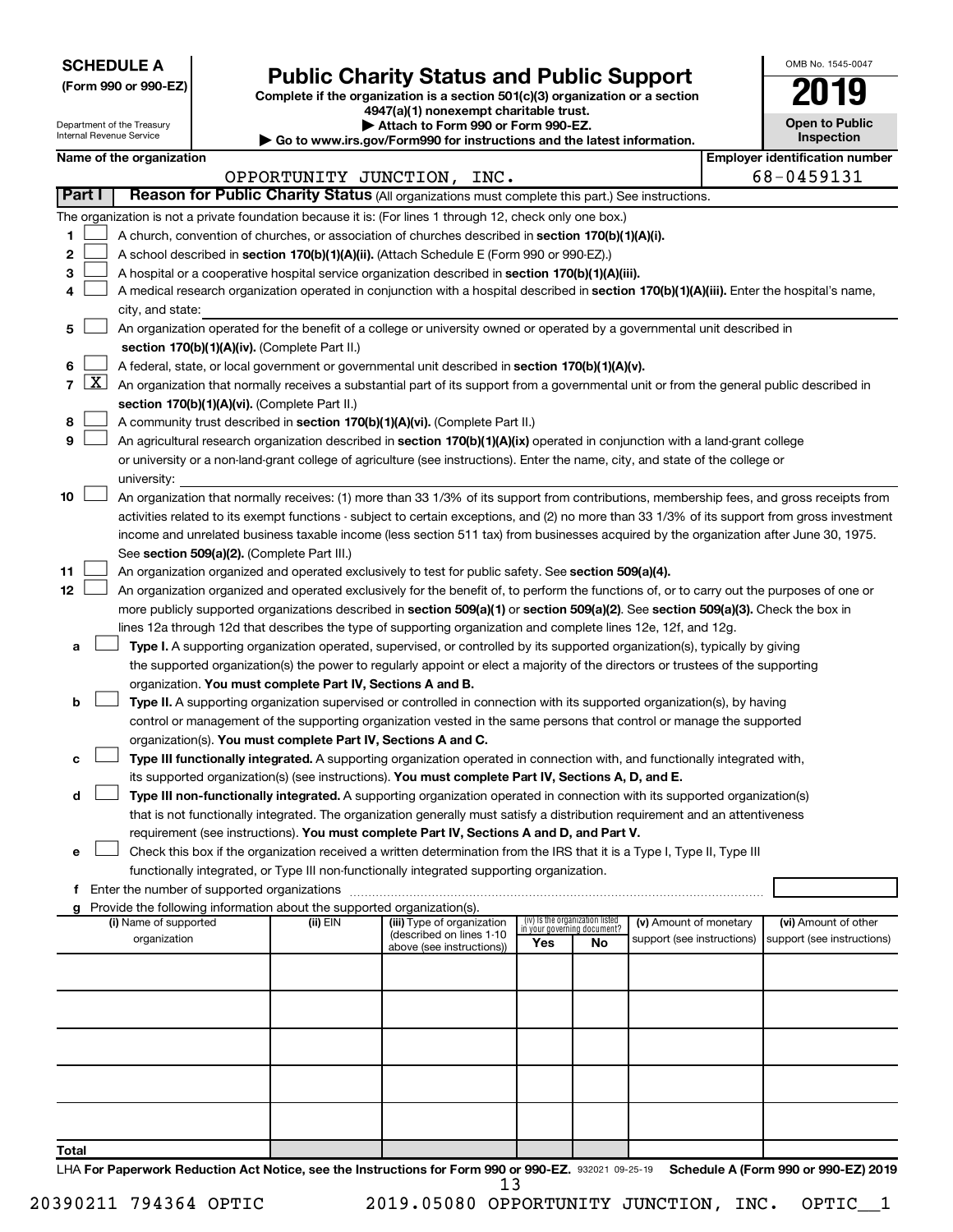### Schedule A (Form 990 or 990-EZ) 2019 Page OPPORTUNITY JUNCTION, INC. 68-0459131

68-0459131 Page 2

(Complete only if you checked the box on line 5, 7, or 8 of Part I or if the organization failed to qualify under Part III. If the organization fails to qualify under the tests listed below, please complete Part III.) **Part II Support Schedule for Organizations Described in Sections 170(b)(1)(A)(iv) and 170(b)(1)(A)(vi)**

|    | <b>Section A. Public Support</b>                                                                                                                                                                                                                                                      |          |                  |            |            |                                      |                                    |
|----|---------------------------------------------------------------------------------------------------------------------------------------------------------------------------------------------------------------------------------------------------------------------------------------|----------|------------------|------------|------------|--------------------------------------|------------------------------------|
|    | Calendar year (or fiscal year beginning in)                                                                                                                                                                                                                                           | (a) 2015 | (b) 2016         | $(c)$ 2017 | $(d)$ 2018 | (e) 2019                             | (f) Total                          |
|    | 1 Gifts, grants, contributions, and                                                                                                                                                                                                                                                   |          |                  |            |            |                                      |                                    |
|    | membership fees received. (Do not                                                                                                                                                                                                                                                     |          |                  |            |            |                                      |                                    |
|    | include any "unusual grants.")                                                                                                                                                                                                                                                        | 1029005. | 1188987.         | 1555116.   | 1378767.   | 1603226.                             | 6755101.                           |
|    | 2 Tax revenues levied for the organ-                                                                                                                                                                                                                                                  |          |                  |            |            |                                      |                                    |
|    | ization's benefit and either paid to                                                                                                                                                                                                                                                  |          |                  |            |            |                                      |                                    |
|    | or expended on its behalf                                                                                                                                                                                                                                                             |          |                  |            |            |                                      |                                    |
|    | 3 The value of services or facilities                                                                                                                                                                                                                                                 |          |                  |            |            |                                      |                                    |
|    | furnished by a governmental unit to                                                                                                                                                                                                                                                   |          |                  |            |            |                                      |                                    |
|    | the organization without charge                                                                                                                                                                                                                                                       |          |                  |            |            |                                      |                                    |
|    | 4 Total. Add lines 1 through 3                                                                                                                                                                                                                                                        | 1029005. | 1188987.         | 1555116.   | 1378767.   | 1603226.                             | 6755101.                           |
|    | 5 The portion of total contributions                                                                                                                                                                                                                                                  |          |                  |            |            |                                      |                                    |
|    | by each person (other than a                                                                                                                                                                                                                                                          |          |                  |            |            |                                      |                                    |
|    | governmental unit or publicly                                                                                                                                                                                                                                                         |          |                  |            |            |                                      |                                    |
|    | supported organization) included                                                                                                                                                                                                                                                      |          |                  |            |            |                                      |                                    |
|    | on line 1 that exceeds 2% of the                                                                                                                                                                                                                                                      |          |                  |            |            |                                      |                                    |
|    | amount shown on line 11,                                                                                                                                                                                                                                                              |          |                  |            |            |                                      |                                    |
|    | column (f)                                                                                                                                                                                                                                                                            |          |                  |            |            |                                      | 2857027.                           |
|    | 6 Public support. Subtract line 5 from line 4.                                                                                                                                                                                                                                        |          |                  |            |            |                                      | 3898074.                           |
|    | <b>Section B. Total Support</b>                                                                                                                                                                                                                                                       |          |                  |            |            |                                      |                                    |
|    | Calendar year (or fiscal year beginning in)                                                                                                                                                                                                                                           | (a) 2015 | (b) 2016         | $(c)$ 2017 | $(d)$ 2018 | (e) 2019                             | (f) Total                          |
|    | <b>7</b> Amounts from line 4                                                                                                                                                                                                                                                          | 1029005. | <u> 1188987.</u> | 1555116    | 1378767    | 1603226.                             | 6755101.                           |
|    | 8 Gross income from interest,                                                                                                                                                                                                                                                         |          |                  |            |            |                                      |                                    |
|    | dividends, payments received on                                                                                                                                                                                                                                                       |          |                  |            |            |                                      |                                    |
|    | securities loans, rents, royalties,                                                                                                                                                                                                                                                   |          |                  |            |            |                                      |                                    |
|    | and income from similar sources                                                                                                                                                                                                                                                       | 1,985.   | 2, 249.          | 3,172.     | 8,846.     | 5,860.                               | 22, 112.                           |
| 9. | Net income from unrelated business                                                                                                                                                                                                                                                    |          |                  |            |            |                                      |                                    |
|    | activities, whether or not the                                                                                                                                                                                                                                                        |          |                  |            |            |                                      |                                    |
|    | business is regularly carried on                                                                                                                                                                                                                                                      |          |                  |            |            |                                      |                                    |
|    | 10 Other income. Do not include gain                                                                                                                                                                                                                                                  |          |                  |            |            |                                      |                                    |
|    | or loss from the sale of capital                                                                                                                                                                                                                                                      |          |                  |            |            |                                      |                                    |
|    | assets (Explain in Part VI.)                                                                                                                                                                                                                                                          |          |                  |            |            |                                      |                                    |
|    | 11 Total support. Add lines 7 through 10                                                                                                                                                                                                                                              |          |                  |            |            |                                      | 6777213.                           |
|    | 12 Gross receipts from related activities, etc. (see instructions)                                                                                                                                                                                                                    |          |                  |            |            | 12                                   | 2,895,887.                         |
|    | 13 First five years. If the Form 990 is for the organization's first, second, third, fourth, or fifth tax year as a section 501(c)(3)                                                                                                                                                 |          |                  |            |            |                                      |                                    |
|    | organization, check this box and stop here<br><b>Section C. Computation of Public Support Percentage</b>                                                                                                                                                                              |          |                  |            |            |                                      |                                    |
|    |                                                                                                                                                                                                                                                                                       |          |                  |            |            |                                      | 57.52                              |
|    |                                                                                                                                                                                                                                                                                       |          |                  |            |            | 14                                   | %<br>50.66                         |
|    |                                                                                                                                                                                                                                                                                       |          |                  |            |            | 15                                   | $\%$                               |
|    | 16a 33 1/3% support test - 2019. If the organization did not check the box on line 13, and line 14 is 33 1/3% or more, check this box and                                                                                                                                             |          |                  |            |            |                                      | $\blacktriangleright$ $\mathbf{X}$ |
|    |                                                                                                                                                                                                                                                                                       |          |                  |            |            |                                      |                                    |
|    | b 33 1/3% support test - 2018. If the organization did not check a box on line 13 or 16a, and line 15 is 33 1/3% or more, check this box                                                                                                                                              |          |                  |            |            |                                      |                                    |
|    |                                                                                                                                                                                                                                                                                       |          |                  |            |            |                                      |                                    |
|    | 17a 10% -facts-and-circumstances test - 2019. If the organization did not check a box on line 13, 16a, or 16b, and line 14 is 10% or more,<br>and if the organization meets the "facts-and-circumstances" test, check this box and stop here. Explain in Part VI how the organization |          |                  |            |            |                                      |                                    |
|    |                                                                                                                                                                                                                                                                                       |          |                  |            |            |                                      |                                    |
|    | <b>b 10%</b> -facts-and-circumstances test - 2018. If the organization did not check a box on line 13, 16a, 16b, or 17a, and line 15 is 10% or                                                                                                                                        |          |                  |            |            |                                      |                                    |
|    | more, and if the organization meets the "facts-and-circumstances" test, check this box and stop here. Explain in Part VI how the                                                                                                                                                      |          |                  |            |            |                                      |                                    |
|    | organization meets the "facts-and-circumstances" test. The organization qualifies as a publicly supported organization                                                                                                                                                                |          |                  |            |            |                                      |                                    |
| 18 | Private foundation. If the organization did not check a box on line 13, 16a, 16b, 17a, or 17b, check this box and see instructions.                                                                                                                                                   |          |                  |            |            |                                      |                                    |
|    |                                                                                                                                                                                                                                                                                       |          |                  |            |            | Schedule A (Form 990 or 990-EZ) 2019 |                                    |

932022 09-25-19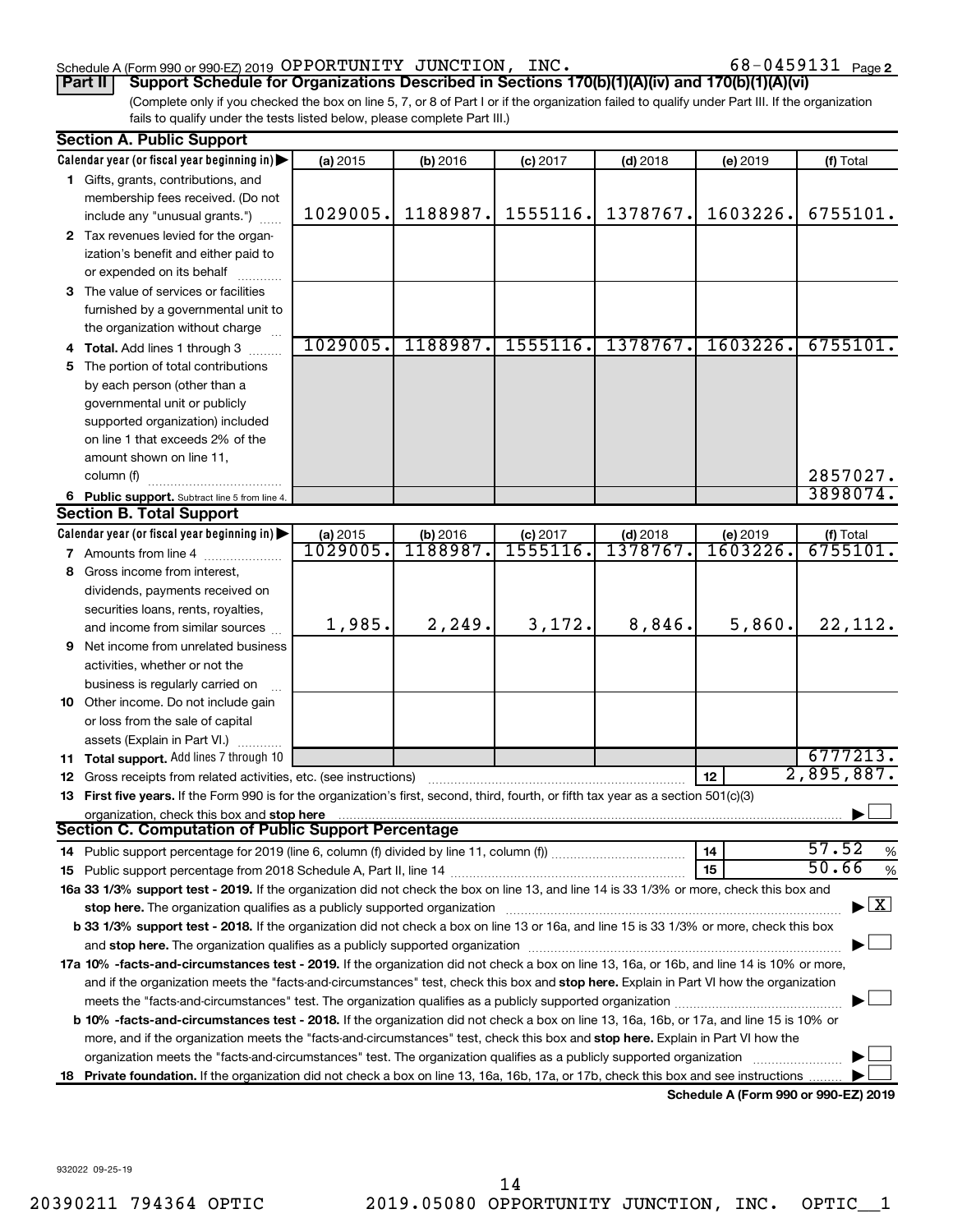### Schedule A (Form 990 or 990-EZ) 2019 Page OPPORTUNITY JUNCTION, INC. 68-0459131

(Complete only if you checked the box on line 10 of Part I or if the organization failed to qualify under Part II. If the organization fails to **Part III Support Schedule for Organizations Described in Section 509(a)(2)** 

qualify under the tests listed below, please complete Part II.)

| Calendar year (or fiscal year beginning in)                                                                                                                                                                                    | (a) 2015 | (b) 2016 | $(c)$ 2017 | $(d)$ 2018                            |    | (e) 2019 | (f) Total                            |       |
|--------------------------------------------------------------------------------------------------------------------------------------------------------------------------------------------------------------------------------|----------|----------|------------|---------------------------------------|----|----------|--------------------------------------|-------|
| 1 Gifts, grants, contributions, and                                                                                                                                                                                            |          |          |            |                                       |    |          |                                      |       |
| membership fees received. (Do not                                                                                                                                                                                              |          |          |            |                                       |    |          |                                      |       |
| include any "unusual grants.")                                                                                                                                                                                                 |          |          |            |                                       |    |          |                                      |       |
| Gross receipts from admissions,<br>$\mathbf{2}$<br>merchandise sold or services per-<br>formed, or facilities furnished in<br>any activity that is related to the                                                              |          |          |            |                                       |    |          |                                      |       |
| organization's tax-exempt purpose                                                                                                                                                                                              |          |          |            |                                       |    |          |                                      |       |
| Gross receipts from activities that<br>3.                                                                                                                                                                                      |          |          |            |                                       |    |          |                                      |       |
| are not an unrelated trade or bus-<br>iness under section 513                                                                                                                                                                  |          |          |            |                                       |    |          |                                      |       |
| Tax revenues levied for the organ-<br>4                                                                                                                                                                                        |          |          |            |                                       |    |          |                                      |       |
| ization's benefit and either paid to<br>or expended on its behalf<br>.                                                                                                                                                         |          |          |            |                                       |    |          |                                      |       |
| The value of services or facilities<br>5                                                                                                                                                                                       |          |          |            |                                       |    |          |                                      |       |
| furnished by a governmental unit to<br>the organization without charge                                                                                                                                                         |          |          |            |                                       |    |          |                                      |       |
| Total. Add lines 1 through 5<br>6                                                                                                                                                                                              |          |          |            |                                       |    |          |                                      |       |
| 7a Amounts included on lines 1, 2, and                                                                                                                                                                                         |          |          |            |                                       |    |          |                                      |       |
| 3 received from disqualified persons                                                                                                                                                                                           |          |          |            |                                       |    |          |                                      |       |
| <b>b</b> Amounts included on lines 2 and 3 received                                                                                                                                                                            |          |          |            |                                       |    |          |                                      |       |
| from other than disqualified persons that<br>exceed the greater of \$5,000 or 1% of the<br>amount on line 13 for the year                                                                                                      |          |          |            |                                       |    |          |                                      |       |
| c Add lines 7a and 7b                                                                                                                                                                                                          |          |          |            |                                       |    |          |                                      |       |
| 8 Public support. (Subtract line 7c from line 6.)                                                                                                                                                                              |          |          |            |                                       |    |          |                                      |       |
| <b>Section B. Total Support</b>                                                                                                                                                                                                |          |          |            |                                       |    |          |                                      |       |
| Calendar year (or fiscal year beginning in)                                                                                                                                                                                    | (a) 2015 | (b) 2016 | $(c)$ 2017 | $(d)$ 2018                            |    | (e) 2019 | (f) Total                            |       |
| 9 Amounts from line 6                                                                                                                                                                                                          |          |          |            |                                       |    |          |                                      |       |
| <b>10a</b> Gross income from interest,<br>dividends, payments received on<br>securities loans, rents, royalties,<br>and income from similar sources                                                                            |          |          |            |                                       |    |          |                                      |       |
| <b>b</b> Unrelated business taxable income                                                                                                                                                                                     |          |          |            |                                       |    |          |                                      |       |
| (less section 511 taxes) from businesses<br>acquired after June 30, 1975                                                                                                                                                       |          |          |            |                                       |    |          |                                      |       |
| c Add lines 10a and 10b                                                                                                                                                                                                        |          |          |            |                                       |    |          |                                      |       |
| Net income from unrelated business<br>11<br>activities not included in line 10b.<br>whether or not the business is<br>regularly carried on                                                                                     |          |          |            |                                       |    |          |                                      |       |
| <b>12</b> Other income. Do not include gain<br>or loss from the sale of capital<br>assets (Explain in Part VI.)                                                                                                                |          |          |            |                                       |    |          |                                      |       |
| <b>13</b> Total support. (Add lines 9, 10c, 11, and 12.)                                                                                                                                                                       |          |          |            |                                       |    |          |                                      |       |
| 14 First five years. If the Form 990 is for the organization's first, second, third, fourth, or fifth tax year as a section 501(c)(3) organization,                                                                            |          |          |            |                                       |    |          |                                      |       |
| check this box and stop here measurements and stop here and stop here measurement and stop here measurement and stop here and stop here and stop here and stop here and stop here and stop here and stop here are all the stop |          |          |            |                                       |    |          |                                      |       |
| Section C. Computation of Public Support Percentage                                                                                                                                                                            |          |          |            |                                       |    |          |                                      |       |
|                                                                                                                                                                                                                                |          |          |            |                                       | 15 |          |                                      | %     |
|                                                                                                                                                                                                                                |          |          |            |                                       | 16 |          |                                      | %     |
| Section D. Computation of Investment Income Percentage                                                                                                                                                                         |          |          |            |                                       |    |          |                                      |       |
|                                                                                                                                                                                                                                |          |          |            |                                       | 17 |          |                                      | %     |
|                                                                                                                                                                                                                                |          |          |            |                                       | 18 |          |                                      | %     |
| 19a 33 1/3% support tests - 2019. If the organization did not check the box on line 14, and line 15 is more than 33 1/3%, and line 17 is not                                                                                   |          |          |            |                                       |    |          |                                      |       |
|                                                                                                                                                                                                                                |          |          |            |                                       |    |          |                                      |       |
| more than 33 1/3%, check this box and stop here. The organization qualifies as a publicly supported organization                                                                                                               |          |          |            |                                       |    |          |                                      |       |
| <b>b 33 1/3% support tests - 2018.</b> If the organization did not check a box on line 14 or line 19a, and line 16 is more than 33 1/3%, and                                                                                   |          |          |            |                                       |    |          |                                      |       |
| line 18 is not more than 33 1/3%, check this box and stop here. The organization qualifies as a publicly supported organization                                                                                                |          |          |            |                                       |    |          |                                      |       |
|                                                                                                                                                                                                                                |          |          |            |                                       |    |          |                                      |       |
| 932023 09-25-19                                                                                                                                                                                                                |          |          |            |                                       |    |          | Schedule A (Form 990 or 990-EZ) 2019 |       |
| 20390211 794364 OPTIC                                                                                                                                                                                                          |          |          | 15         | 2019.05080 OPPORTUNITY JUNCTION, INC. |    |          |                                      | OPTIC |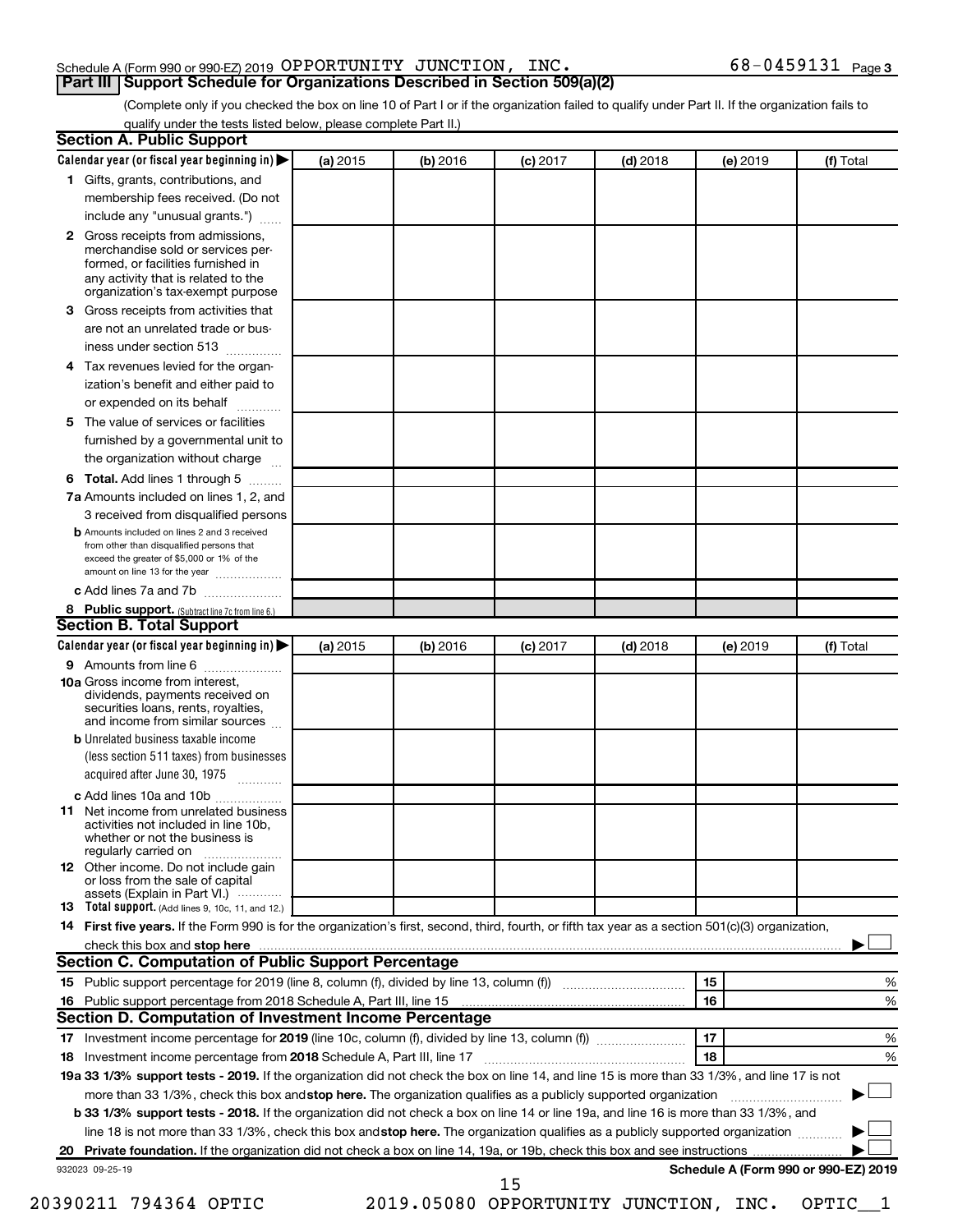**1**

**2**

**3a**

**3b**

**3c**

**4a**

**4b**

**4c**

**5a**

**5b 5c**

**6**

**7**

**8**

**9a**

**9b**

**9c**

**10a**

**10b**

**Yes No**

### **Part IV Supporting Organizations**

(Complete only if you checked a box in line 12 on Part I. If you checked 12a of Part I, complete Sections A and B. If you checked 12b of Part I, complete Sections A and C. If you checked 12c of Part I, complete Sections A, D, and E. If you checked 12d of Part I, complete Sections A and D, and complete Part V.)

### **Section A. All Supporting Organizations**

- **1** Are all of the organization's supported organizations listed by name in the organization's governing documents? If "No," describe in Part VI how the supported organizations are designated. If designated by *class or purpose, describe the designation. If historic and continuing relationship, explain.*
- **2** Did the organization have any supported organization that does not have an IRS determination of status under section 509(a)(1) or (2)? If "Yes," explain in Part **VI** how the organization determined that the supported *organization was described in section 509(a)(1) or (2).*
- **3a** Did the organization have a supported organization described in section 501(c)(4), (5), or (6)? If "Yes," answer *(b) and (c) below.*
- **b** Did the organization confirm that each supported organization qualified under section 501(c)(4), (5), or (6) and satisfied the public support tests under section 509(a)(2)? If "Yes," describe in Part VI when and how the *organization made the determination.*
- **c** Did the organization ensure that all support to such organizations was used exclusively for section 170(c)(2)(B) purposes? If "Yes," explain in Part VI what controls the organization put in place to ensure such use.
- **4 a** *If* Was any supported organization not organized in the United States ("foreign supported organization")? *"Yes," and if you checked 12a or 12b in Part I, answer (b) and (c) below.*
- **b** Did the organization have ultimate control and discretion in deciding whether to make grants to the foreign supported organization? If "Yes," describe in Part VI how the organization had such control and discretion *despite being controlled or supervised by or in connection with its supported organizations.*
- **c** Did the organization support any foreign supported organization that does not have an IRS determination under sections 501(c)(3) and 509(a)(1) or (2)? If "Yes," explain in Part VI what controls the organization used *to ensure that all support to the foreign supported organization was used exclusively for section 170(c)(2)(B) purposes.*
- **5a** Did the organization add, substitute, or remove any supported organizations during the tax year? If "Yes," answer (b) and (c) below (if applicable). Also, provide detail in **Part VI,** including (i) the names and EIN *numbers of the supported organizations added, substituted, or removed; (ii) the reasons for each such action; (iii) the authority under the organization's organizing document authorizing such action; and (iv) how the action was accomplished (such as by amendment to the organizing document).*
- **b Type I or Type II only.** Was any added or substituted supported organization part of a class already designated in the organization's organizing document?
- **c Substitutions only.**  Was the substitution the result of an event beyond the organization's control?
- **6** Did the organization provide support (whether in the form of grants or the provision of services or facilities) to **Part VI.** support or benefit one or more of the filing organization's supported organizations? If "Yes," provide detail in anyone other than (i) its supported organizations, (ii) individuals that are part of the charitable class benefited by one or more of its supported organizations, or (iii) other supporting organizations that also
- **7** Did the organization provide a grant, loan, compensation, or other similar payment to a substantial contributor regard to a substantial contributor? If "Yes," complete Part I of Schedule L (Form 990 or 990-EZ). (as defined in section 4958(c)(3)(C)), a family member of a substantial contributor, or a 35% controlled entity with
- **8** Did the organization make a loan to a disqualified person (as defined in section 4958) not described in line 7? *If "Yes," complete Part I of Schedule L (Form 990 or 990-EZ).*
- **9 a** Was the organization controlled directly or indirectly at any time during the tax year by one or more in section 509(a)(1) or (2))? If "Yes," provide detail in **Part VI.** disqualified persons as defined in section 4946 (other than foundation managers and organizations described
- **b** Did one or more disqualified persons (as defined in line 9a) hold a controlling interest in any entity in which the supporting organization had an interest? If "Yes," provide detail in Part VI.
- **c** Did a disqualified person (as defined in line 9a) have an ownership interest in, or derive any personal benefit from, assets in which the supporting organization also had an interest? If "Yes," provide detail in Part VI.
- **10 a** Was the organization subject to the excess business holdings rules of section 4943 because of section supporting organizations)? If "Yes," answer 10b below. 4943(f) (regarding certain Type II supporting organizations, and all Type III non-functionally integrated
	- **b** Did the organization have any excess business holdings in the tax year? (Use Schedule C, Form 4720, to *determine whether the organization had excess business holdings.)*

932024 09-25-19

**Schedule A (Form 990 or 990-EZ) 2019**

16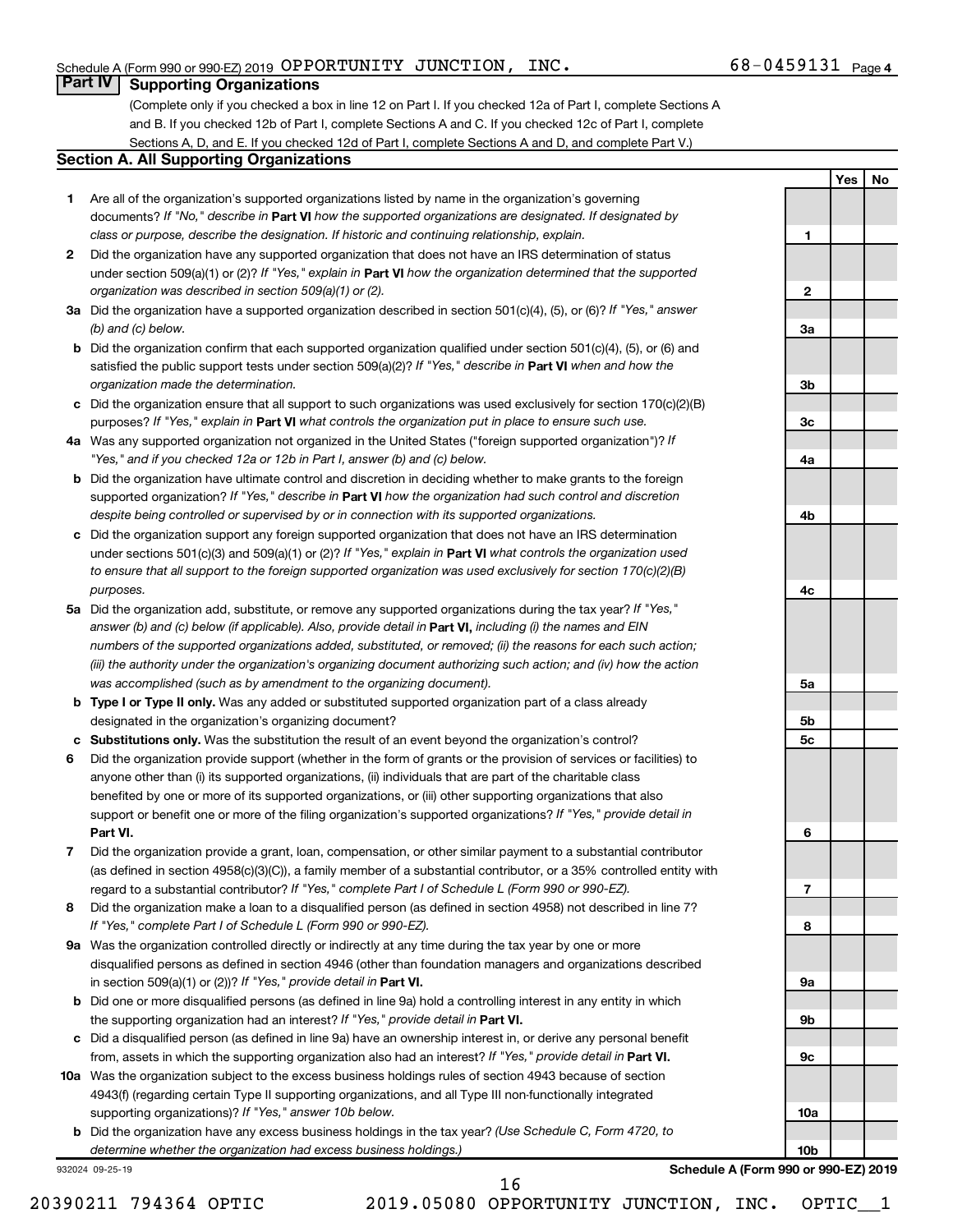### $S$ chedule A (Form 990 or 990-EZ) 2019  $\,$  OPPORTUNITY JUNCTION , INC .  $\,$ OPPORTUNITY JUNCTION, INC. 68-0459131

|    | Part IV<br><b>Supporting Organizations (continued)</b>                                                                                                                                                                                            |                 |     |    |
|----|---------------------------------------------------------------------------------------------------------------------------------------------------------------------------------------------------------------------------------------------------|-----------------|-----|----|
|    |                                                                                                                                                                                                                                                   |                 | Yes | No |
| 11 | Has the organization accepted a gift or contribution from any of the following persons?                                                                                                                                                           |                 |     |    |
|    | a A person who directly or indirectly controls, either alone or together with persons described in (b) and (c)                                                                                                                                    |                 |     |    |
|    | below, the governing body of a supported organization?                                                                                                                                                                                            | 11a             |     |    |
|    | <b>b</b> A family member of a person described in (a) above?                                                                                                                                                                                      | 11 <sub>b</sub> |     |    |
|    | c A 35% controlled entity of a person described in (a) or (b) above? If "Yes" to a, b, or c, provide detail in Part VI.                                                                                                                           | 11c             |     |    |
|    | <b>Section B. Type I Supporting Organizations</b>                                                                                                                                                                                                 |                 |     |    |
|    |                                                                                                                                                                                                                                                   |                 | Yes | No |
| 1  | Did the directors, trustees, or membership of one or more supported organizations have the power to                                                                                                                                               |                 |     |    |
|    | regularly appoint or elect at least a majority of the organization's directors or trustees at all times during the                                                                                                                                |                 |     |    |
|    | tax year? If "No," describe in Part VI how the supported organization(s) effectively operated, supervised, or                                                                                                                                     |                 |     |    |
|    | controlled the organization's activities. If the organization had more than one supported organization,                                                                                                                                           |                 |     |    |
|    | describe how the powers to appoint and/or remove directors or trustees were allocated among the supported                                                                                                                                         |                 |     |    |
|    | organizations and what conditions or restrictions, if any, applied to such powers during the tax year.                                                                                                                                            | 1               |     |    |
| 2  | Did the organization operate for the benefit of any supported organization other than the supported                                                                                                                                               |                 |     |    |
|    | organization(s) that operated, supervised, or controlled the supporting organization? If "Yes," explain in                                                                                                                                        |                 |     |    |
|    | Part VI how providing such benefit carried out the purposes of the supported organization(s) that operated,                                                                                                                                       |                 |     |    |
|    | supervised, or controlled the supporting organization.                                                                                                                                                                                            |                 |     |    |
|    | <b>Section C. Type II Supporting Organizations</b>                                                                                                                                                                                                | 2               |     |    |
|    |                                                                                                                                                                                                                                                   |                 |     |    |
|    |                                                                                                                                                                                                                                                   |                 | Yes | No |
| 1. | Were a majority of the organization's directors or trustees during the tax year also a majority of the directors                                                                                                                                  |                 |     |    |
|    | or trustees of each of the organization's supported organization(s)? If "No," describe in Part VI how control                                                                                                                                     |                 |     |    |
|    | or management of the supporting organization was vested in the same persons that controlled or managed                                                                                                                                            |                 |     |    |
|    | the supported organization(s).                                                                                                                                                                                                                    | 1               |     |    |
|    | <b>Section D. All Type III Supporting Organizations</b>                                                                                                                                                                                           |                 |     |    |
|    |                                                                                                                                                                                                                                                   |                 | Yes | No |
| 1  | Did the organization provide to each of its supported organizations, by the last day of the fifth month of the                                                                                                                                    |                 |     |    |
|    | organization's tax year, (i) a written notice describing the type and amount of support provided during the prior tax                                                                                                                             |                 |     |    |
|    | year, (ii) a copy of the Form 990 that was most recently filed as of the date of notification, and (iii) copies of the                                                                                                                            |                 |     |    |
|    | organization's governing documents in effect on the date of notification, to the extent not previously provided?                                                                                                                                  | 1               |     |    |
| 2  | Were any of the organization's officers, directors, or trustees either (i) appointed or elected by the supported                                                                                                                                  |                 |     |    |
|    | organization(s) or (ii) serving on the governing body of a supported organization? If "No," explain in Part VI how                                                                                                                                |                 |     |    |
|    | the organization maintained a close and continuous working relationship with the supported organization(s).                                                                                                                                       | 2               |     |    |
| 3  | By reason of the relationship described in (2), did the organization's supported organizations have a                                                                                                                                             |                 |     |    |
|    | significant voice in the organization's investment policies and in directing the use of the organization's                                                                                                                                        |                 |     |    |
|    | income or assets at all times during the tax year? If "Yes," describe in Part VI the role the organization's                                                                                                                                      |                 |     |    |
|    | supported organizations played in this regard.                                                                                                                                                                                                    | з               |     |    |
|    | Section E. Type III Functionally Integrated Supporting Organizations                                                                                                                                                                              |                 |     |    |
| 1  | Check the box next to the method that the organization used to satisfy the Integral Part Test during the yealsee instructions).                                                                                                                   |                 |     |    |
| a  | The organization satisfied the Activities Test. Complete line 2 below.                                                                                                                                                                            |                 |     |    |
| b  | The organization is the parent of each of its supported organizations. Complete line 3 below.                                                                                                                                                     |                 |     |    |
| с  | The organization supported a governmental entity. Describe in Part VI how you supported a government entity (see instructions).                                                                                                                   |                 |     |    |
| 2  | Activities Test. Answer (a) and (b) below.                                                                                                                                                                                                        |                 | Yes | No |
| а  | Did substantially all of the organization's activities during the tax year directly further the exempt purposes of                                                                                                                                |                 |     |    |
|    | the supported organization(s) to which the organization was responsive? If "Yes," then in Part VI identify                                                                                                                                        |                 |     |    |
|    | those supported organizations and explain how these activities directly furthered their exempt purposes,                                                                                                                                          |                 |     |    |
|    | how the organization was responsive to those supported organizations, and how the organization determined                                                                                                                                         |                 |     |    |
|    | that these activities constituted substantially all of its activities.                                                                                                                                                                            | 2a              |     |    |
| b  | Did the activities described in (a) constitute activities that, but for the organization's involvement, one or more                                                                                                                               |                 |     |    |
|    | of the organization's supported organization(s) would have been engaged in? If "Yes," explain in Part VI the                                                                                                                                      |                 |     |    |
|    | reasons for the organization's position that its supported organization(s) would have engaged in these                                                                                                                                            |                 |     |    |
|    | activities but for the organization's involvement.                                                                                                                                                                                                | 2b              |     |    |
| 3  | Parent of Supported Organizations. Answer (a) and (b) below.                                                                                                                                                                                      |                 |     |    |
| а  | Did the organization have the power to regularly appoint or elect a majority of the officers, directors, or                                                                                                                                       |                 |     |    |
|    | trustees of each of the supported organizations? Provide details in Part VI.                                                                                                                                                                      | За              |     |    |
|    | <b>b</b> Did the organization exercise a substantial degree of direction over the policies, programs, and activities of each<br>of its supported organizations? If "Yes," describe in Part VI the role played by the organization in this regard. | 3b              |     |    |
|    | Schedule A (Form 990 or 990-EZ) 2019<br>932025 09-25-19                                                                                                                                                                                           |                 |     |    |
|    |                                                                                                                                                                                                                                                   |                 |     |    |

20390211 794364 OPTIC 2019.05080 OPPORTUNITY JUNCTION, INC. OPTIC\_\_1 17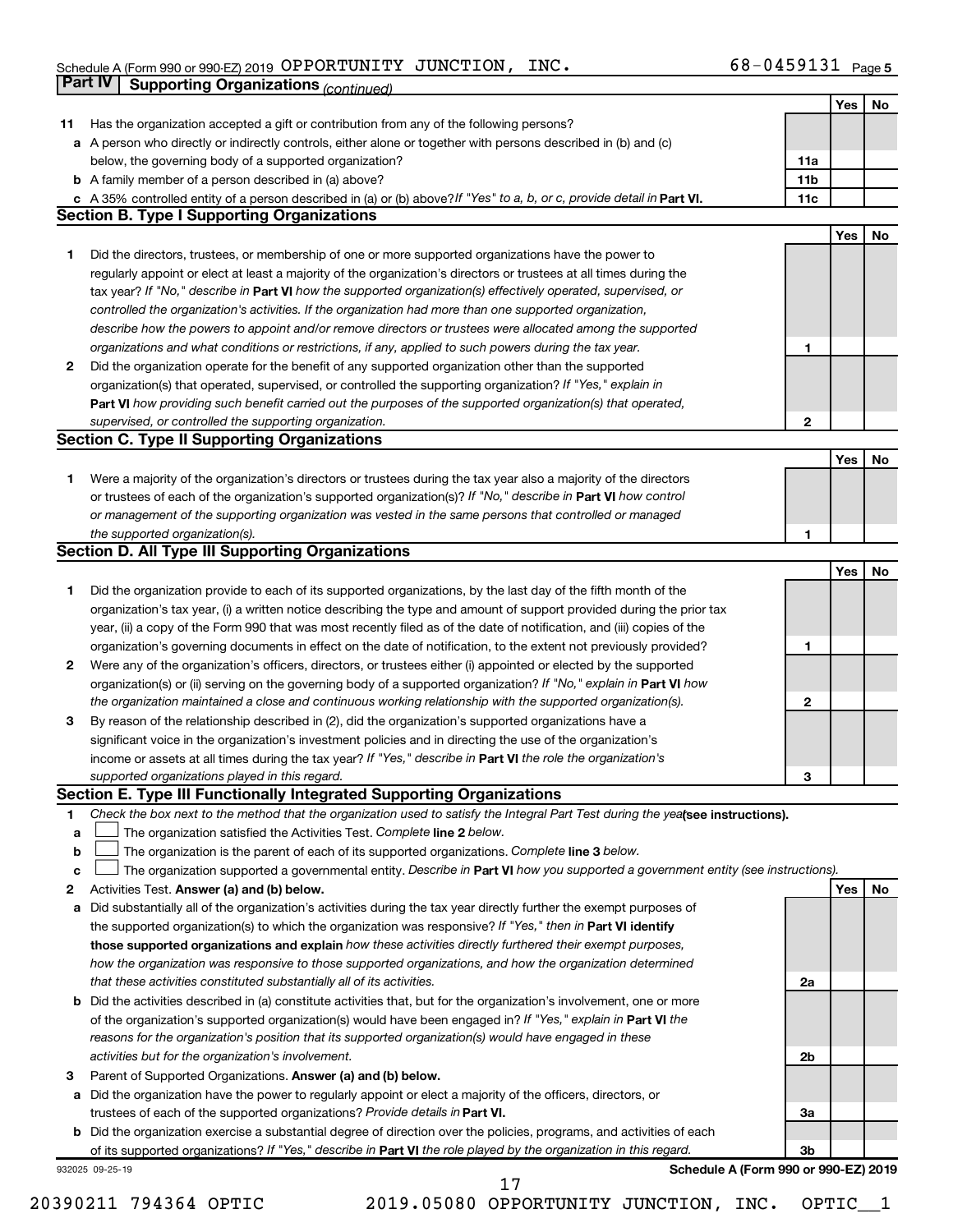### Schedule A (Form 990 or 990-EZ) 2019 Page OPPORTUNITY JUNCTION, INC. 68-0459131 **Part V Type III Non-Functionally Integrated 509(a)(3) Supporting Organizations**

1 **Letter See instructions.** All Check here if the organization satisfied the Integral Part Test as a qualifying trust on Nov. 20, 1970 (explain in Part VI). See instructions. All other Type III non-functionally integrated supporting organizations must complete Sections A through E.

|   | Section A - Adjusted Net Income                                              |                | (A) Prior Year | (B) Current Year<br>(optional) |
|---|------------------------------------------------------------------------------|----------------|----------------|--------------------------------|
| 1 | Net short-term capital gain                                                  | 1              |                |                                |
| 2 | Recoveries of prior-year distributions                                       | $\mathbf{2}$   |                |                                |
| 3 | Other gross income (see instructions)                                        | 3              |                |                                |
| 4 | Add lines 1 through 3.                                                       | 4              |                |                                |
| 5 | Depreciation and depletion                                                   | 5              |                |                                |
| 6 | Portion of operating expenses paid or incurred for production or             |                |                |                                |
|   | collection of gross income or for management, conservation, or               |                |                |                                |
|   | maintenance of property held for production of income (see instructions)     | 6              |                |                                |
| 7 | Other expenses (see instructions)                                            | $\overline{7}$ |                |                                |
| 8 | <b>Adjusted Net Income</b> (subtract lines 5, 6, and 7 from line 4)          | 8              |                |                                |
|   | <b>Section B - Minimum Asset Amount</b>                                      |                | (A) Prior Year | (B) Current Year<br>(optional) |
| 1 | Aggregate fair market value of all non-exempt-use assets (see                |                |                |                                |
|   | instructions for short tax year or assets held for part of year):            |                |                |                                |
|   | a Average monthly value of securities                                        | 1a             |                |                                |
|   | <b>b</b> Average monthly cash balances                                       | 1b             |                |                                |
|   | <b>c</b> Fair market value of other non-exempt-use assets                    | 1 <sub>c</sub> |                |                                |
|   | d Total (add lines 1a, 1b, and 1c)                                           | 1d             |                |                                |
|   | e Discount claimed for blockage or other                                     |                |                |                                |
|   | factors (explain in detail in Part VI):                                      |                |                |                                |
| 2 | Acquisition indebtedness applicable to non-exempt-use assets                 | $\mathbf{2}$   |                |                                |
| 3 | Subtract line 2 from line 1d.                                                | 3              |                |                                |
| 4 | Cash deemed held for exempt use. Enter 1-1/2% of line 3 (for greater amount, |                |                |                                |
|   | see instructions).                                                           | 4              |                |                                |
| 5 | Net value of non-exempt-use assets (subtract line 4 from line 3)             | 5              |                |                                |
| 6 | Multiply line 5 by .035.                                                     | 6              |                |                                |
| 7 | Recoveries of prior-year distributions                                       | $\overline{7}$ |                |                                |
| 8 | <b>Minimum Asset Amount (add line 7 to line 6)</b>                           | 8              |                |                                |
|   | <b>Section C - Distributable Amount</b>                                      |                |                | <b>Current Year</b>            |
| 1 | Adjusted net income for prior year (from Section A, line 8, Column A)        | 1              |                |                                |
| 2 | Enter 85% of line 1                                                          | $\mathbf{2}$   |                |                                |
| 3 | Minimum asset amount for prior year (from Section B, line 8, Column A)       | 3              |                |                                |
| 4 | Enter greater of line 2 or line 3.                                           | 4              |                |                                |
| 5 | Income tax imposed in prior year                                             | 5              |                |                                |
| 6 | <b>Distributable Amount.</b> Subtract line 5 from line 4, unless subject to  |                |                |                                |
|   | emergency temporary reduction (see instructions).                            | 6              |                |                                |
|   |                                                                              |                |                |                                |

**7** Check here if the current year is the organization's first as a non-functionally integrated Type III supporting organization (see † instructions).

**Schedule A (Form 990 or 990-EZ) 2019**

932026 09-25-19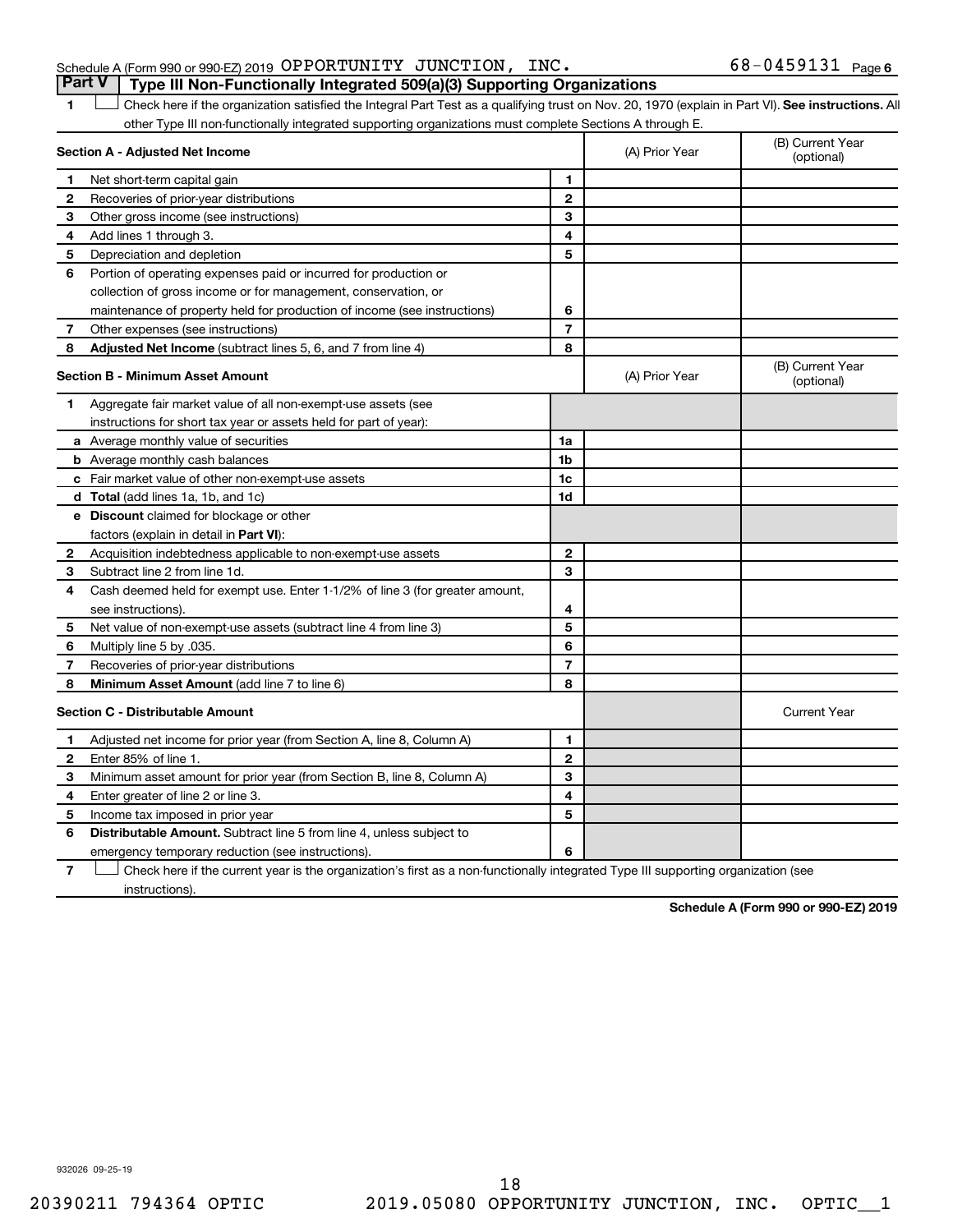| <b>Part V</b> | Type III Non-Functionally Integrated 509(a)(3) Supporting Organizations (continued)        |                             |                                       |                                                |
|---------------|--------------------------------------------------------------------------------------------|-----------------------------|---------------------------------------|------------------------------------------------|
|               | <b>Section D - Distributions</b>                                                           |                             |                                       | <b>Current Year</b>                            |
| 1             | Amounts paid to supported organizations to accomplish exempt purposes                      |                             |                                       |                                                |
| $\mathbf{2}$  | Amounts paid to perform activity that directly furthers exempt purposes of supported       |                             |                                       |                                                |
|               | organizations, in excess of income from activity                                           |                             |                                       |                                                |
| 3             | Administrative expenses paid to accomplish exempt purposes of supported organizations      |                             |                                       |                                                |
| 4             | Amounts paid to acquire exempt-use assets                                                  |                             |                                       |                                                |
| 5             | Qualified set-aside amounts (prior IRS approval required)                                  |                             |                                       |                                                |
| 6             | Other distributions (describe in <b>Part VI</b> ). See instructions.                       |                             |                                       |                                                |
| 7             | Total annual distributions. Add lines 1 through 6.                                         |                             |                                       |                                                |
| 8             | Distributions to attentive supported organizations to which the organization is responsive |                             |                                       |                                                |
|               | (provide details in Part VI). See instructions.                                            |                             |                                       |                                                |
| 9             | Distributable amount for 2019 from Section C, line 6                                       |                             |                                       |                                                |
| 10            | Line 8 amount divided by line 9 amount                                                     |                             |                                       |                                                |
|               |                                                                                            | (i)                         | (ii)                                  | (iii)                                          |
|               | <b>Section E - Distribution Allocations (see instructions)</b>                             | <b>Excess Distributions</b> | <b>Underdistributions</b><br>Pre-2019 | <b>Distributable</b><br><b>Amount for 2019</b> |
| 1             | Distributable amount for 2019 from Section C, line 6                                       |                             |                                       |                                                |
| $\mathbf{2}$  | Underdistributions, if any, for years prior to 2019 (reason-                               |                             |                                       |                                                |
|               | able cause required-explain in Part VI). See instructions.                                 |                             |                                       |                                                |
| 3             | Excess distributions carryover, if any, to 2019                                            |                             |                                       |                                                |
|               | a From 2014                                                                                |                             |                                       |                                                |
|               | <b>b</b> From 2015                                                                         |                             |                                       |                                                |
|               | c From 2016                                                                                |                             |                                       |                                                |
|               | <b>d</b> From 2017                                                                         |                             |                                       |                                                |
|               | e From 2018                                                                                |                             |                                       |                                                |
|               | f Total of lines 3a through e                                                              |                             |                                       |                                                |
|               | <b>g</b> Applied to underdistributions of prior years                                      |                             |                                       |                                                |
|               | h Applied to 2019 distributable amount                                                     |                             |                                       |                                                |
| Ť.            | Carryover from 2014 not applied (see instructions)                                         |                             |                                       |                                                |
|               | Remainder. Subtract lines 3g, 3h, and 3i from 3f.                                          |                             |                                       |                                                |
| 4             | Distributions for 2019 from Section D,                                                     |                             |                                       |                                                |
|               | line $7:$                                                                                  |                             |                                       |                                                |
|               | a Applied to underdistributions of prior years                                             |                             |                                       |                                                |
|               | <b>b</b> Applied to 2019 distributable amount                                              |                             |                                       |                                                |
| с             | Remainder. Subtract lines 4a and 4b from 4.                                                |                             |                                       |                                                |
| 5             | Remaining underdistributions for years prior to 2019, if                                   |                             |                                       |                                                |
|               | any. Subtract lines 3g and 4a from line 2. For result greater                              |                             |                                       |                                                |
|               | than zero, explain in Part VI. See instructions.                                           |                             |                                       |                                                |
| 6             | Remaining underdistributions for 2019. Subtract lines 3h                                   |                             |                                       |                                                |
|               | and 4b from line 1. For result greater than zero, explain in                               |                             |                                       |                                                |
|               | <b>Part VI.</b> See instructions.                                                          |                             |                                       |                                                |
| $\mathbf{7}$  | Excess distributions carryover to 2020. Add lines 3j                                       |                             |                                       |                                                |
|               | and 4c.                                                                                    |                             |                                       |                                                |
| 8             | Breakdown of line 7:                                                                       |                             |                                       |                                                |
|               | a Excess from 2015                                                                         |                             |                                       |                                                |
|               | <b>b</b> Excess from 2016                                                                  |                             |                                       |                                                |
|               | c Excess from 2017                                                                         |                             |                                       |                                                |
|               | d Excess from 2018                                                                         |                             |                                       |                                                |
|               | e Excess from 2019                                                                         |                             |                                       |                                                |

**Schedule A (Form 990 or 990-EZ) 2019**

932027 09-25-19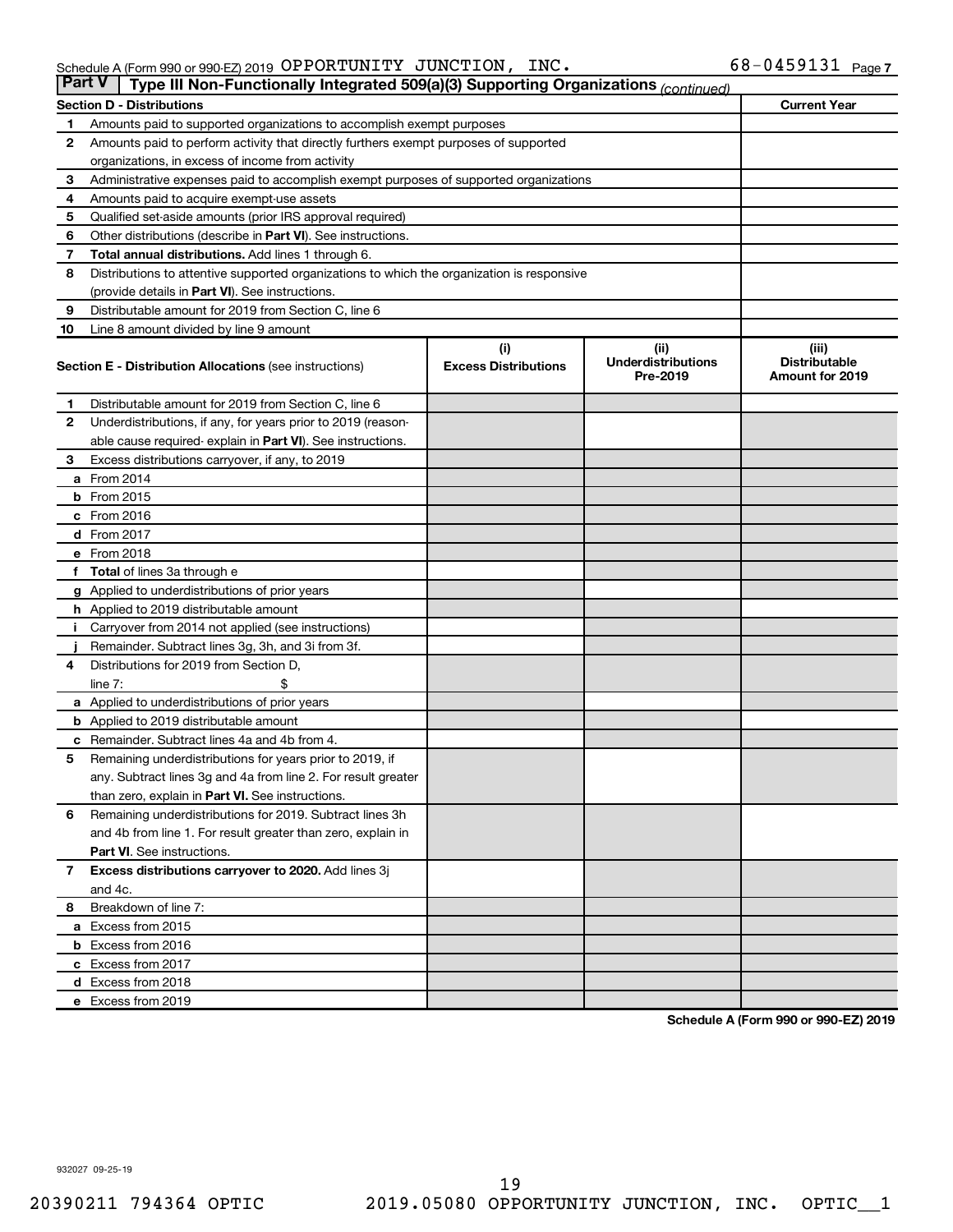| <b>Part VI</b>  | Schedule A (Form 990 or 990-EZ) 2019 OPPORTUNITY JUNCTION, INC.<br>Supplemental Information. Provide the explanations required by Part II, line 10; Part II, line 17a or 17b; Part III, line 12;                                                                                                 |  |      |                                             | 68-0459131 Page 8                    |
|-----------------|--------------------------------------------------------------------------------------------------------------------------------------------------------------------------------------------------------------------------------------------------------------------------------------------------|--|------|---------------------------------------------|--------------------------------------|
|                 | Part IV, Section A, lines 1, 2, 3b, 3c, 4b, 4c, 5a, 6, 9a, 9b, 9c, 11a, 11b, and 11c; Part IV, Section B, lines 1 and 2; Part IV, Section C,<br>line 1; Part IV, Section D, lines 2 and 3; Part IV, Section E, lines 1c, 2a, 2b, 3a, and 3b; Part V, line 1; Part V, Section B, line 1e; Part V, |  |      |                                             |                                      |
|                 | Section D, lines 5, 6, and 8; and Part V, Section E, lines 2, 5, and 6. Also complete this part for any additional information.<br>(See instructions.)                                                                                                                                           |  |      |                                             |                                      |
|                 |                                                                                                                                                                                                                                                                                                  |  |      |                                             |                                      |
|                 |                                                                                                                                                                                                                                                                                                  |  |      |                                             |                                      |
|                 |                                                                                                                                                                                                                                                                                                  |  |      |                                             |                                      |
|                 |                                                                                                                                                                                                                                                                                                  |  |      |                                             |                                      |
|                 |                                                                                                                                                                                                                                                                                                  |  |      |                                             |                                      |
|                 |                                                                                                                                                                                                                                                                                                  |  |      |                                             |                                      |
|                 |                                                                                                                                                                                                                                                                                                  |  |      |                                             |                                      |
|                 |                                                                                                                                                                                                                                                                                                  |  |      |                                             |                                      |
|                 |                                                                                                                                                                                                                                                                                                  |  |      |                                             |                                      |
|                 |                                                                                                                                                                                                                                                                                                  |  |      |                                             |                                      |
|                 |                                                                                                                                                                                                                                                                                                  |  |      |                                             |                                      |
|                 |                                                                                                                                                                                                                                                                                                  |  |      |                                             |                                      |
|                 |                                                                                                                                                                                                                                                                                                  |  |      |                                             |                                      |
|                 |                                                                                                                                                                                                                                                                                                  |  |      |                                             |                                      |
|                 |                                                                                                                                                                                                                                                                                                  |  |      |                                             |                                      |
|                 |                                                                                                                                                                                                                                                                                                  |  |      |                                             |                                      |
|                 |                                                                                                                                                                                                                                                                                                  |  |      |                                             |                                      |
|                 |                                                                                                                                                                                                                                                                                                  |  |      |                                             |                                      |
|                 |                                                                                                                                                                                                                                                                                                  |  |      |                                             |                                      |
|                 |                                                                                                                                                                                                                                                                                                  |  |      |                                             |                                      |
|                 |                                                                                                                                                                                                                                                                                                  |  |      |                                             |                                      |
|                 |                                                                                                                                                                                                                                                                                                  |  |      |                                             |                                      |
|                 |                                                                                                                                                                                                                                                                                                  |  |      |                                             |                                      |
|                 |                                                                                                                                                                                                                                                                                                  |  |      |                                             |                                      |
|                 |                                                                                                                                                                                                                                                                                                  |  |      |                                             |                                      |
|                 |                                                                                                                                                                                                                                                                                                  |  |      |                                             |                                      |
|                 |                                                                                                                                                                                                                                                                                                  |  |      |                                             |                                      |
|                 |                                                                                                                                                                                                                                                                                                  |  |      |                                             |                                      |
|                 |                                                                                                                                                                                                                                                                                                  |  |      |                                             |                                      |
|                 |                                                                                                                                                                                                                                                                                                  |  |      |                                             |                                      |
|                 |                                                                                                                                                                                                                                                                                                  |  |      |                                             |                                      |
|                 |                                                                                                                                                                                                                                                                                                  |  |      |                                             |                                      |
|                 |                                                                                                                                                                                                                                                                                                  |  |      |                                             |                                      |
|                 |                                                                                                                                                                                                                                                                                                  |  |      |                                             |                                      |
|                 |                                                                                                                                                                                                                                                                                                  |  |      |                                             |                                      |
|                 |                                                                                                                                                                                                                                                                                                  |  |      |                                             |                                      |
|                 |                                                                                                                                                                                                                                                                                                  |  |      |                                             |                                      |
|                 |                                                                                                                                                                                                                                                                                                  |  |      |                                             |                                      |
|                 |                                                                                                                                                                                                                                                                                                  |  |      |                                             |                                      |
|                 |                                                                                                                                                                                                                                                                                                  |  |      |                                             |                                      |
|                 |                                                                                                                                                                                                                                                                                                  |  |      |                                             |                                      |
|                 |                                                                                                                                                                                                                                                                                                  |  |      |                                             |                                      |
| 932028 09-25-19 |                                                                                                                                                                                                                                                                                                  |  |      |                                             | Schedule A (Form 990 or 990-EZ) 2019 |
|                 |                                                                                                                                                                                                                                                                                                  |  | $20$ |                                             |                                      |
|                 | 20390211 794364 OPTIC                                                                                                                                                                                                                                                                            |  |      | 2019.05080 OPPORTUNITY JUNCTION, INC. OPTIC |                                      |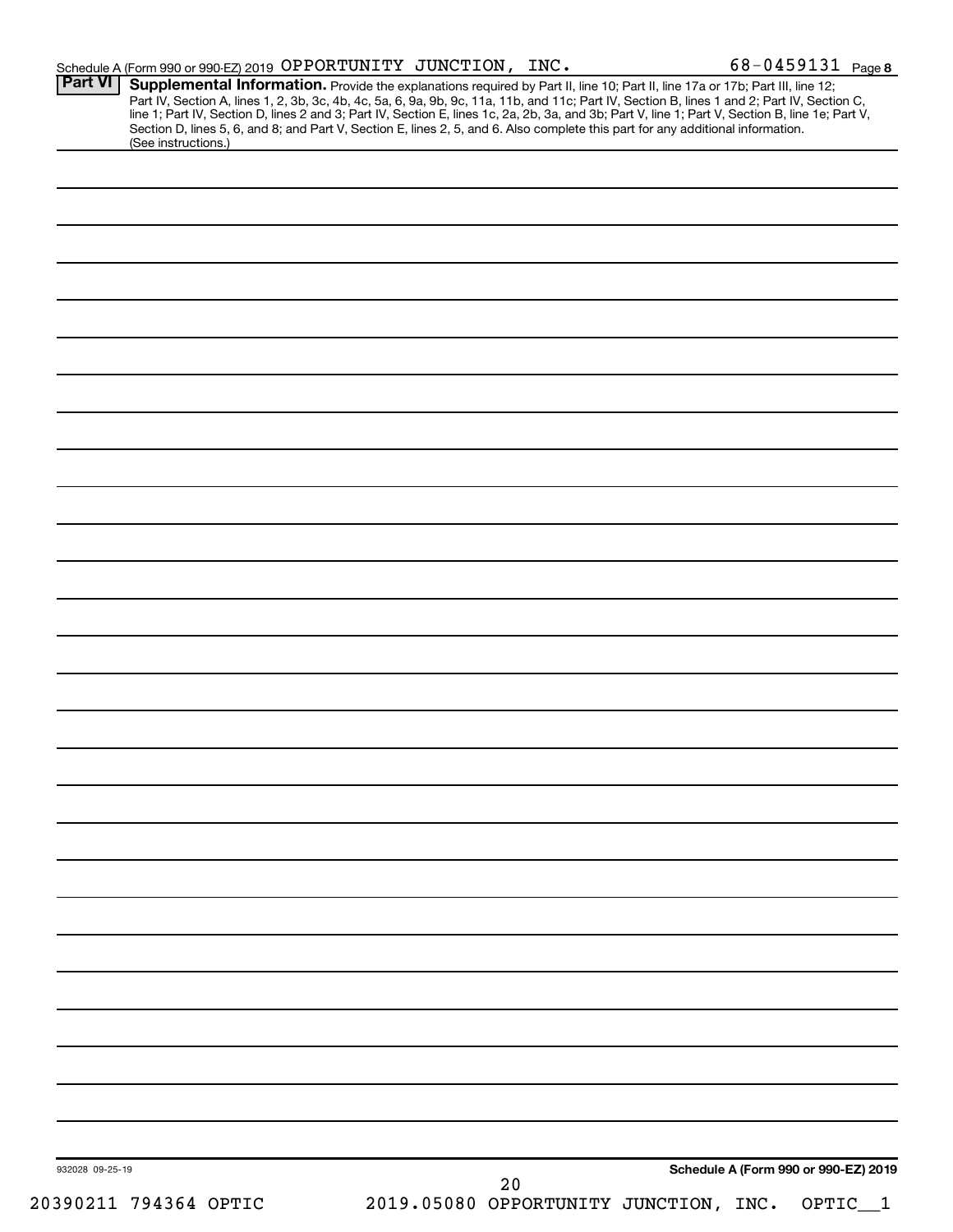| <b>SCHEDULE C</b>                                      | <b>Political Campaign and Lobbying Activities</b>                                                                                                                                                                                                                                             |         |                            | OMB No. 1545-0047                                  |
|--------------------------------------------------------|-----------------------------------------------------------------------------------------------------------------------------------------------------------------------------------------------------------------------------------------------------------------------------------------------|---------|----------------------------|----------------------------------------------------|
| (Form 990 or 990-EZ)                                   | For Organizations Exempt From Income Tax Under section 501(c) and section 527                                                                                                                                                                                                                 |         |                            | 2019                                               |
|                                                        | Complete if the organization is described below.<br>Attach to Form 990 or Form 990-EZ.                                                                                                                                                                                                        |         |                            |                                                    |
| Department of the Treasury<br>Internal Revenue Service | Go to www.irs.gov/Form990 for instructions and the latest information.                                                                                                                                                                                                                        |         |                            | <b>Open to Public</b><br>Inspection                |
|                                                        | If the organization answered "Yes," on Form 990, Part IV, line 3, or Form 990-EZ, Part V, line 46 (Political Campaign Activities), then                                                                                                                                                       |         |                            |                                                    |
|                                                        | • Section 501(c)(3) organizations: Complete Parts I-A and B. Do not complete Part I-C.                                                                                                                                                                                                        |         |                            |                                                    |
|                                                        | • Section 501(c) (other than section 501(c)(3)) organizations: Complete Parts I-A and C below. Do not complete Part I-B.                                                                                                                                                                      |         |                            |                                                    |
| • Section 527 organizations: Complete Part I-A only.   |                                                                                                                                                                                                                                                                                               |         |                            |                                                    |
|                                                        | If the organization answered "Yes," on Form 990, Part IV, line 4, or Form 990-EZ, Part VI, line 47 (Lobbying Activities), then<br>● Section 501(c)(3) organizations that have filed Form 5768 (election under section 501(h)): Complete Part II-A. Do not complete Part II-B.                 |         |                            |                                                    |
|                                                        | • Section 501(c)(3) organizations that have NOT filed Form 5768 (election under section 501(h)): Complete Part II-B. Do not complete Part II-A.                                                                                                                                               |         |                            |                                                    |
|                                                        | If the organization answered "Yes," on Form 990, Part IV, line 5 (Proxy Tax) (see separate instructions) or Form 990-EZ, Part V, line 35c (Proxy                                                                                                                                              |         |                            |                                                    |
| Tax) (see separate instructions), then                 |                                                                                                                                                                                                                                                                                               |         |                            |                                                    |
|                                                        | • Section 501(c)(4), (5), or (6) organizations: Complete Part III.                                                                                                                                                                                                                            |         |                            |                                                    |
| Name of organization                                   |                                                                                                                                                                                                                                                                                               |         |                            | <b>Employer identification number</b>              |
|                                                        | OPPORTUNITY JUNCTION, INC.                                                                                                                                                                                                                                                                    |         |                            | 68-0459131                                         |
| Part I-A                                               | Complete if the organization is exempt under section 501(c) or is a section 527 organization.                                                                                                                                                                                                 |         |                            |                                                    |
|                                                        |                                                                                                                                                                                                                                                                                               |         |                            |                                                    |
| 1.                                                     | Provide a description of the organization's direct and indirect political campaign activities in Part IV.                                                                                                                                                                                     |         |                            |                                                    |
| 2                                                      |                                                                                                                                                                                                                                                                                               |         | $\triangleright$ \$        |                                                    |
| 3.                                                     |                                                                                                                                                                                                                                                                                               |         |                            |                                                    |
| Part I-B                                               | Complete if the organization is exempt under section 501(c)(3).                                                                                                                                                                                                                               |         |                            |                                                    |
|                                                        |                                                                                                                                                                                                                                                                                               |         | $\blacktriangleright$ \$   |                                                    |
| 2                                                      |                                                                                                                                                                                                                                                                                               |         |                            |                                                    |
| 3.                                                     |                                                                                                                                                                                                                                                                                               |         |                            | Yes<br>No                                          |
|                                                        |                                                                                                                                                                                                                                                                                               |         |                            | Yes<br><b>No</b>                                   |
| <b>b</b> If "Yes," describe in Part IV.                |                                                                                                                                                                                                                                                                                               |         |                            |                                                    |
|                                                        | Part I-C Complete if the organization is exempt under section 501(c), except section 501(c)(3).                                                                                                                                                                                               |         |                            |                                                    |
|                                                        | 1 Enter the amount directly expended by the filing organization for section 527 exempt function activities                                                                                                                                                                                    |         | $\blacktriangleright$ \$   | $\overline{0}$ .                                   |
|                                                        | 2 Enter the amount of the filing organization's funds contributed to other organizations for section 527                                                                                                                                                                                      |         |                            |                                                    |
|                                                        |                                                                                                                                                                                                                                                                                               |         | $\blacktriangleright$ \$   | 0.                                                 |
|                                                        | 3 Total exempt function expenditures. Add lines 1 and 2. Enter here and on Form 1120-POL,                                                                                                                                                                                                     |         |                            |                                                    |
|                                                        |                                                                                                                                                                                                                                                                                               |         | $\triangleright$ \$        |                                                    |
|                                                        |                                                                                                                                                                                                                                                                                               |         |                            | Yes<br><b>No</b>                                   |
| 5                                                      | Enter the names, addresses and employer identification number (EIN) of all section 527 political organizations to which the filing organization                                                                                                                                               |         |                            |                                                    |
|                                                        | made payments. For each organization listed, enter the amount paid from the filing organization's funds. Also enter the amount of political<br>contributions received that were promptly and directly delivered to a separate political organization, such as a separate segregated fund or a |         |                            |                                                    |
|                                                        | political action committee (PAC). If additional space is needed, provide information in Part IV.                                                                                                                                                                                              |         |                            |                                                    |
| (a) Name                                               | (b) Address                                                                                                                                                                                                                                                                                   | (c) EIN | (d) Amount paid from       | (e) Amount of political                            |
|                                                        |                                                                                                                                                                                                                                                                                               |         | filing organization's      | contributions received and                         |
|                                                        |                                                                                                                                                                                                                                                                                               |         | funds. If none, enter -0-. | promptly and directly                              |
|                                                        |                                                                                                                                                                                                                                                                                               |         |                            | delivered to a separate<br>political organization. |
|                                                        |                                                                                                                                                                                                                                                                                               |         |                            | If none, enter -0-.                                |
|                                                        |                                                                                                                                                                                                                                                                                               |         |                            |                                                    |
|                                                        |                                                                                                                                                                                                                                                                                               |         |                            |                                                    |
|                                                        |                                                                                                                                                                                                                                                                                               |         |                            |                                                    |
|                                                        |                                                                                                                                                                                                                                                                                               |         |                            |                                                    |
|                                                        |                                                                                                                                                                                                                                                                                               |         |                            |                                                    |
|                                                        |                                                                                                                                                                                                                                                                                               |         |                            |                                                    |
|                                                        |                                                                                                                                                                                                                                                                                               |         |                            |                                                    |

**For Paperwork Reduction Act Notice, see the Instructions for Form 990 or 990-EZ. Schedule C (Form 990 or 990-EZ) 2019** LHA

932041 11-26-19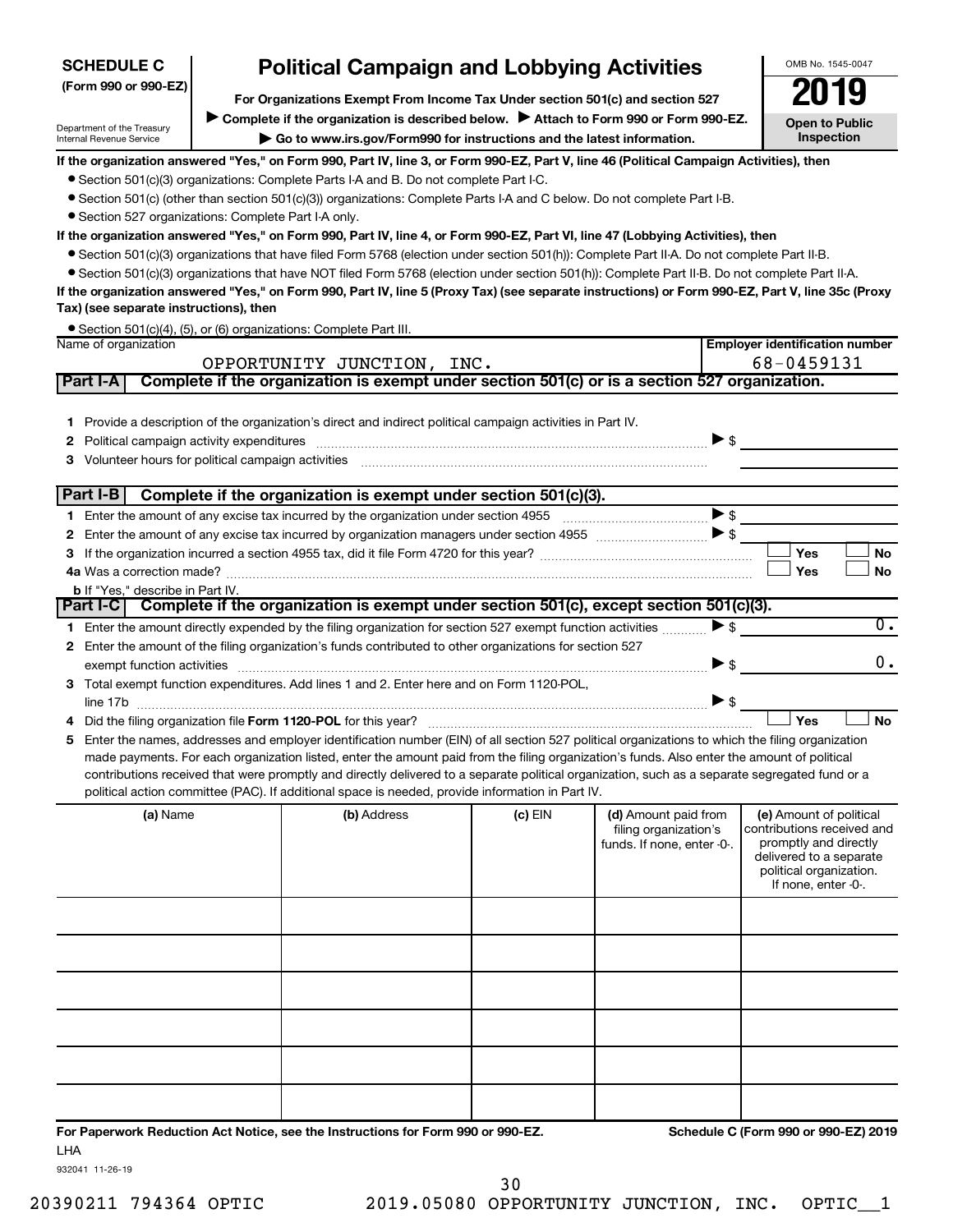| Schedule C (Form 990 or 990-EZ) 2019 OPPORTUNITY JUNCTION, INC.                                                                                                                                                                |                                        |                                                                                  |                                                                                                                                   |                                        | $68 - 0459131$ Page 2          |
|--------------------------------------------------------------------------------------------------------------------------------------------------------------------------------------------------------------------------------|----------------------------------------|----------------------------------------------------------------------------------|-----------------------------------------------------------------------------------------------------------------------------------|----------------------------------------|--------------------------------|
| Complete if the organization is exempt under section 501(c)(3) and filed Form 5768 (election under<br>Part II-A                                                                                                                |                                        |                                                                                  |                                                                                                                                   |                                        |                                |
| section 501(h)).                                                                                                                                                                                                               |                                        |                                                                                  |                                                                                                                                   |                                        |                                |
| A Check $\blacktriangleright$                                                                                                                                                                                                  |                                        |                                                                                  | if the filing organization belongs to an affiliated group (and list in Part IV each affiliated group member's name, address, EIN, |                                        |                                |
| expenses, and share of excess lobbying expenditures).                                                                                                                                                                          |                                        |                                                                                  |                                                                                                                                   |                                        |                                |
| B Check P                                                                                                                                                                                                                      |                                        | if the filing organization checked box A and "limited control" provisions apply. |                                                                                                                                   |                                        |                                |
|                                                                                                                                                                                                                                | <b>Limits on Lobbying Expenditures</b> | (The term "expenditures" means amounts paid or incurred.)                        |                                                                                                                                   | (a) Filing<br>organization's<br>totals | (b) Affiliated group<br>totals |
| 1a Total lobbying expenditures to influence public opinion (grassroots lobbying) [111] [12] Total lobbying [12] [12] Total and an allowing the Total and Total and Total and Total and Total and Total and Total and Total and |                                        |                                                                                  |                                                                                                                                   |                                        |                                |
| <b>b</b> Total lobbying expenditures to influence a legislative body (direct lobbying) <i>manumumumum</i>                                                                                                                      |                                        |                                                                                  |                                                                                                                                   |                                        |                                |
|                                                                                                                                                                                                                                |                                        |                                                                                  |                                                                                                                                   | 0.                                     |                                |
|                                                                                                                                                                                                                                |                                        |                                                                                  |                                                                                                                                   |                                        |                                |
|                                                                                                                                                                                                                                |                                        |                                                                                  |                                                                                                                                   | $\mathbf{0}$ .                         |                                |
| f Lobbying nontaxable amount. Enter the amount from the following table in both columns.                                                                                                                                       |                                        |                                                                                  |                                                                                                                                   | 0.                                     |                                |
| If the amount on line 1e, column $(a)$ or $(b)$ is:                                                                                                                                                                            |                                        | The lobbying nontaxable amount is:                                               |                                                                                                                                   |                                        |                                |
| Not over \$500,000                                                                                                                                                                                                             |                                        | 20% of the amount on line 1e.                                                    |                                                                                                                                   |                                        |                                |
| Over \$500,000 but not over \$1,000,000                                                                                                                                                                                        |                                        | \$100,000 plus 15% of the excess over \$500,000.                                 |                                                                                                                                   |                                        |                                |
| Over \$1,000,000 but not over \$1,500,000                                                                                                                                                                                      |                                        | \$175,000 plus 10% of the excess over \$1,000,000                                |                                                                                                                                   |                                        |                                |
| Over \$1,500,000 but not over \$17,000,000                                                                                                                                                                                     |                                        | \$225,000 plus 5% of the excess over \$1,500,000.                                |                                                                                                                                   |                                        |                                |
| Over \$17,000,000                                                                                                                                                                                                              | \$1,000,000.                           |                                                                                  |                                                                                                                                   |                                        |                                |
|                                                                                                                                                                                                                                |                                        |                                                                                  |                                                                                                                                   |                                        |                                |
|                                                                                                                                                                                                                                |                                        |                                                                                  |                                                                                                                                   | 0.                                     |                                |
| h Subtract line 1g from line 1a. If zero or less, enter -0-                                                                                                                                                                    |                                        |                                                                                  |                                                                                                                                   |                                        |                                |
|                                                                                                                                                                                                                                |                                        |                                                                                  |                                                                                                                                   |                                        |                                |
| If there is an amount other than zero on either line 1h or line 1i, did the organization file Form 4720                                                                                                                        |                                        |                                                                                  |                                                                                                                                   |                                        |                                |
|                                                                                                                                                                                                                                |                                        |                                                                                  |                                                                                                                                   |                                        | Yes<br>No                      |
|                                                                                                                                                                                                                                |                                        | 4-Year Averaging Period Under Section 501(h)                                     |                                                                                                                                   |                                        |                                |
| (Some organizations that made a section 501(h) election do not have to complete all of the five columns below.                                                                                                                 |                                        |                                                                                  |                                                                                                                                   |                                        |                                |
|                                                                                                                                                                                                                                |                                        | See the separate instructions for lines 2a through 2f.)                          |                                                                                                                                   |                                        |                                |
|                                                                                                                                                                                                                                |                                        | Lobbying Expenditures During 4-Year Averaging Period                             |                                                                                                                                   |                                        |                                |
| Calendar year<br>(or fiscal year beginning in)                                                                                                                                                                                 | (a) 2016                               | (b) 2017                                                                         | $(c)$ 2018                                                                                                                        | $(d)$ 2019                             | (e) Total                      |
| 2a Lobbying nontaxable amount                                                                                                                                                                                                  |                                        |                                                                                  | 255,860.                                                                                                                          |                                        | 255,860.                       |
| <b>b</b> Lobbying ceiling amount<br>(150% of line 2a, column(e))                                                                                                                                                               |                                        |                                                                                  |                                                                                                                                   |                                        | 383,790.                       |
| c Total lobbying expenditures                                                                                                                                                                                                  |                                        |                                                                                  | 200.                                                                                                                              |                                        | 200.                           |
| d Grassroots nontaxable amount                                                                                                                                                                                                 |                                        |                                                                                  | 63,965.                                                                                                                           |                                        | 63,965.                        |
| e Grassroots ceiling amount<br>(150% of line 2d, column (e))                                                                                                                                                                   |                                        |                                                                                  |                                                                                                                                   |                                        | 95,948.                        |
| f Grassroots lobbying expenditures                                                                                                                                                                                             |                                        |                                                                                  |                                                                                                                                   |                                        |                                |

**Schedule C (Form 990 or 990-EZ) 2019**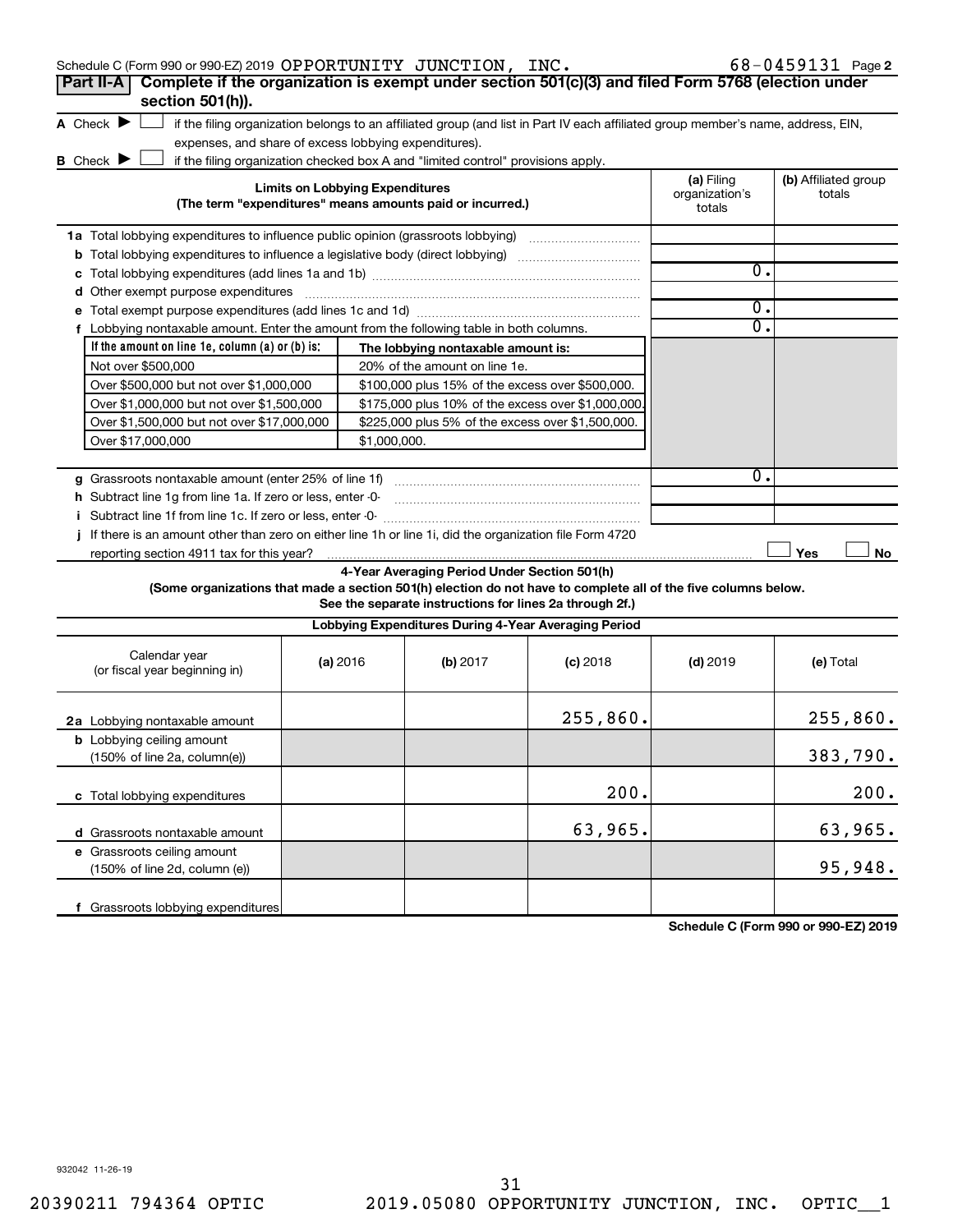### Schedule C (Form 990 or 990-EZ) 2019  ${\tt OPTWITY}$   ${\tt JUNCTION}$  ,  ${\tt INC.}$  68  $-$  0459131 Page

### 68-0459131 Page 3

### **Part II-B Complete if the organization is exempt under section 501(c)(3) and has NOT filed Form 5768 (election under section 501(h)).**

|              | For each "Yes" response on lines 1a through 1i below, provide in Part IV a detailed description                                                                                                                                                  | (a) |                | (b)    |    |
|--------------|--------------------------------------------------------------------------------------------------------------------------------------------------------------------------------------------------------------------------------------------------|-----|----------------|--------|----|
|              | of the lobbying activity.                                                                                                                                                                                                                        | Yes | No             | Amount |    |
| 1            | During the year, did the filing organization attempt to influence foreign, national, state, or<br>local legislation, including any attempt to influence public opinion on a legislative matter<br>or referendum, through the use of:             |     |                |        |    |
|              | <b>b</b> Paid staff or management (include compensation in expenses reported on lines 1c through 1i)?                                                                                                                                            |     |                |        |    |
|              |                                                                                                                                                                                                                                                  |     |                |        |    |
|              |                                                                                                                                                                                                                                                  |     |                |        |    |
|              |                                                                                                                                                                                                                                                  |     |                |        |    |
|              | g Direct contact with legislators, their staffs, government officials, or a legislative body?                                                                                                                                                    |     |                |        |    |
|              | h Rallies, demonstrations, seminars, conventions, speeches, lectures, or any similar means?                                                                                                                                                      |     |                |        |    |
|              | <i>i</i> Other activities?                                                                                                                                                                                                                       |     |                |        |    |
|              |                                                                                                                                                                                                                                                  |     |                |        |    |
|              | 2a Did the activities in line 1 cause the organization to be not described in section 501(c)(3)?                                                                                                                                                 |     |                |        |    |
|              |                                                                                                                                                                                                                                                  |     |                |        |    |
|              | c If "Yes," enter the amount of any tax incurred by organization managers under section 4912                                                                                                                                                     |     |                |        |    |
|              | d If the filing organization incurred a section 4912 tax, did it file Form 4720 for this year?                                                                                                                                                   |     |                |        |    |
|              | Part III-A Complete if the organization is exempt under section 501(c)(4), section 501(c)(5), or section                                                                                                                                         |     |                |        |    |
|              | $501(c)(6)$ .                                                                                                                                                                                                                                    |     |                |        |    |
|              |                                                                                                                                                                                                                                                  |     |                | Yes    | No |
| 1            |                                                                                                                                                                                                                                                  |     | $\mathbf{1}$   |        |    |
| $\mathbf{2}$ |                                                                                                                                                                                                                                                  |     | $\overline{2}$ |        |    |
| 3            | Did the organization agree to carry over lobbying and political campaign activity expenditures from the prior year?                                                                                                                              |     | 3              |        |    |
|              | Part III-B Complete if the organization is exempt under section $501(c)(4)$ , section $501(c)(5)$ , or section<br>501(c)(6) and if either (a) BOTH Part III-A, lines 1 and 2, are answered "No" OR (b) Part III-A, line 3, is<br>answered "Yes." |     |                |        |    |
| 1            | Dues, assessments and similar amounts from members [111] Dues, assessments and similar members [11] Dues, assessments and similar amounts from members [11] Dues, assessments and similar amounts from members [11] Dues and S                   |     | 1              |        |    |
| 2            | Section 162(e) nondeductible lobbying and political expenditures (do not include amounts of political                                                                                                                                            |     |                |        |    |
|              | expenses for which the section 527(f) tax was paid).                                                                                                                                                                                             |     |                |        |    |
|              |                                                                                                                                                                                                                                                  |     | 2a             |        |    |
|              | b Carryover from last year manufactured and continuum contracts and contracts and contracts and contracts and contracts and contracts and contracts and contracts and contracts and contracts and contracts and contracts and                    |     | 2 <sub>b</sub> |        |    |
|              |                                                                                                                                                                                                                                                  |     | 2c             |        |    |
| З            |                                                                                                                                                                                                                                                  |     | 3              |        |    |
| 4            | If notices were sent and the amount on line 2c exceeds the amount on line 3, what portion of the excess                                                                                                                                          |     |                |        |    |
|              | does the organization agree to carryover to the reasonable estimate of nondeductible lobbying and political                                                                                                                                      |     |                |        |    |
|              |                                                                                                                                                                                                                                                  |     | 4              |        |    |
| 5            |                                                                                                                                                                                                                                                  |     | 5              |        |    |
|              | ∣Part IV ⊺<br><b>Supplemental Information</b>                                                                                                                                                                                                    |     |                |        |    |
|              | Provide the descriptions required for Part I-A, line 1; Part I-B, line 4; Part I-C, line 5; Part II-A (affiliated group list); Part II-A, lines 1 and 2 (see                                                                                     |     |                |        |    |

instructions); and Part II-B, line 1. Also, complete this part for any additional information.

**Schedule C (Form 990 or 990-EZ) 2019**

932043 11-26-19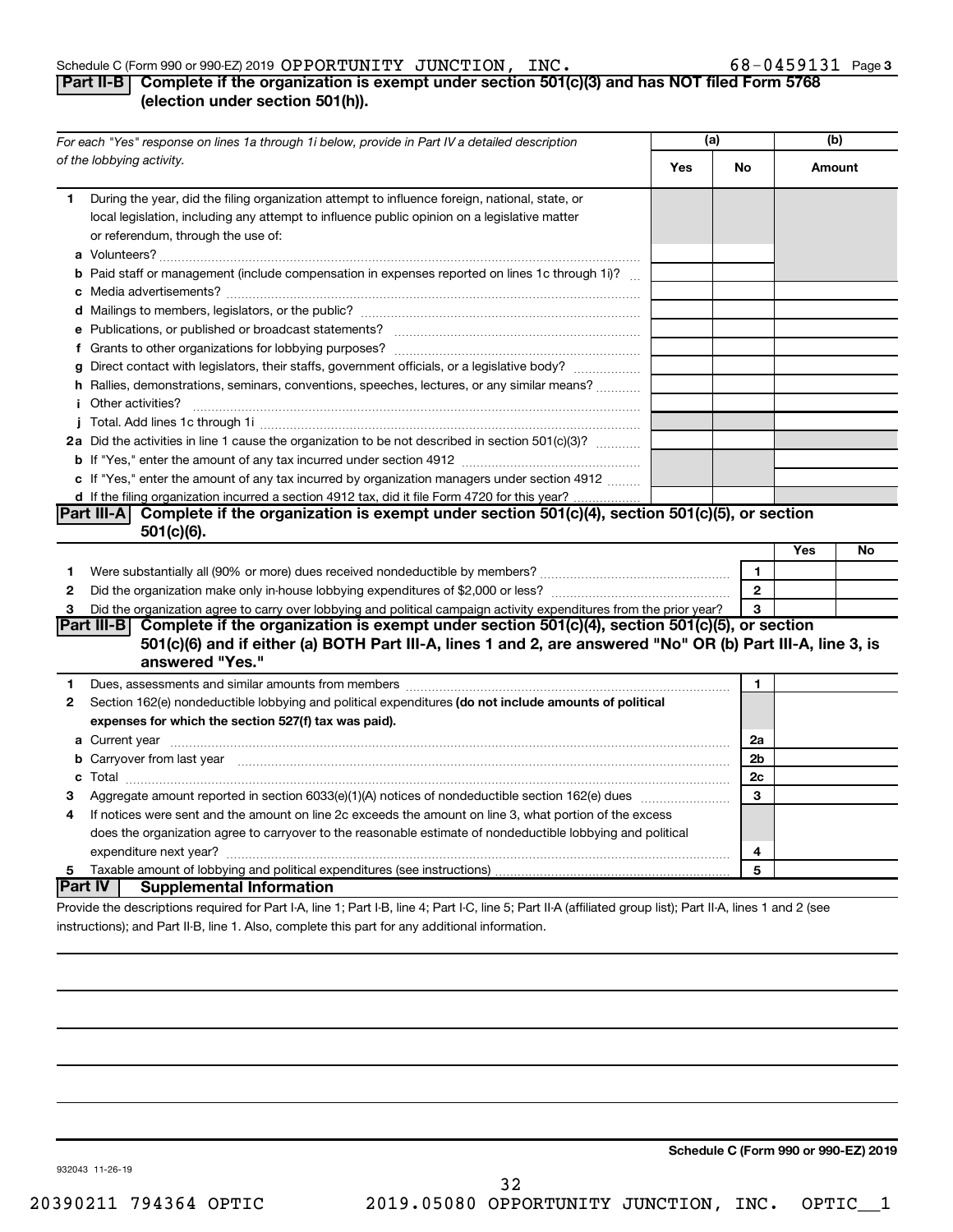| SCHEDULE D $ $ |  |
|----------------|--|
|----------------|--|

## **SCHEDULE D Supplemental Financial Statements**<br> **Form 990 2019**<br> **Part IV** line 6.7.8.9.10, 11a, 11b, 11d, 11d, 11d, 11d, 11d, 12a, 0r, 12b

**(Form 990) | Complete if the organization answered "Yes" on Form 990, Part IV, line 6, 7, 8, 9, 10, 11a, 11b, 11c, 11d, 11e, 11f, 12a, or 12b.**

**| Attach to Form 990. |Go to www.irs.gov/Form990 for instructions and the latest information.**



Department of the Treasury Internal Revenue Service

Name of the organization<br> **Employer identification number**<br> **Employer identification number**<br> **Employer identification number**<br> **Employer identification number**<br> **Employer identification number** OPPORTUNITY JUNCTION, INC.

|    |                                                                                                                                                | (a) Donor advised funds                     | (b) Funds and other accounts                       |
|----|------------------------------------------------------------------------------------------------------------------------------------------------|---------------------------------------------|----------------------------------------------------|
| 1  |                                                                                                                                                |                                             |                                                    |
| 2  | Aggregate value of contributions to (during year)                                                                                              |                                             |                                                    |
| З  |                                                                                                                                                |                                             |                                                    |
| 4  |                                                                                                                                                |                                             |                                                    |
| 5  | Did the organization inform all donors and donor advisors in writing that the assets held in donor advised funds                               |                                             |                                                    |
|    |                                                                                                                                                |                                             | Yes<br>No                                          |
| 6  | Did the organization inform all grantees, donors, and donor advisors in writing that grant funds can be used only                              |                                             |                                                    |
|    | for charitable purposes and not for the benefit of the donor or donor advisor, or for any other purpose conferring                             |                                             |                                                    |
|    |                                                                                                                                                |                                             | Yes<br>No                                          |
|    | Part II<br>Conservation Easements. Complete if the organization answered "Yes" on Form 990, Part IV, line 7.                                   |                                             |                                                    |
| 1. | Purpose(s) of conservation easements held by the organization (check all that apply).                                                          |                                             |                                                    |
|    | Preservation of land for public use (for example, recreation or education)                                                                     |                                             | Preservation of a historically important land area |
|    | Protection of natural habitat                                                                                                                  |                                             | Preservation of a certified historic structure     |
|    | Preservation of open space                                                                                                                     |                                             |                                                    |
| 2  | Complete lines 2a through 2d if the organization held a qualified conservation contribution in the form of a conservation easement on the last |                                             |                                                    |
|    | day of the tax year.                                                                                                                           |                                             | Held at the End of the Tax Year                    |
| а  |                                                                                                                                                |                                             | 2a                                                 |
|    | Total acreage restricted by conservation easements                                                                                             |                                             | 2 <sub>b</sub>                                     |
|    |                                                                                                                                                |                                             | 2c                                                 |
| d  | Number of conservation easements included in (c) acquired after 7/25/06, and not on a historic structure                                       |                                             |                                                    |
|    | listed in the National Register [11, 2003] March 2014 The National Register [11, 2014] March 2014 The National                                 |                                             | 2d                                                 |
| 3  | Number of conservation easements modified, transferred, released, extinguished, or terminated by the organization during the tax               |                                             |                                                    |
|    | $year \blacktriangleright$                                                                                                                     |                                             |                                                    |
| 4  | Number of states where property subject to conservation easement is located >                                                                  |                                             |                                                    |
| 5  | Does the organization have a written policy regarding the periodic monitoring, inspection, handling of                                         |                                             |                                                    |
|    | violations, and enforcement of the conservation easements it holds?                                                                            |                                             | Yes<br>No                                          |
| 6  | Staff and volunteer hours devoted to monitoring, inspecting, handling of violations, and enforcing conservation easements during the year      |                                             |                                                    |
|    |                                                                                                                                                |                                             |                                                    |
| 7  | Amount of expenses incurred in monitoring, inspecting, handling of violations, and enforcing conservation easements during the year            |                                             |                                                    |
|    | $\blacktriangleright$ \$                                                                                                                       |                                             |                                                    |
| 8  | Does each conservation easement reported on line 2(d) above satisfy the requirements of section 170(h)(4)(B)(i)                                |                                             |                                                    |
|    |                                                                                                                                                |                                             | Yes<br>No                                          |
| 9  | In Part XIII, describe how the organization reports conservation easements in its revenue and expense statement and                            |                                             |                                                    |
|    | balance sheet, and include, if applicable, the text of the footnote to the organization's financial statements that describes the              |                                             |                                                    |
|    | organization's accounting for conservation easements.                                                                                          |                                             |                                                    |
|    | Organizations Maintaining Collections of Art, Historical Treasures, or Other Similar Assets.<br>Part III                                       |                                             |                                                    |
|    | Complete if the organization answered "Yes" on Form 990, Part IV, line 8.                                                                      |                                             |                                                    |
|    | 1a If the organization elected, as permitted under FASB ASC 958, not to report in its revenue statement and balance sheet works                |                                             |                                                    |
|    | of art, historical treasures, or other similar assets held for public exhibition, education, or research in furtherance of public              |                                             |                                                    |
|    |                                                                                                                                                |                                             |                                                    |
|    | service, provide in Part XIII the text of the footnote to its financial statements that describes these items.                                 |                                             |                                                    |
|    | b If the organization elected, as permitted under FASB ASC 958, to report in its revenue statement and balance sheet works of                  |                                             |                                                    |
|    | art, historical treasures, or other similar assets held for public exhibition, education, or research in furtherance of public service,        |                                             |                                                    |
|    | provide the following amounts relating to these items:                                                                                         |                                             |                                                    |
|    |                                                                                                                                                |                                             |                                                    |
|    |                                                                                                                                                |                                             | $\blacktriangleright$ \$                           |
| 2  | If the organization received or held works of art, historical treasures, or other similar assets for financial gain, provide                   |                                             |                                                    |
|    | the following amounts required to be reported under FASB ASC 958 relating to these items:                                                      |                                             |                                                    |
| а  |                                                                                                                                                |                                             | $\blacktriangleright$ \$                           |
|    |                                                                                                                                                |                                             |                                                    |
|    | LHA For Paperwork Reduction Act Notice, see the Instructions for Form 990.                                                                     |                                             | Schedule D (Form 990) 2019                         |
|    | 932051 10-02-19                                                                                                                                |                                             |                                                    |
|    |                                                                                                                                                | 33<br>2019.05080 OPPORTUNITY JUNCTION, INC. |                                                    |
|    | 20390211 794364 OPTIC                                                                                                                          |                                             | OPTIC                                              |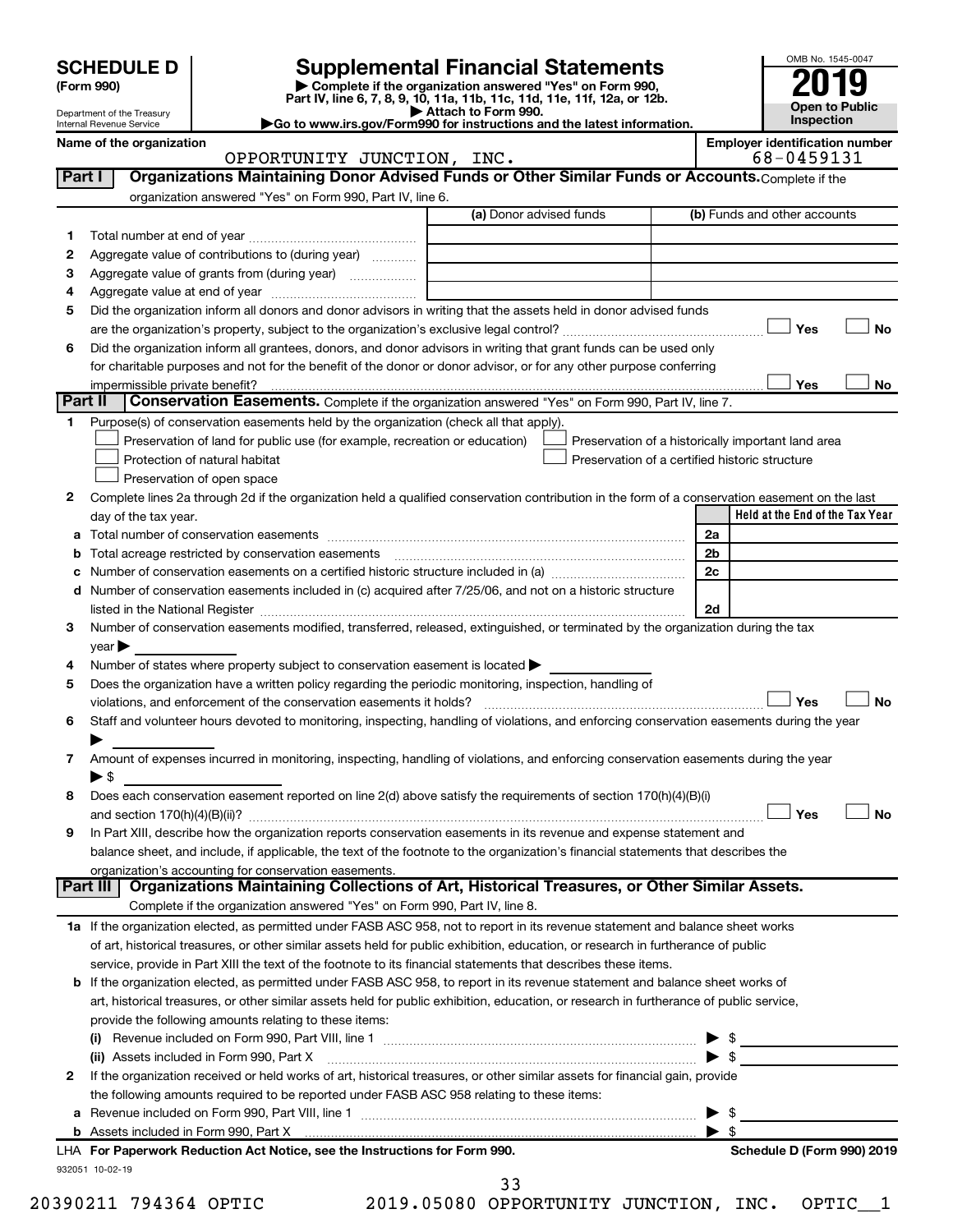|    | Schedule D (Form 990) 2019                                                                                                                                                                                                     | OPPORTUNITY JUNCTION, INC. |   |                |                                                                                                                                                                                                                               |                 |   | 68-0459131 Page 2                            |         |    |
|----|--------------------------------------------------------------------------------------------------------------------------------------------------------------------------------------------------------------------------------|----------------------------|---|----------------|-------------------------------------------------------------------------------------------------------------------------------------------------------------------------------------------------------------------------------|-----------------|---|----------------------------------------------|---------|----|
|    | Part III   Organizations Maintaining Collections of Art, Historical Treasures, or Other Similar Assets (continued)                                                                                                             |                            |   |                |                                                                                                                                                                                                                               |                 |   |                                              |         |    |
| 3. | Using the organization's acquisition, accession, and other records, check any of the following that make significant use of its                                                                                                |                            |   |                |                                                                                                                                                                                                                               |                 |   |                                              |         |    |
|    | collection items (check all that apply):                                                                                                                                                                                       |                            |   |                |                                                                                                                                                                                                                               |                 |   |                                              |         |    |
| a  | Public exhibition                                                                                                                                                                                                              |                            | d |                | Loan or exchange program                                                                                                                                                                                                      |                 |   |                                              |         |    |
| b  | Scholarly research                                                                                                                                                                                                             | e                          |   |                | Other and the contract of the contract of the contract of the contract of the contract of the contract of the contract of the contract of the contract of the contract of the contract of the contract of the contract of the |                 |   |                                              |         |    |
| c  | Preservation for future generations                                                                                                                                                                                            |                            |   |                |                                                                                                                                                                                                                               |                 |   |                                              |         |    |
| 4  | Provide a description of the organization's collections and explain how they further the organization's exempt purpose in Part XIII.                                                                                           |                            |   |                |                                                                                                                                                                                                                               |                 |   |                                              |         |    |
| 5  | During the year, did the organization solicit or receive donations of art, historical treasures, or other similar assets                                                                                                       |                            |   |                |                                                                                                                                                                                                                               |                 |   |                                              |         |    |
|    |                                                                                                                                                                                                                                |                            |   |                |                                                                                                                                                                                                                               |                 |   | Yes                                          |         | No |
|    | Part IV<br>Escrow and Custodial Arrangements. Complete if the organization answered "Yes" on Form 990, Part IV, line 9, or<br>reported an amount on Form 990, Part X, line 21.                                                 |                            |   |                |                                                                                                                                                                                                                               |                 |   |                                              |         |    |
|    |                                                                                                                                                                                                                                |                            |   |                |                                                                                                                                                                                                                               |                 |   |                                              |         |    |
|    | 1a Is the organization an agent, trustee, custodian or other intermediary for contributions or other assets not included                                                                                                       |                            |   |                |                                                                                                                                                                                                                               |                 |   | Yes                                          |         | No |
|    | b If "Yes," explain the arrangement in Part XIII and complete the following table:                                                                                                                                             |                            |   |                |                                                                                                                                                                                                                               |                 |   |                                              |         |    |
|    |                                                                                                                                                                                                                                |                            |   |                |                                                                                                                                                                                                                               |                 |   | Amount                                       |         |    |
|    | c Beginning balance measurements and the contract of the contract of the contract of the contract of the contract of the contract of the contract of the contract of the contract of the contract of the contract of the contr |                            |   |                |                                                                                                                                                                                                                               | 1c              |   |                                              |         |    |
|    |                                                                                                                                                                                                                                |                            |   |                |                                                                                                                                                                                                                               | 1d              |   |                                              |         |    |
| е  | Distributions during the year manufactured and an account of the year manufactured and the year manufactured and the year manufactured and the year manufactured and the year manufactured and the year manufactured and the y |                            |   |                |                                                                                                                                                                                                                               | 1e              |   |                                              |         |    |
| f. |                                                                                                                                                                                                                                |                            |   |                |                                                                                                                                                                                                                               | 1f              |   |                                              |         |    |
|    | 2a Did the organization include an amount on Form 990, Part X, line 21, for escrow or custodial account liability?                                                                                                             |                            |   |                |                                                                                                                                                                                                                               |                 |   | Yes                                          |         | No |
|    | <b>b</b> If "Yes," explain the arrangement in Part XIII. Check here if the explanation has been provided on Part XIII                                                                                                          |                            |   |                |                                                                                                                                                                                                                               |                 |   |                                              |         |    |
|    | Endowment Funds. Complete if the organization answered "Yes" on Form 990, Part IV, line 10.<br><b>Part V</b>                                                                                                                   |                            |   |                |                                                                                                                                                                                                                               |                 |   |                                              |         |    |
|    |                                                                                                                                                                                                                                | (a) Current year           |   | (b) Prior year | (c) Two years back                                                                                                                                                                                                            |                 |   | (d) Three years back $ $ (e) Four years back |         |    |
|    | 1a Beginning of year balance                                                                                                                                                                                                   |                            |   |                |                                                                                                                                                                                                                               |                 |   |                                              |         |    |
| b  |                                                                                                                                                                                                                                |                            |   |                |                                                                                                                                                                                                                               |                 |   |                                              |         |    |
| с  | Net investment earnings, gains, and losses                                                                                                                                                                                     |                            |   |                |                                                                                                                                                                                                                               |                 |   |                                              |         |    |
| d  |                                                                                                                                                                                                                                |                            |   |                |                                                                                                                                                                                                                               |                 |   |                                              |         |    |
|    | <b>e</b> Other expenditures for facilities                                                                                                                                                                                     |                            |   |                |                                                                                                                                                                                                                               |                 |   |                                              |         |    |
|    | and programs                                                                                                                                                                                                                   |                            |   |                |                                                                                                                                                                                                                               |                 |   |                                              |         |    |
| Ť. |                                                                                                                                                                                                                                |                            |   |                |                                                                                                                                                                                                                               |                 |   |                                              |         |    |
| g  |                                                                                                                                                                                                                                |                            |   |                |                                                                                                                                                                                                                               |                 |   |                                              |         |    |
| 2  | Provide the estimated percentage of the current year end balance (line 1g, column (a)) held as:                                                                                                                                |                            |   |                |                                                                                                                                                                                                                               |                 |   |                                              |         |    |
| а  | Board designated or quasi-endowment                                                                                                                                                                                            |                            | % |                |                                                                                                                                                                                                                               |                 |   |                                              |         |    |
| b  | Permanent endowment                                                                                                                                                                                                            | %                          |   |                |                                                                                                                                                                                                                               |                 |   |                                              |         |    |
| c  | Term endowment $\blacktriangleright$                                                                                                                                                                                           | %                          |   |                |                                                                                                                                                                                                                               |                 |   |                                              |         |    |
|    | The percentages on lines 2a, 2b, and 2c should equal 100%.<br>3a Are there endowment funds not in the possession of the organization that are held and administered for the organization                                       |                            |   |                |                                                                                                                                                                                                                               |                 |   |                                              |         |    |
|    |                                                                                                                                                                                                                                |                            |   |                |                                                                                                                                                                                                                               |                 |   |                                              | Yes     | No |
|    | by:<br>(i)                                                                                                                                                                                                                     |                            |   |                |                                                                                                                                                                                                                               |                 |   | 3a(i)                                        |         |    |
|    |                                                                                                                                                                                                                                |                            |   |                |                                                                                                                                                                                                                               |                 |   | 3a(ii)                                       |         |    |
|    |                                                                                                                                                                                                                                |                            |   |                |                                                                                                                                                                                                                               |                 |   | 3b                                           |         |    |
| 4  | Describe in Part XIII the intended uses of the organization's endowment funds.                                                                                                                                                 |                            |   |                |                                                                                                                                                                                                                               |                 |   |                                              |         |    |
|    | Part VI   Land, Buildings, and Equipment.                                                                                                                                                                                      |                            |   |                |                                                                                                                                                                                                                               |                 |   |                                              |         |    |
|    | Complete if the organization answered "Yes" on Form 990, Part IV, line 11a. See Form 990, Part X, line 10.                                                                                                                     |                            |   |                |                                                                                                                                                                                                                               |                 |   |                                              |         |    |
|    | Description of property                                                                                                                                                                                                        | (a) Cost or other          |   |                | (b) Cost or other                                                                                                                                                                                                             | (c) Accumulated |   | (d) Book value                               |         |    |
|    |                                                                                                                                                                                                                                | basis (investment)         |   |                | basis (other)                                                                                                                                                                                                                 | depreciation    |   |                                              |         |    |
|    |                                                                                                                                                                                                                                |                            |   |                |                                                                                                                                                                                                                               |                 |   |                                              |         |    |
|    |                                                                                                                                                                                                                                |                            |   |                |                                                                                                                                                                                                                               |                 |   |                                              |         |    |
|    |                                                                                                                                                                                                                                |                            |   |                | 195,662.                                                                                                                                                                                                                      | 98, 296.        |   |                                              | 97,366. |    |
|    |                                                                                                                                                                                                                                |                            |   |                | 70, 334.                                                                                                                                                                                                                      | 62,714.         |   |                                              | 7,620.  |    |
|    |                                                                                                                                                                                                                                |                            |   |                |                                                                                                                                                                                                                               |                 |   |                                              |         |    |
|    |                                                                                                                                                                                                                                |                            |   |                |                                                                                                                                                                                                                               |                 | ▶ | 104,986.                                     |         |    |

**Schedule D (Form 990) 2019**

932052 10-02-19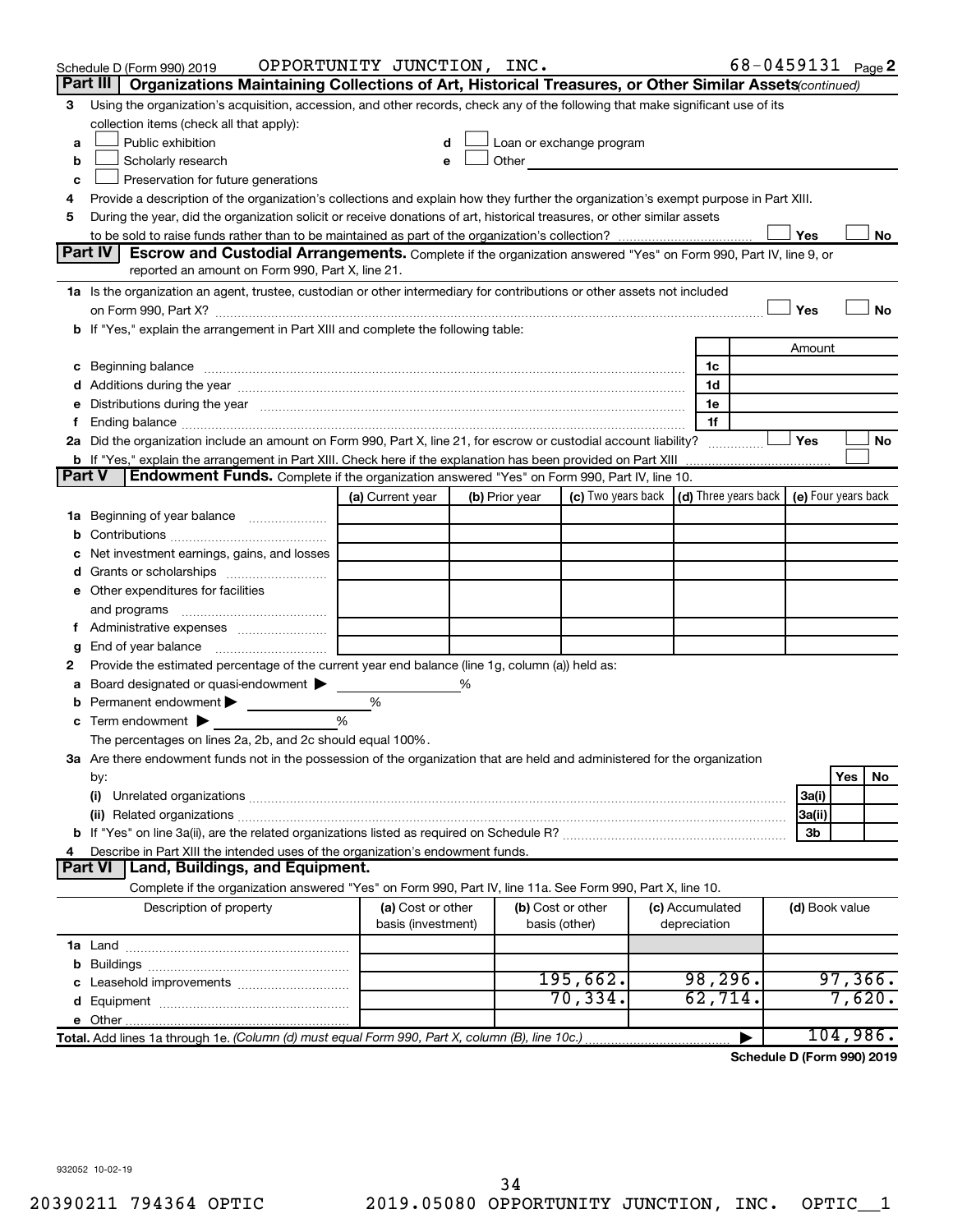| Schedule D (Form 990) 2019                      | OPPORTUNITY JUNCTION, INC. |  | 68-0459131 $_{Page}$ 3 |  |
|-------------------------------------------------|----------------------------|--|------------------------|--|
| <b>Part VII</b> Investments - Other Securities. |                            |  |                        |  |

| Complete if the organization answered "Yes" on Form 990, Part IV, line 11b. See Form 990, Part X, line 12.                                           |                 |                                                           |                |
|------------------------------------------------------------------------------------------------------------------------------------------------------|-----------------|-----------------------------------------------------------|----------------|
| (a) Description of security or category (including name of security)                                                                                 | (b) Book value  | (c) Method of valuation: Cost or end-of-year market value |                |
|                                                                                                                                                      |                 |                                                           |                |
|                                                                                                                                                      |                 |                                                           |                |
| $(3)$ Other                                                                                                                                          |                 |                                                           |                |
| (A)                                                                                                                                                  |                 |                                                           |                |
| (B)                                                                                                                                                  |                 |                                                           |                |
| (C)                                                                                                                                                  |                 |                                                           |                |
| (D)                                                                                                                                                  |                 |                                                           |                |
| (E)                                                                                                                                                  |                 |                                                           |                |
| (F)                                                                                                                                                  |                 |                                                           |                |
|                                                                                                                                                      |                 |                                                           |                |
| (G)                                                                                                                                                  |                 |                                                           |                |
| (H)                                                                                                                                                  |                 |                                                           |                |
| Total. (Col. (b) must equal Form 990, Part X, col. (B) line 12.)                                                                                     |                 |                                                           |                |
| Part VIII Investments - Program Related.                                                                                                             |                 |                                                           |                |
| Complete if the organization answered "Yes" on Form 990, Part IV, line 11c. See Form 990, Part X, line 13.                                           |                 |                                                           |                |
| (a) Description of investment                                                                                                                        | (b) Book value  | (c) Method of valuation: Cost or end-of-year market value |                |
| (1)                                                                                                                                                  |                 |                                                           |                |
| (2)                                                                                                                                                  |                 |                                                           |                |
| (3)                                                                                                                                                  |                 |                                                           |                |
| (4)                                                                                                                                                  |                 |                                                           |                |
| (5)                                                                                                                                                  |                 |                                                           |                |
| (6)                                                                                                                                                  |                 |                                                           |                |
| (7)                                                                                                                                                  |                 |                                                           |                |
| (8)                                                                                                                                                  |                 |                                                           |                |
| (9)                                                                                                                                                  |                 |                                                           |                |
| Total. (Col. (b) must equal Form 990, Part X, col. (B) line 13.)                                                                                     |                 |                                                           |                |
| Part IX<br><b>Other Assets.</b>                                                                                                                      |                 |                                                           |                |
| Complete if the organization answered "Yes" on Form 990, Part IV, line 11d. See Form 990, Part X, line 15.                                           |                 |                                                           |                |
|                                                                                                                                                      | (a) Description |                                                           | (b) Book value |
|                                                                                                                                                      |                 |                                                           |                |
| (1)                                                                                                                                                  |                 |                                                           |                |
| (2)                                                                                                                                                  |                 |                                                           |                |
| (3)                                                                                                                                                  |                 |                                                           |                |
| (4)                                                                                                                                                  |                 |                                                           |                |
| (5)                                                                                                                                                  |                 |                                                           |                |
| (6)                                                                                                                                                  |                 |                                                           |                |
| (7)                                                                                                                                                  |                 |                                                           |                |
| (8)                                                                                                                                                  |                 |                                                           |                |
| (9)                                                                                                                                                  |                 |                                                           |                |
| Total. (Column (b) must equal Form 990, Part X, col. (B) line 15.)                                                                                   |                 |                                                           |                |
| <b>Other Liabilities.</b><br>Part X                                                                                                                  |                 |                                                           |                |
| Complete if the organization answered "Yes" on Form 990, Part IV, line 11e or 11f. See Form 990, Part X, line 25.                                    |                 |                                                           |                |
| (a) Description of liability<br>1.                                                                                                                   |                 |                                                           | (b) Book value |
| Federal income taxes<br>(1)                                                                                                                          |                 |                                                           |                |
| <b>ACCRUED VACATIONS</b><br>(2)                                                                                                                      |                 |                                                           | 68, 256.       |
| (3)                                                                                                                                                  |                 |                                                           |                |
| (4)                                                                                                                                                  |                 |                                                           |                |
| (5)                                                                                                                                                  |                 |                                                           |                |
|                                                                                                                                                      |                 |                                                           |                |
| (6)                                                                                                                                                  |                 |                                                           |                |
| (7)                                                                                                                                                  |                 |                                                           |                |
| (8)                                                                                                                                                  |                 |                                                           |                |
| (9)                                                                                                                                                  |                 |                                                           |                |
|                                                                                                                                                      |                 |                                                           | 68, 256.       |
| 2. Liability for uncertain tax positions. In Part XIII, provide the text of the footnote to the organization's financial statements that reports the |                 |                                                           |                |

organization's liability for uncertain tax positions under FASB ASC 740. Check here if the text of the footnote has been provided in Part XIII.

**Schedule D (Form 990) 2019**

†

932053 10-02-19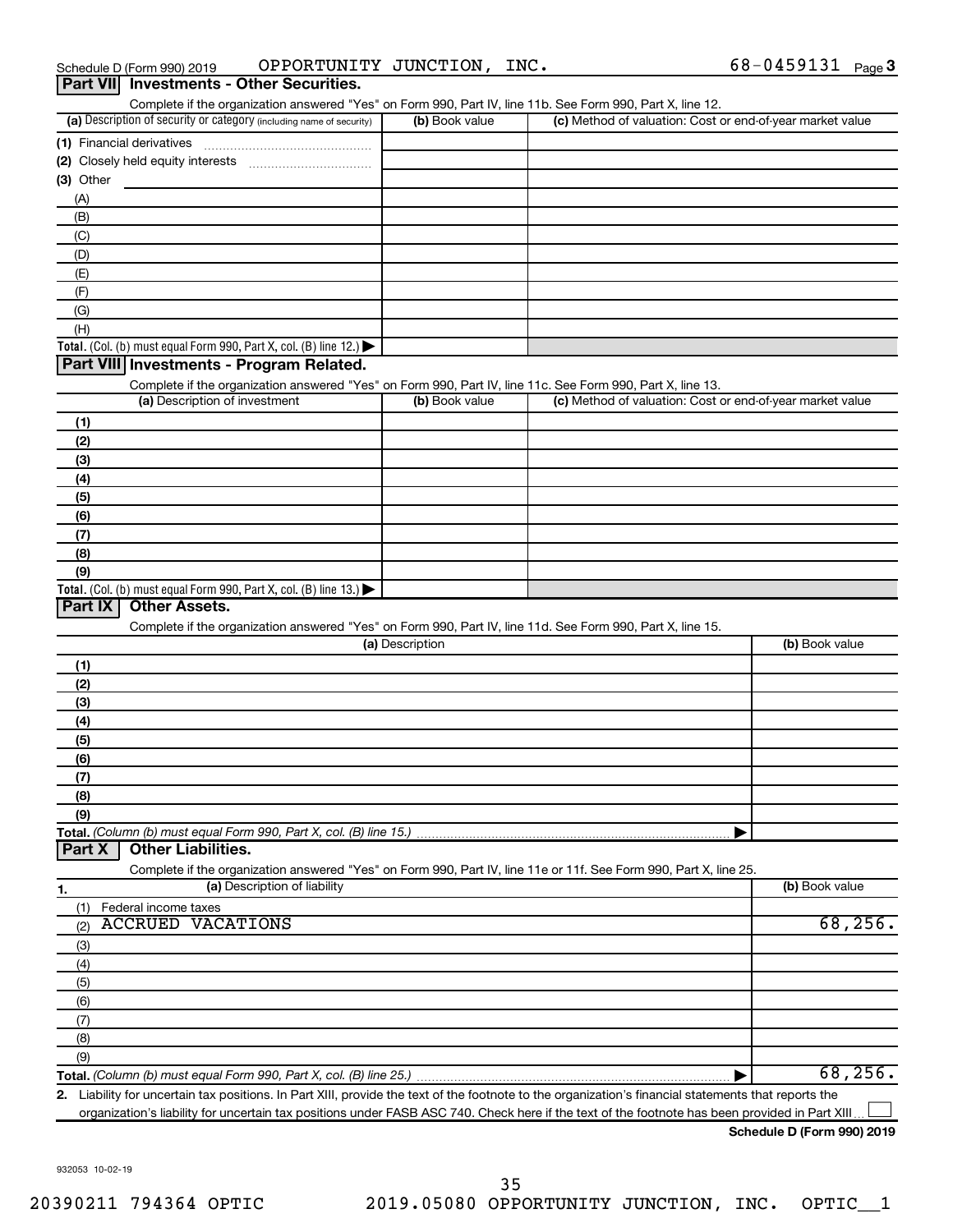| OPPORTUNITY JUNCTION, INC.<br>Schedule D (Form 990) 2019                                                                                                                                                                                  |                |                | 68-0459131 Page 4 |
|-------------------------------------------------------------------------------------------------------------------------------------------------------------------------------------------------------------------------------------------|----------------|----------------|-------------------|
| Reconciliation of Revenue per Audited Financial Statements With Revenue per Return.<br><b>Part XI</b>                                                                                                                                     |                |                |                   |
| Complete if the organization answered "Yes" on Form 990, Part IV, line 12a.                                                                                                                                                               |                |                |                   |
| 1                                                                                                                                                                                                                                         |                | $\blacksquare$ | 2,306,617.        |
| Amounts included on line 1 but not on Form 990, Part VIII, line 12:<br>2                                                                                                                                                                  |                |                |                   |
| a                                                                                                                                                                                                                                         | 2a             |                |                   |
| b                                                                                                                                                                                                                                         | 2 <sub>b</sub> |                |                   |
| с                                                                                                                                                                                                                                         | 2 <sub>c</sub> |                |                   |
| d                                                                                                                                                                                                                                         | 2d             |                |                   |
| Add lines 2a through 2d <b>Martin Martin Martin Martin Martin Martin Martin Martin Martin Martin Martin Martin Martin Martin Martin Martin Martin Martin Martin Martin Martin Martin Martin Martin Martin Martin Martin Martin M</b><br>е |                | 2е             | 0.                |
| з                                                                                                                                                                                                                                         |                | 3              | 2,306,617.        |
| Amounts included on Form 990, Part VIII, line 12, but not on line 1:<br>4                                                                                                                                                                 |                |                |                   |
|                                                                                                                                                                                                                                           | 4a             |                |                   |
| b                                                                                                                                                                                                                                         | 4 <sub>h</sub> |                |                   |
| Add lines 4a and 4b<br>c.                                                                                                                                                                                                                 |                | 4c             |                   |
|                                                                                                                                                                                                                                           |                | 5              | 2,306,617.        |
| Part XII   Reconciliation of Expenses per Audited Financial Statements With Expenses per Return.                                                                                                                                          |                |                |                   |
| Complete if the organization answered "Yes" on Form 990, Part IV, line 12a.                                                                                                                                                               |                |                |                   |
| 1                                                                                                                                                                                                                                         |                | $\blacksquare$ | 2, 203, 601.      |
| Amounts included on line 1 but not on Form 990, Part IX, line 25:<br>2                                                                                                                                                                    |                |                |                   |
| a                                                                                                                                                                                                                                         | 2a             |                |                   |
| b                                                                                                                                                                                                                                         | 2 <sub>b</sub> |                |                   |
|                                                                                                                                                                                                                                           |                |                |                   |
| Other losses                                                                                                                                                                                                                              | 2 <sub>c</sub> |                |                   |
| d                                                                                                                                                                                                                                         | 2d             |                |                   |
| Add lines 2a through 2d <b>contained a contained a contained a contained a</b> contained a contained a contained a contained a contained a contained a contained a contained a contained a contained a contained a contained a cont<br>e  |                | 2e             | 0.                |
| Subtract line 2e from line 1 <b>manufacture in the contract of the 2e</b> from line 1<br>з                                                                                                                                                |                | $\mathbf{a}$   | 2, 203, 601.      |
| Amounts included on Form 990, Part IX, line 25, but not on line 1:<br>4                                                                                                                                                                   |                |                |                   |
| a                                                                                                                                                                                                                                         | 4a             |                |                   |
| b                                                                                                                                                                                                                                         | 4 <sub>b</sub> |                |                   |
| Add lines 4a and 4b<br>c.                                                                                                                                                                                                                 |                | 4c             | 0.                |
| 5.<br>Part XIII Supplemental Information.                                                                                                                                                                                                 |                |                | 2, 203, 601.      |

Provide the descriptions required for Part II, lines 3, 5, and 9; Part III, lines 1a and 4; Part IV, lines 1b and 2b; Part V, line 4; Part X, line 2; Part XI, lines 2d and 4b; and Part XII, lines 2d and 4b. Also complete this part to provide any additional information.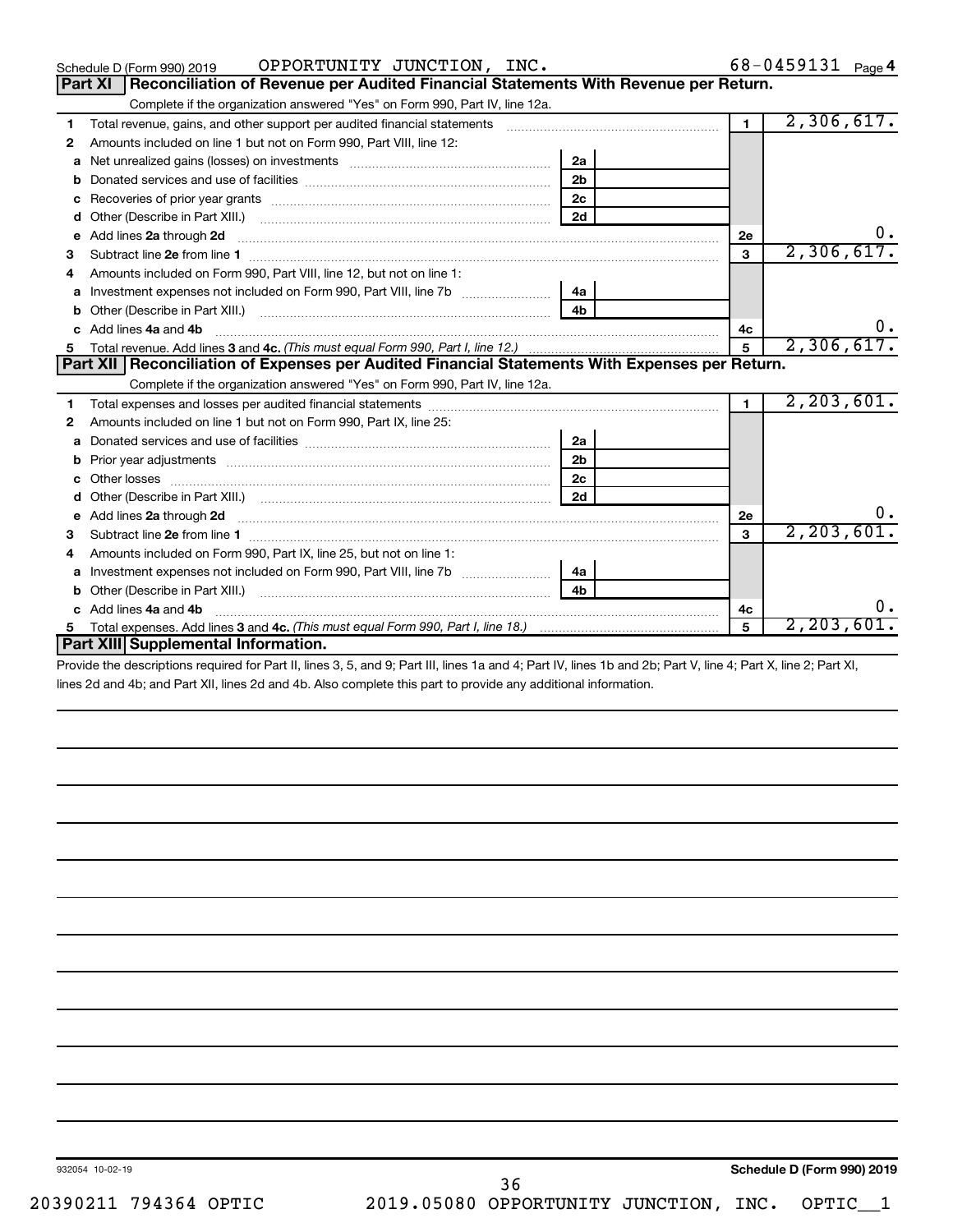| <b>SCHEDULE G</b>                                                                                                                     |                                                                                                                                                                                                                                                                                                                                                                                                                                                                                      | <b>Supplemental Information Regarding Fundraising or Gaming Activities</b>                                                                                  |                                         |                                 |                                      |  |                                                                            | OMB No. 1545-0047                                       |  |  |  |  |  |
|---------------------------------------------------------------------------------------------------------------------------------------|--------------------------------------------------------------------------------------------------------------------------------------------------------------------------------------------------------------------------------------------------------------------------------------------------------------------------------------------------------------------------------------------------------------------------------------------------------------------------------------|-------------------------------------------------------------------------------------------------------------------------------------------------------------|-----------------------------------------|---------------------------------|--------------------------------------|--|----------------------------------------------------------------------------|---------------------------------------------------------|--|--|--|--|--|
| (Form 990 or 990-EZ)                                                                                                                  | Complete if the organization answered "Yes" on Form 990, Part IV, line 17, 18, or 19, or if the<br>organization entered more than \$15,000 on Form 990-EZ, line 6a.                                                                                                                                                                                                                                                                                                                  |                                                                                                                                                             |                                         |                                 |                                      |  |                                                                            |                                                         |  |  |  |  |  |
| Department of the Treasury                                                                                                            |                                                                                                                                                                                                                                                                                                                                                                                                                                                                                      |                                                                                                                                                             | <b>Open to Public</b>                   |                                 |                                      |  |                                                                            |                                                         |  |  |  |  |  |
| Internal Revenue Service                                                                                                              | Go to www.irs.gov/Form990 for instructions and the latest information.                                                                                                                                                                                                                                                                                                                                                                                                               |                                                                                                                                                             | Inspection                              |                                 |                                      |  |                                                                            |                                                         |  |  |  |  |  |
| Name of the organization                                                                                                              |                                                                                                                                                                                                                                                                                                                                                                                                                                                                                      |                                                                                                                                                             |                                         |                                 |                                      |  | 68-0459131                                                                 | <b>Employer identification number</b>                   |  |  |  |  |  |
| Part I                                                                                                                                |                                                                                                                                                                                                                                                                                                                                                                                                                                                                                      | OPPORTUNITY JUNCTION, INC.<br>Fundraising Activities. Complete if the organization answered "Yes" on Form 990, Part IV, line 17. Form 990-EZ filers are not |                                         |                                 |                                      |  |                                                                            |                                                         |  |  |  |  |  |
|                                                                                                                                       | required to complete this part.                                                                                                                                                                                                                                                                                                                                                                                                                                                      |                                                                                                                                                             |                                         |                                 |                                      |  |                                                                            |                                                         |  |  |  |  |  |
| a<br>b<br>с<br>d                                                                                                                      | 1 Indicate whether the organization raised funds through any of the following activities. Check all that apply.<br>Mail solicitations<br>Solicitation of non-government grants<br>е<br>Internet and email solicitations<br>Solicitation of government grants<br>f<br>Phone solicitations<br>Special fundraising events<br>g<br>In-person solicitations<br>2 a Did the organization have a written or oral agreement with any individual (including officers, directors, trustees, or |                                                                                                                                                             |                                         |                                 |                                      |  |                                                                            |                                                         |  |  |  |  |  |
| key employees listed in Form 990, Part VII) or entity in connection with professional fundraising services?<br>Yes<br><b>No</b>       |                                                                                                                                                                                                                                                                                                                                                                                                                                                                                      |                                                                                                                                                             |                                         |                                 |                                      |  |                                                                            |                                                         |  |  |  |  |  |
| b If "Yes," list the 10 highest paid individuals or entities (fundraisers) pursuant to agreements under which the fundraiser is to be |                                                                                                                                                                                                                                                                                                                                                                                                                                                                                      |                                                                                                                                                             |                                         |                                 |                                      |  |                                                                            |                                                         |  |  |  |  |  |
| compensated at least \$5,000 by the organization.                                                                                     |                                                                                                                                                                                                                                                                                                                                                                                                                                                                                      |                                                                                                                                                             |                                         |                                 |                                      |  |                                                                            |                                                         |  |  |  |  |  |
| (i) Name and address of individual<br>or entity (fundraiser)                                                                          |                                                                                                                                                                                                                                                                                                                                                                                                                                                                                      | (ii) Activity                                                                                                                                               | (iii) Did<br>fundraiser<br>have custody | or control of<br>contributions? | (iv) Gross receipts<br>from activity |  | (v) Amount paid<br>to (or retained by)<br>fundraiser<br>listed in col. (i) | (vi) Amount paid<br>to (or retained by)<br>organization |  |  |  |  |  |
|                                                                                                                                       |                                                                                                                                                                                                                                                                                                                                                                                                                                                                                      |                                                                                                                                                             | Yes                                     | No                              |                                      |  |                                                                            |                                                         |  |  |  |  |  |
|                                                                                                                                       |                                                                                                                                                                                                                                                                                                                                                                                                                                                                                      |                                                                                                                                                             |                                         |                                 |                                      |  |                                                                            |                                                         |  |  |  |  |  |
|                                                                                                                                       |                                                                                                                                                                                                                                                                                                                                                                                                                                                                                      |                                                                                                                                                             |                                         |                                 |                                      |  |                                                                            |                                                         |  |  |  |  |  |
|                                                                                                                                       |                                                                                                                                                                                                                                                                                                                                                                                                                                                                                      |                                                                                                                                                             |                                         |                                 |                                      |  |                                                                            |                                                         |  |  |  |  |  |
|                                                                                                                                       |                                                                                                                                                                                                                                                                                                                                                                                                                                                                                      |                                                                                                                                                             |                                         |                                 |                                      |  |                                                                            |                                                         |  |  |  |  |  |
|                                                                                                                                       |                                                                                                                                                                                                                                                                                                                                                                                                                                                                                      |                                                                                                                                                             |                                         |                                 |                                      |  |                                                                            |                                                         |  |  |  |  |  |
|                                                                                                                                       |                                                                                                                                                                                                                                                                                                                                                                                                                                                                                      |                                                                                                                                                             |                                         |                                 |                                      |  |                                                                            |                                                         |  |  |  |  |  |
|                                                                                                                                       |                                                                                                                                                                                                                                                                                                                                                                                                                                                                                      |                                                                                                                                                             |                                         |                                 |                                      |  |                                                                            |                                                         |  |  |  |  |  |
|                                                                                                                                       |                                                                                                                                                                                                                                                                                                                                                                                                                                                                                      |                                                                                                                                                             |                                         |                                 |                                      |  |                                                                            |                                                         |  |  |  |  |  |
|                                                                                                                                       |                                                                                                                                                                                                                                                                                                                                                                                                                                                                                      |                                                                                                                                                             |                                         |                                 |                                      |  |                                                                            |                                                         |  |  |  |  |  |
|                                                                                                                                       |                                                                                                                                                                                                                                                                                                                                                                                                                                                                                      |                                                                                                                                                             |                                         |                                 |                                      |  |                                                                            |                                                         |  |  |  |  |  |
|                                                                                                                                       |                                                                                                                                                                                                                                                                                                                                                                                                                                                                                      |                                                                                                                                                             |                                         |                                 |                                      |  |                                                                            |                                                         |  |  |  |  |  |
| Total                                                                                                                                 |                                                                                                                                                                                                                                                                                                                                                                                                                                                                                      |                                                                                                                                                             |                                         |                                 |                                      |  |                                                                            |                                                         |  |  |  |  |  |
| or licensing.                                                                                                                         |                                                                                                                                                                                                                                                                                                                                                                                                                                                                                      | 3 List all states in which the organization is registered or licensed to solicit contributions or has been notified it is exempt from registration          |                                         |                                 |                                      |  |                                                                            |                                                         |  |  |  |  |  |
|                                                                                                                                       |                                                                                                                                                                                                                                                                                                                                                                                                                                                                                      |                                                                                                                                                             |                                         |                                 |                                      |  |                                                                            |                                                         |  |  |  |  |  |
|                                                                                                                                       |                                                                                                                                                                                                                                                                                                                                                                                                                                                                                      |                                                                                                                                                             |                                         |                                 |                                      |  |                                                                            |                                                         |  |  |  |  |  |
|                                                                                                                                       |                                                                                                                                                                                                                                                                                                                                                                                                                                                                                      |                                                                                                                                                             |                                         |                                 |                                      |  |                                                                            |                                                         |  |  |  |  |  |
|                                                                                                                                       |                                                                                                                                                                                                                                                                                                                                                                                                                                                                                      |                                                                                                                                                             |                                         |                                 |                                      |  |                                                                            |                                                         |  |  |  |  |  |
|                                                                                                                                       |                                                                                                                                                                                                                                                                                                                                                                                                                                                                                      |                                                                                                                                                             |                                         |                                 |                                      |  |                                                                            |                                                         |  |  |  |  |  |
|                                                                                                                                       |                                                                                                                                                                                                                                                                                                                                                                                                                                                                                      |                                                                                                                                                             |                                         |                                 |                                      |  |                                                                            |                                                         |  |  |  |  |  |
|                                                                                                                                       |                                                                                                                                                                                                                                                                                                                                                                                                                                                                                      |                                                                                                                                                             |                                         |                                 |                                      |  |                                                                            |                                                         |  |  |  |  |  |
|                                                                                                                                       |                                                                                                                                                                                                                                                                                                                                                                                                                                                                                      |                                                                                                                                                             |                                         |                                 |                                      |  |                                                                            |                                                         |  |  |  |  |  |

**For Paperwork Reduction Act Notice, see the Instructions for Form 990 or 990-EZ. Schedule G (Form 990 or 990-EZ) 2019** LHA

932081 09-11-19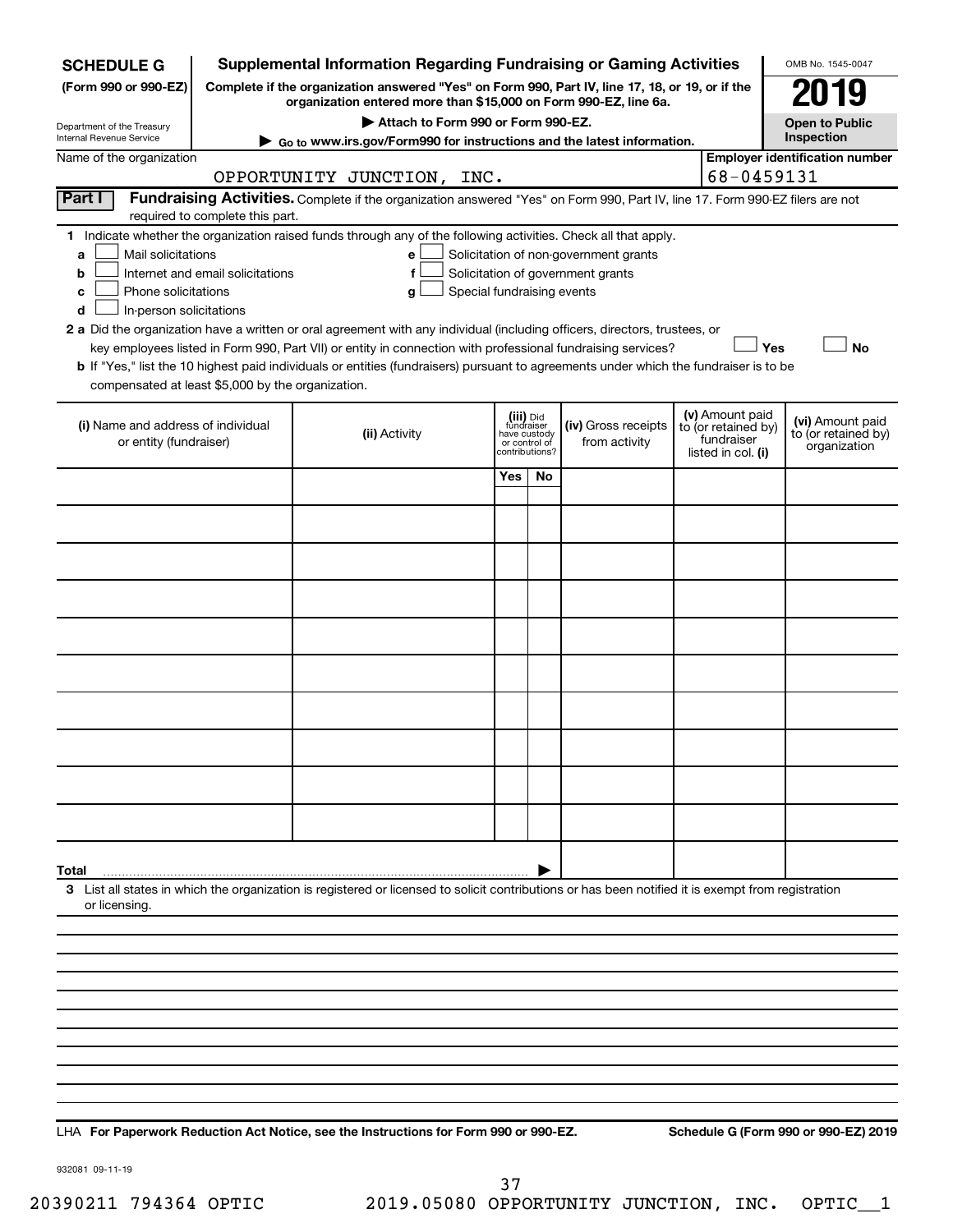Part II | Fundraising Events. Complete if the organization answered "Yes" on Form 990, Part IV, line 18, or reported more than \$15,000

|                 |    | of fundraising event contributions and gross income on Form 990-EZ, lines 1 and 6b. List events with gross receipts greater than \$5,000.     | (a) Event $#1$        | (b) Event #2                                                                                                                                                                                                                                                                                                                                                                                                                                                                                | (c) Other events |                                      |
|-----------------|----|-----------------------------------------------------------------------------------------------------------------------------------------------|-----------------------|---------------------------------------------------------------------------------------------------------------------------------------------------------------------------------------------------------------------------------------------------------------------------------------------------------------------------------------------------------------------------------------------------------------------------------------------------------------------------------------------|------------------|--------------------------------------|
|                 |    |                                                                                                                                               |                       |                                                                                                                                                                                                                                                                                                                                                                                                                                                                                             | <b>NONE</b>      | (d) Total events                     |
|                 |    |                                                                                                                                               | ANNUAL GALA           |                                                                                                                                                                                                                                                                                                                                                                                                                                                                                             |                  | (add col. (a) through<br>col. (c)    |
|                 |    |                                                                                                                                               | (event type)          | (event type)                                                                                                                                                                                                                                                                                                                                                                                                                                                                                | (total number)   |                                      |
| Revenue         | 1. |                                                                                                                                               | 83,435.               |                                                                                                                                                                                                                                                                                                                                                                                                                                                                                             |                  | 83,435.                              |
|                 |    |                                                                                                                                               |                       |                                                                                                                                                                                                                                                                                                                                                                                                                                                                                             |                  |                                      |
|                 | З  | Gross income (line 1 minus line 2)                                                                                                            | 83,435.               |                                                                                                                                                                                                                                                                                                                                                                                                                                                                                             |                  | 83,435.                              |
|                 | 4  |                                                                                                                                               |                       |                                                                                                                                                                                                                                                                                                                                                                                                                                                                                             |                  |                                      |
|                 | 5  |                                                                                                                                               |                       |                                                                                                                                                                                                                                                                                                                                                                                                                                                                                             |                  |                                      |
|                 | 6  |                                                                                                                                               |                       |                                                                                                                                                                                                                                                                                                                                                                                                                                                                                             |                  |                                      |
| Direct Expenses | 7  |                                                                                                                                               |                       |                                                                                                                                                                                                                                                                                                                                                                                                                                                                                             |                  |                                      |
|                 | 8  |                                                                                                                                               |                       |                                                                                                                                                                                                                                                                                                                                                                                                                                                                                             |                  |                                      |
|                 | 9  |                                                                                                                                               | 1,729.                |                                                                                                                                                                                                                                                                                                                                                                                                                                                                                             |                  | 1,729.                               |
|                 | 10 | Direct expense summary. Add lines 4 through 9 in column (d)                                                                                   |                       | $\begin{minipage}{.4\linewidth} \begin{tabular}{l} \hline \multicolumn{3}{l}{} & \multicolumn{3}{l}{} & \multicolumn{3}{l}{} \\ \multicolumn{3}{l}{} & \multicolumn{3}{l}{} & \multicolumn{3}{l}{} \\ \multicolumn{3}{l}{} & \multicolumn{3}{l}{} & \multicolumn{3}{l}{} \\ \multicolumn{3}{l}{} & \multicolumn{3}{l}{} & \multicolumn{3}{l}{} \\ \multicolumn{3}{l}{} & \multicolumn{3}{l}{} & \multicolumn{3}{l}{} \\ \multicolumn{3}{l}{} & \multicolumn{3}{l}{} & \multicolumn{3}{l}{}$ |                  | 1,729.                               |
|                 | 11 |                                                                                                                                               |                       |                                                                                                                                                                                                                                                                                                                                                                                                                                                                                             |                  | 81,706.                              |
| <b>Part III</b> |    | Gaming. Complete if the organization answered "Yes" on Form 990, Part IV, line 19, or reported more than<br>\$15,000 on Form 990-EZ, line 6a. |                       |                                                                                                                                                                                                                                                                                                                                                                                                                                                                                             |                  |                                      |
|                 |    |                                                                                                                                               |                       | (b) Pull tabs/instant                                                                                                                                                                                                                                                                                                                                                                                                                                                                       |                  | (d) Total gaming (add                |
| Revenue         |    |                                                                                                                                               | (a) Bingo             | bingo/progressive bingo                                                                                                                                                                                                                                                                                                                                                                                                                                                                     | (c) Other gaming | col. (a) through col. (c))           |
|                 | 1  |                                                                                                                                               |                       |                                                                                                                                                                                                                                                                                                                                                                                                                                                                                             |                  |                                      |
|                 |    |                                                                                                                                               |                       |                                                                                                                                                                                                                                                                                                                                                                                                                                                                                             |                  |                                      |
|                 | 2  |                                                                                                                                               |                       |                                                                                                                                                                                                                                                                                                                                                                                                                                                                                             |                  |                                      |
| Direct Expenses | З  |                                                                                                                                               |                       |                                                                                                                                                                                                                                                                                                                                                                                                                                                                                             |                  |                                      |
|                 | 4  |                                                                                                                                               |                       |                                                                                                                                                                                                                                                                                                                                                                                                                                                                                             |                  |                                      |
|                 |    |                                                                                                                                               |                       |                                                                                                                                                                                                                                                                                                                                                                                                                                                                                             |                  |                                      |
|                 |    |                                                                                                                                               | <b>Yes</b><br>%<br>No | Yes<br>%<br>No                                                                                                                                                                                                                                                                                                                                                                                                                                                                              | Yes<br>%<br>No   |                                      |
|                 | 7  | Direct expense summary. Add lines 2 through 5 in column (d)                                                                                   |                       |                                                                                                                                                                                                                                                                                                                                                                                                                                                                                             |                  |                                      |
|                 | 8  |                                                                                                                                               |                       |                                                                                                                                                                                                                                                                                                                                                                                                                                                                                             |                  |                                      |
|                 |    |                                                                                                                                               |                       |                                                                                                                                                                                                                                                                                                                                                                                                                                                                                             |                  |                                      |
|                 |    | 9 Enter the state(s) in which the organization conducts gaming activities:                                                                    |                       |                                                                                                                                                                                                                                                                                                                                                                                                                                                                                             |                  | Yes<br><b>No</b>                     |
|                 |    |                                                                                                                                               |                       |                                                                                                                                                                                                                                                                                                                                                                                                                                                                                             |                  |                                      |
|                 |    |                                                                                                                                               |                       |                                                                                                                                                                                                                                                                                                                                                                                                                                                                                             |                  |                                      |
|                 |    |                                                                                                                                               |                       |                                                                                                                                                                                                                                                                                                                                                                                                                                                                                             |                  |                                      |
|                 |    | 10a Were any of the organization's gaming licenses revoked, suspended, or terminated during the tax year?                                     |                       |                                                                                                                                                                                                                                                                                                                                                                                                                                                                                             |                  | Yes<br>No                            |
|                 |    |                                                                                                                                               |                       |                                                                                                                                                                                                                                                                                                                                                                                                                                                                                             |                  |                                      |
|                 |    |                                                                                                                                               |                       |                                                                                                                                                                                                                                                                                                                                                                                                                                                                                             |                  |                                      |
|                 |    | 932082 09-11-19                                                                                                                               |                       |                                                                                                                                                                                                                                                                                                                                                                                                                                                                                             |                  | Schedule G (Form 990 or 990-EZ) 2019 |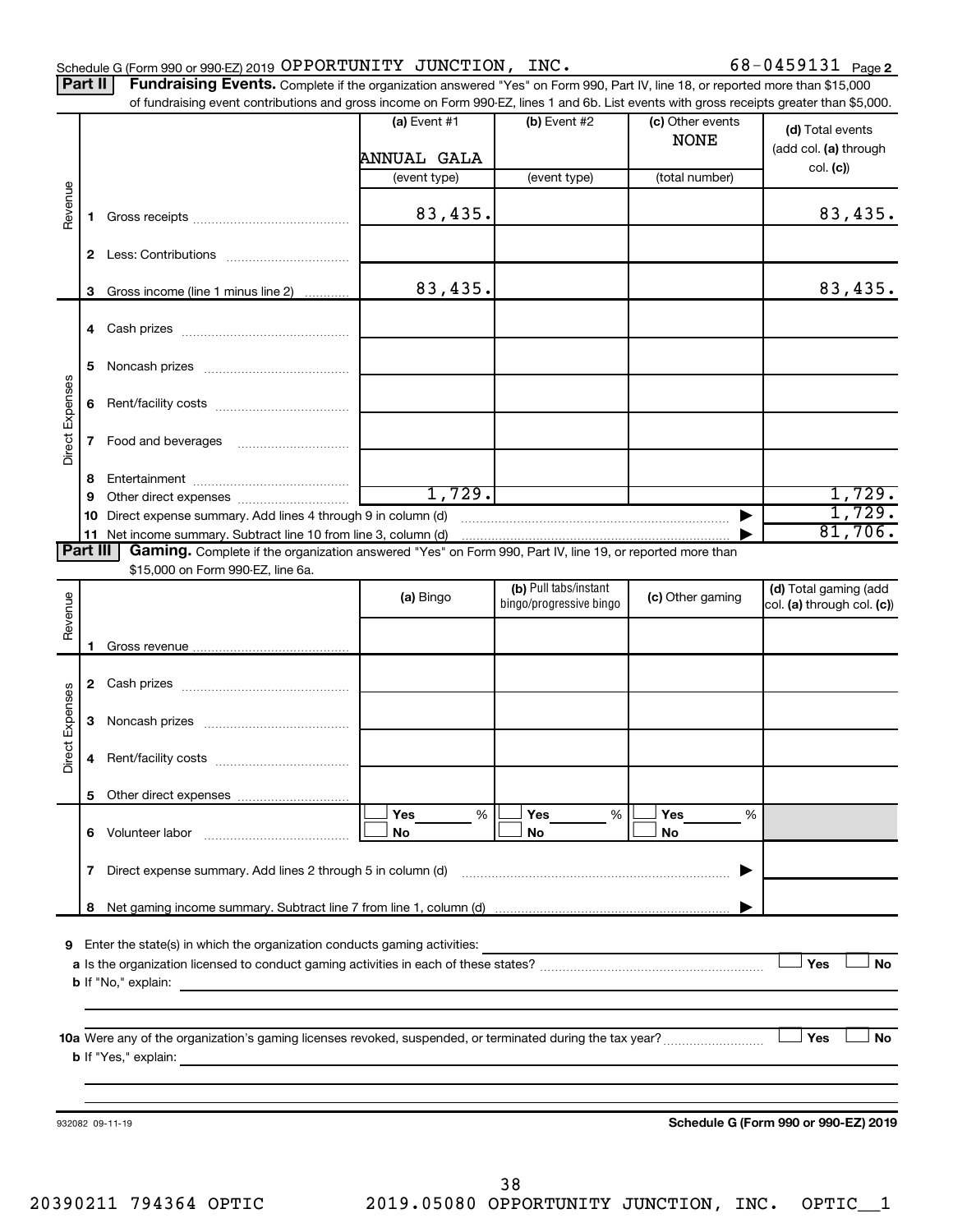| Schedule G (Form 990 or 990-EZ) 2019 OPPORTUNITY JUNCTION, INC.                                                                                                                                                                                              |                 |       | 68-0459131 $Page3$   |
|--------------------------------------------------------------------------------------------------------------------------------------------------------------------------------------------------------------------------------------------------------------|-----------------|-------|----------------------|
|                                                                                                                                                                                                                                                              |                 | Yes   | <b>No</b>            |
| 12 Is the organization a grantor, beneficiary or trustee of a trust, or a member of a partnership or other entity formed                                                                                                                                     |                 | ∣ Yes | <b>No</b>            |
| 13 Indicate the percentage of gaming activity conducted in:                                                                                                                                                                                                  |                 |       |                      |
|                                                                                                                                                                                                                                                              |                 |       | %                    |
|                                                                                                                                                                                                                                                              | 13 <sub>b</sub> |       | %                    |
| 14 Enter the name and address of the person who prepares the organization's gaming/special events books and records:                                                                                                                                         |                 |       |                      |
|                                                                                                                                                                                                                                                              |                 |       |                      |
|                                                                                                                                                                                                                                                              |                 |       |                      |
|                                                                                                                                                                                                                                                              |                 |       | No                   |
|                                                                                                                                                                                                                                                              |                 |       |                      |
| c If "Yes," enter name and address of the third party:                                                                                                                                                                                                       |                 |       |                      |
|                                                                                                                                                                                                                                                              |                 |       |                      |
|                                                                                                                                                                                                                                                              |                 |       |                      |
|                                                                                                                                                                                                                                                              |                 |       |                      |
| <b>16</b> Gaming manager information:                                                                                                                                                                                                                        |                 |       |                      |
|                                                                                                                                                                                                                                                              |                 |       |                      |
| Gaming manager compensation > \$                                                                                                                                                                                                                             |                 |       |                      |
|                                                                                                                                                                                                                                                              |                 |       |                      |
|                                                                                                                                                                                                                                                              |                 |       |                      |
|                                                                                                                                                                                                                                                              |                 |       |                      |
| Director/officer<br>Employee<br>Independent contractor                                                                                                                                                                                                       |                 |       |                      |
| <b>17</b> Mandatory distributions:                                                                                                                                                                                                                           |                 |       |                      |
| a Is the organization required under state law to make charitable distributions from the gaming proceeds to                                                                                                                                                  |                 |       |                      |
|                                                                                                                                                                                                                                                              |                 |       | $\Box$ Yes $\Box$ No |
| <b>b</b> Enter the amount of distributions required under state law to be distributed to other exempt organizations or spent in the                                                                                                                          |                 |       |                      |
| organization's own exempt activities during the tax year $\triangleright$ \$                                                                                                                                                                                 |                 |       |                      |
| Supplemental Information. Provide the explanations required by Part I, line 2b, columns (iii) and (v); and Part III, lines 9, 9b, 10b,<br><b>Part IV</b><br>15b, 15c, 16, and 17b, as applicable. Also provide any additional information. See instructions. |                 |       |                      |
|                                                                                                                                                                                                                                                              |                 |       |                      |
|                                                                                                                                                                                                                                                              |                 |       |                      |
|                                                                                                                                                                                                                                                              |                 |       |                      |
|                                                                                                                                                                                                                                                              |                 |       |                      |
|                                                                                                                                                                                                                                                              |                 |       |                      |
|                                                                                                                                                                                                                                                              |                 |       |                      |
|                                                                                                                                                                                                                                                              |                 |       |                      |
|                                                                                                                                                                                                                                                              |                 |       |                      |
|                                                                                                                                                                                                                                                              |                 |       |                      |
|                                                                                                                                                                                                                                                              |                 |       |                      |
| Schedule G (Form 990 or 990-EZ) 2019<br>932083 09-11-19<br>39                                                                                                                                                                                                |                 |       |                      |

20390211 794364 OPTIC 2019.05080 OPPORTUNITY JUNCTION, INC. OPTIC\_\_1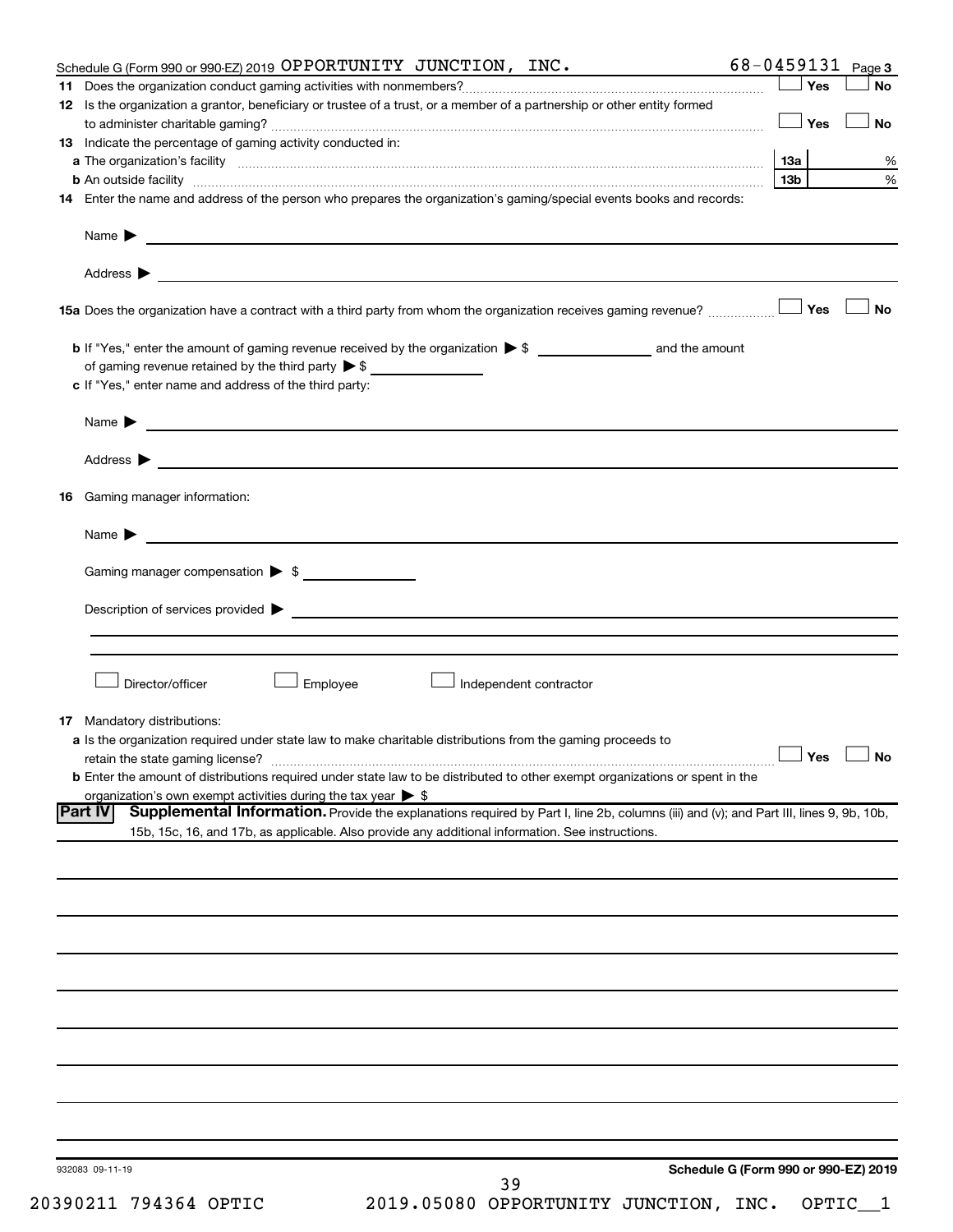| Schedule G (Form 990 or 990-EZ) | OPPORTUNITY JUNCTION,                                 | INC. | 68-0459131 $_{Page 4}$ |  |
|---------------------------------|-------------------------------------------------------|------|------------------------|--|
|                                 | <b>Part IV   Supplemental Information (continued)</b> |      |                        |  |

| 932084 04-01-19 | $40$ |                                 |
|-----------------|------|---------------------------------|
|                 |      | Schedule G (Form 990 or 990-EZ) |
|                 |      |                                 |
|                 |      |                                 |
|                 |      |                                 |
|                 |      |                                 |
|                 |      |                                 |
|                 |      |                                 |
|                 |      |                                 |
|                 |      |                                 |
|                 |      |                                 |
|                 |      |                                 |
|                 |      |                                 |
|                 |      |                                 |
|                 |      |                                 |
|                 |      |                                 |
|                 |      |                                 |
|                 |      |                                 |
|                 |      |                                 |
|                 |      |                                 |
|                 |      |                                 |
|                 |      |                                 |
|                 |      |                                 |
|                 |      |                                 |
|                 |      |                                 |
|                 |      |                                 |
|                 |      |                                 |
|                 |      |                                 |
|                 |      |                                 |
|                 |      |                                 |

20390211 794364 OPTIC 2019.05080 OPPORTUNITY JUNCTION, INC. OPTIC\_\_1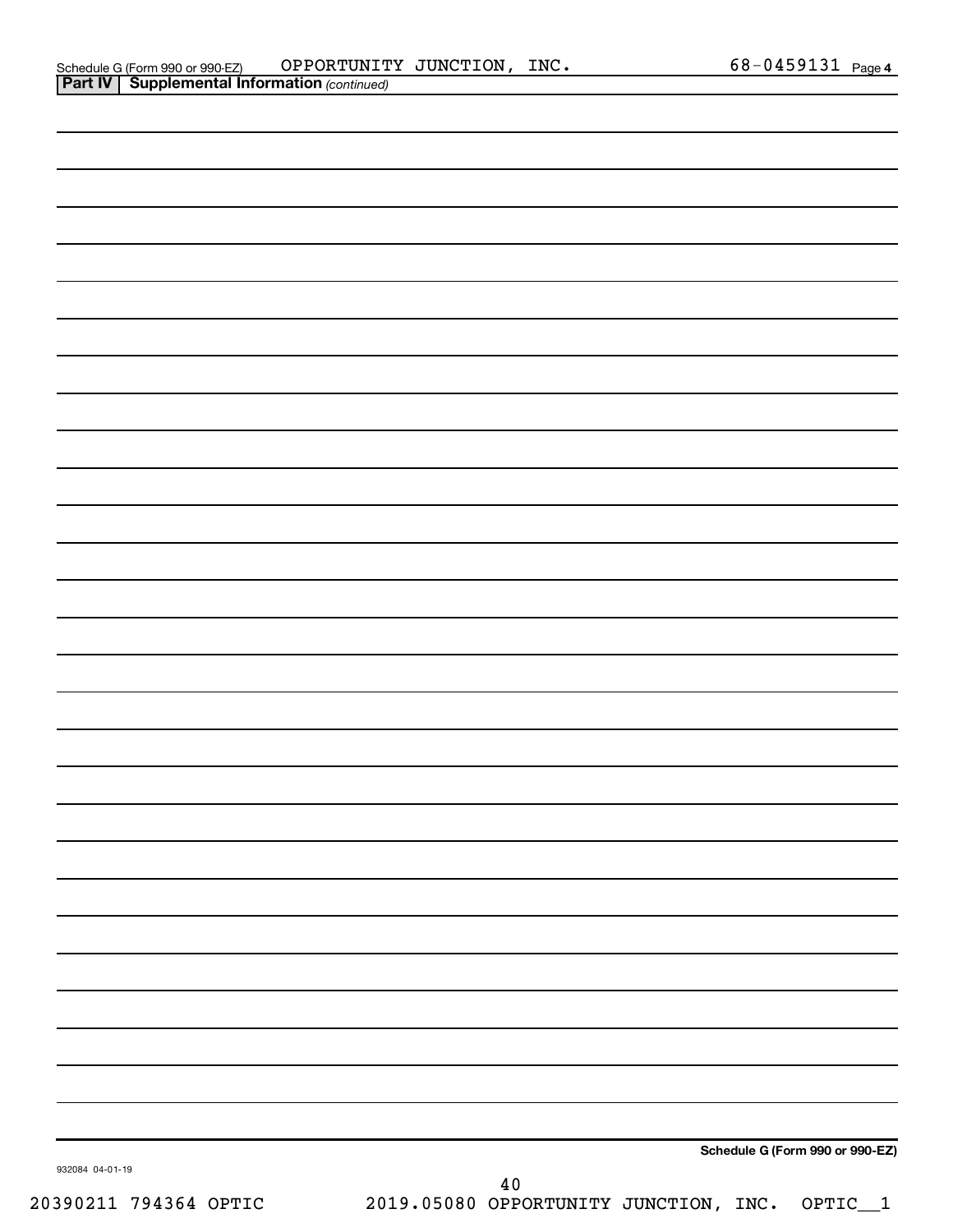|    | <b>SCHEDULE J</b>                       | <b>Compensation Information</b>                                                                                                               | OMB No. 1545-0047          |                                       |                              |  |  |  |
|----|-----------------------------------------|-----------------------------------------------------------------------------------------------------------------------------------------------|----------------------------|---------------------------------------|------------------------------|--|--|--|
|    | (Form 990)                              | For certain Officers, Directors, Trustees, Key Employees, and Highest                                                                         | 2019                       |                                       |                              |  |  |  |
|    |                                         | <b>Compensated Employees</b><br>Complete if the organization answered "Yes" on Form 990, Part IV, line 23.                                    |                            |                                       |                              |  |  |  |
|    | Department of the Treasury              | Attach to Form 990.                                                                                                                           | <b>Open to Public</b>      |                                       |                              |  |  |  |
|    | Internal Revenue Service                | Go to www.irs.gov/Form990 for instructions and the latest information.                                                                        |                            | <b>Inspection</b>                     |                              |  |  |  |
|    | Name of the organization                |                                                                                                                                               |                            | <b>Employer identification number</b> |                              |  |  |  |
|    |                                         | OPPORTUNITY JUNCTION, INC.                                                                                                                    | 68-0459131                 |                                       |                              |  |  |  |
|    | Part I                                  | <b>Questions Regarding Compensation</b>                                                                                                       |                            |                                       |                              |  |  |  |
|    |                                         |                                                                                                                                               |                            | Yes                                   | No                           |  |  |  |
|    |                                         | Check the appropriate box(es) if the organization provided any of the following to or for a person listed on Form 990,                        |                            |                                       |                              |  |  |  |
|    |                                         | Part VII, Section A, line 1a. Complete Part III to provide any relevant information regarding these items.                                    |                            |                                       |                              |  |  |  |
|    | First-class or charter travel           | Housing allowance or residence for personal use                                                                                               |                            |                                       |                              |  |  |  |
|    | Travel for companions                   | Payments for business use of personal residence<br>Health or social club dues or initiation fees<br>Tax indemnification and gross-up payments |                            |                                       |                              |  |  |  |
|    |                                         | Personal services (such as maid, chauffeur, chef)                                                                                             |                            |                                       |                              |  |  |  |
|    |                                         | Discretionary spending account                                                                                                                |                            |                                       |                              |  |  |  |
|    |                                         | <b>b</b> If any of the boxes on line 1a are checked, did the organization follow a written policy regarding payment or                        |                            |                                       |                              |  |  |  |
|    |                                         |                                                                                                                                               | 1b                         |                                       |                              |  |  |  |
| 2  |                                         | Did the organization require substantiation prior to reimbursing or allowing expenses incurred by all directors,                              |                            |                                       |                              |  |  |  |
|    |                                         |                                                                                                                                               | $\mathbf{2}$               |                                       |                              |  |  |  |
|    |                                         |                                                                                                                                               |                            |                                       |                              |  |  |  |
| 3  |                                         | Indicate which, if any, of the following the organization used to establish the compensation of the organization's                            |                            |                                       |                              |  |  |  |
|    |                                         | CEO/Executive Director. Check all that apply. Do not check any boxes for methods used by a related organization to                            |                            |                                       |                              |  |  |  |
|    |                                         | establish compensation of the CEO/Executive Director, but explain in Part III.                                                                |                            |                                       |                              |  |  |  |
|    | Compensation committee                  | Written employment contract                                                                                                                   |                            |                                       |                              |  |  |  |
|    |                                         | $ \mathbf{X} $ Compensation survey or study<br>Independent compensation consultant                                                            |                            |                                       |                              |  |  |  |
|    |                                         | $\mathbf{X}$ Approval by the board or compensation committee<br>Form 990 of other organizations                                               |                            |                                       |                              |  |  |  |
|    |                                         |                                                                                                                                               |                            |                                       |                              |  |  |  |
| 4  |                                         | During the year, did any person listed on Form 990, Part VII, Section A, line 1a, with respect to the filing                                  |                            |                                       |                              |  |  |  |
|    | organization or a related organization: |                                                                                                                                               |                            |                                       |                              |  |  |  |
| а  |                                         | Receive a severance payment or change-of-control payment?                                                                                     | 4a                         |                                       | х                            |  |  |  |
|    |                                         |                                                                                                                                               | 4b                         |                                       | $\overline{\textbf{x}}$      |  |  |  |
|    |                                         |                                                                                                                                               | 4c                         |                                       | $\mathbf x$                  |  |  |  |
|    |                                         | If "Yes" to any of lines 4a-c, list the persons and provide the applicable amounts for each item in Part III.                                 |                            |                                       |                              |  |  |  |
|    |                                         |                                                                                                                                               |                            |                                       |                              |  |  |  |
|    |                                         | Only section 501(c)(3), 501(c)(4), and 501(c)(29) organizations must complete lines 5-9.                                                      |                            |                                       |                              |  |  |  |
|    |                                         | For persons listed on Form 990, Part VII, Section A, line 1a, did the organization pay or accrue any compensation                             |                            |                                       |                              |  |  |  |
|    | contingent on the revenues of:          |                                                                                                                                               |                            |                                       |                              |  |  |  |
| a  |                                         | The organization? <b>William Commission Commission Commission</b> Commission Commission Commission Commission                                 | 5а                         |                                       | x                            |  |  |  |
|    |                                         |                                                                                                                                               | 5b                         |                                       | $\overline{\texttt{x}}$      |  |  |  |
|    |                                         | If "Yes" on line 5a or 5b, describe in Part III.                                                                                              |                            |                                       |                              |  |  |  |
| 6. |                                         | For persons listed on Form 990, Part VII, Section A, line 1a, did the organization pay or accrue any compensation                             |                            |                                       |                              |  |  |  |
|    | contingent on the net earnings of:      |                                                                                                                                               |                            |                                       |                              |  |  |  |
| a  |                                         |                                                                                                                                               | 6a                         |                                       | x<br>$\overline{\textbf{x}}$ |  |  |  |
|    |                                         |                                                                                                                                               | 6b                         |                                       |                              |  |  |  |
|    |                                         | If "Yes" on line 6a or 6b, describe in Part III.                                                                                              |                            |                                       |                              |  |  |  |
|    |                                         | 7 For persons listed on Form 990, Part VII, Section A, line 1a, did the organization provide any nonfixed payments                            |                            |                                       | x                            |  |  |  |
|    |                                         |                                                                                                                                               | 7                          |                                       |                              |  |  |  |
| 8  |                                         | Were any amounts reported on Form 990, Part VII, paid or accrued pursuant to a contract that was subject to the                               |                            |                                       | x                            |  |  |  |
|    |                                         |                                                                                                                                               | 8                          |                                       |                              |  |  |  |
| 9  |                                         | If "Yes" on line 8, did the organization also follow the rebuttable presumption procedure described in                                        | 9                          |                                       |                              |  |  |  |
|    |                                         | LHA For Paperwork Reduction Act Notice, see the Instructions for Form 990.                                                                    | Schedule J (Form 990) 2019 |                                       |                              |  |  |  |
|    |                                         |                                                                                                                                               |                            |                                       |                              |  |  |  |

932111 10-21-19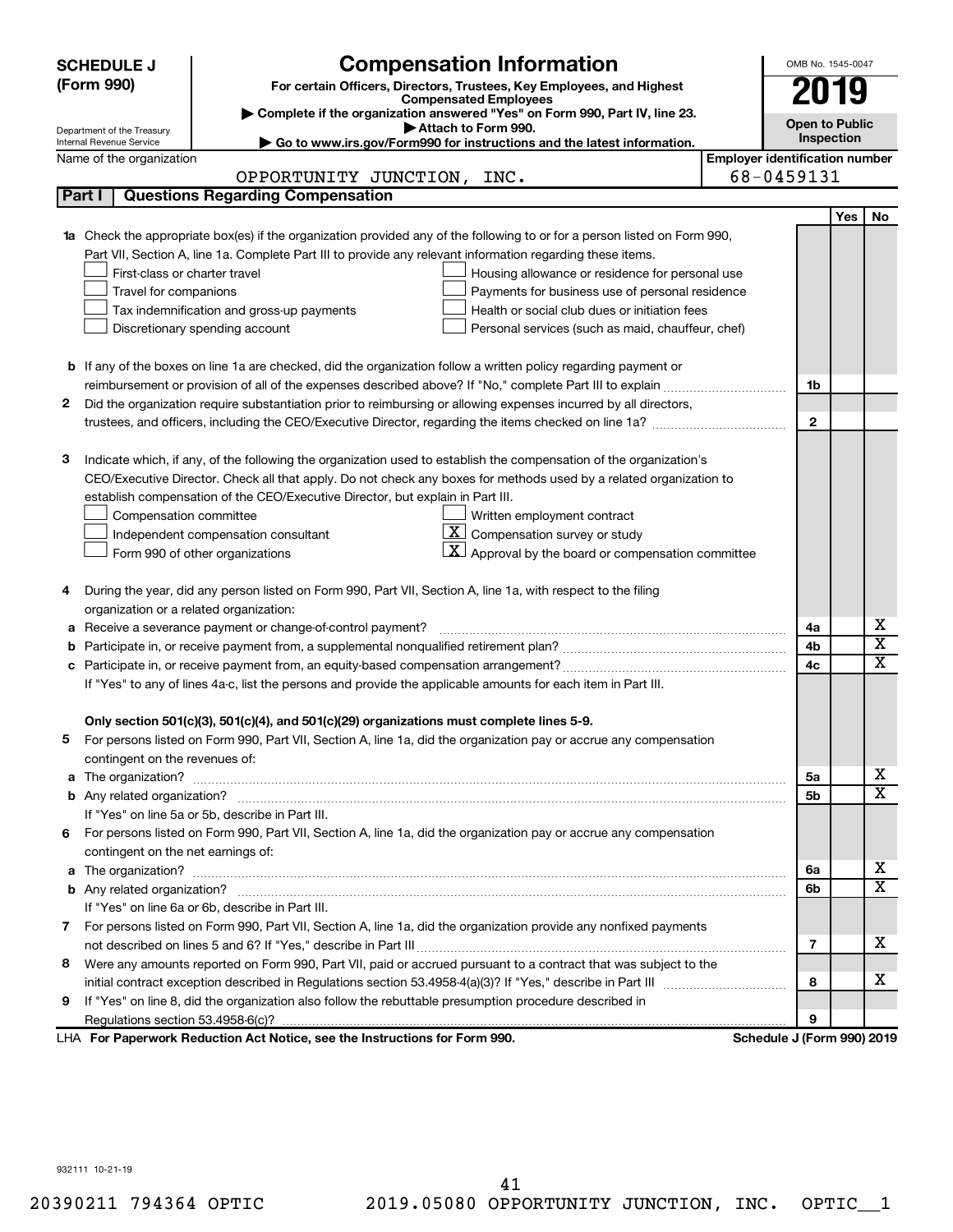**2**

### Part II | Officers, Directors, Trustees, Key Employees, and Highest Compensated Employees. Use duplicate copies if additional space is needed.

For each individual whose compensation must be reported on Schedule J, report compensation from the organization on row (i) and from related organizations, described in the instructions, on row (ii). Do not list any individuals that aren't listed on Form 990, Part VII.

Note: The sum of columns (B)(i)-(iii) for each listed individual must equal the total amount of Form 990, Part VII, Section A, line 1a, applicable column (D) and (E) amounts for that individual.

| (A) Name and Title     |                    |                          | (B) Breakdown of W-2 and/or 1099-MISC compensation |                                           | (C) Retirement and<br>other deferred | (D) Nontaxable<br>benefits | (E) Total of columns<br>$(B)(i)-(D)$ | (F) Compensation<br>in column (B)         |
|------------------------|--------------------|--------------------------|----------------------------------------------------|-------------------------------------------|--------------------------------------|----------------------------|--------------------------------------|-------------------------------------------|
|                        |                    | (i) Base<br>compensation | (ii) Bonus &<br>incentive<br>compensation          | (iii) Other<br>reportable<br>compensation | compensation                         |                            |                                      | reported as deferred<br>on prior Form 990 |
| ALISSA FRIEDMAN<br>(1) | (i)                | 152,524.                 | $\overline{0}$ .                                   | $\overline{0}$ .                          | $\overline{0}$ .                     | 12,000.                    | 164,524.                             | $\overline{0}$ .                          |
| PRESIDENT & CEO        | (ii)               | $\overline{0}$ .         | $\overline{0}$ .                                   | $\overline{0}$ .                          | $\overline{0}$ .                     | $\overline{0}$ .           | $\overline{\mathfrak{o}}$ .          | $\overline{0}$ .                          |
|                        | $(\sf{i})$         |                          |                                                    |                                           |                                      |                            |                                      |                                           |
|                        | (ii)               |                          |                                                    |                                           |                                      |                            |                                      |                                           |
|                        | $(\sf{i})$         |                          |                                                    |                                           |                                      |                            |                                      |                                           |
|                        | (ii)               |                          |                                                    |                                           |                                      |                            |                                      |                                           |
|                        | $(\sf{i})$         |                          |                                                    |                                           |                                      |                            |                                      |                                           |
|                        | (ii)               |                          |                                                    |                                           |                                      |                            |                                      |                                           |
|                        | $(\sf{i})$         |                          |                                                    |                                           |                                      |                            |                                      |                                           |
|                        | (ii)               |                          |                                                    |                                           |                                      |                            |                                      |                                           |
|                        | $(\sf{i})$         |                          |                                                    |                                           |                                      |                            |                                      |                                           |
|                        | (ii)               |                          |                                                    |                                           |                                      |                            |                                      |                                           |
|                        | $(\sf{i})$         |                          |                                                    |                                           |                                      |                            |                                      |                                           |
|                        | (ii)               |                          |                                                    |                                           |                                      |                            |                                      |                                           |
|                        | $(\sf{i})$         |                          |                                                    |                                           |                                      |                            |                                      |                                           |
|                        | (ii)               |                          |                                                    |                                           |                                      |                            |                                      |                                           |
|                        | $(\sf{i})$         |                          |                                                    |                                           |                                      |                            |                                      |                                           |
|                        | (ii)               |                          |                                                    |                                           |                                      |                            |                                      |                                           |
|                        | $(\sf{i})$<br>(ii) |                          |                                                    |                                           |                                      |                            |                                      |                                           |
|                        | $(\sf{i})$         |                          |                                                    |                                           |                                      |                            |                                      |                                           |
|                        | (ii)               |                          |                                                    |                                           |                                      |                            |                                      |                                           |
|                        | $(\sf{i})$         |                          |                                                    |                                           |                                      |                            |                                      |                                           |
|                        | (ii)               |                          |                                                    |                                           |                                      |                            |                                      |                                           |
|                        | $(\sf{i})$         |                          |                                                    |                                           |                                      |                            |                                      |                                           |
|                        | (ii)               |                          |                                                    |                                           |                                      |                            |                                      |                                           |
|                        | $(\sf{i})$         |                          |                                                    |                                           |                                      |                            |                                      |                                           |
|                        | (ii)               |                          |                                                    |                                           |                                      |                            |                                      |                                           |
|                        | $(\sf{i})$         |                          |                                                    |                                           |                                      |                            |                                      |                                           |
|                        | (ii)               |                          |                                                    |                                           |                                      |                            |                                      |                                           |
|                        | $(\sf{i})$         |                          |                                                    |                                           |                                      |                            |                                      |                                           |
|                        | (ii)               |                          |                                                    |                                           |                                      |                            |                                      |                                           |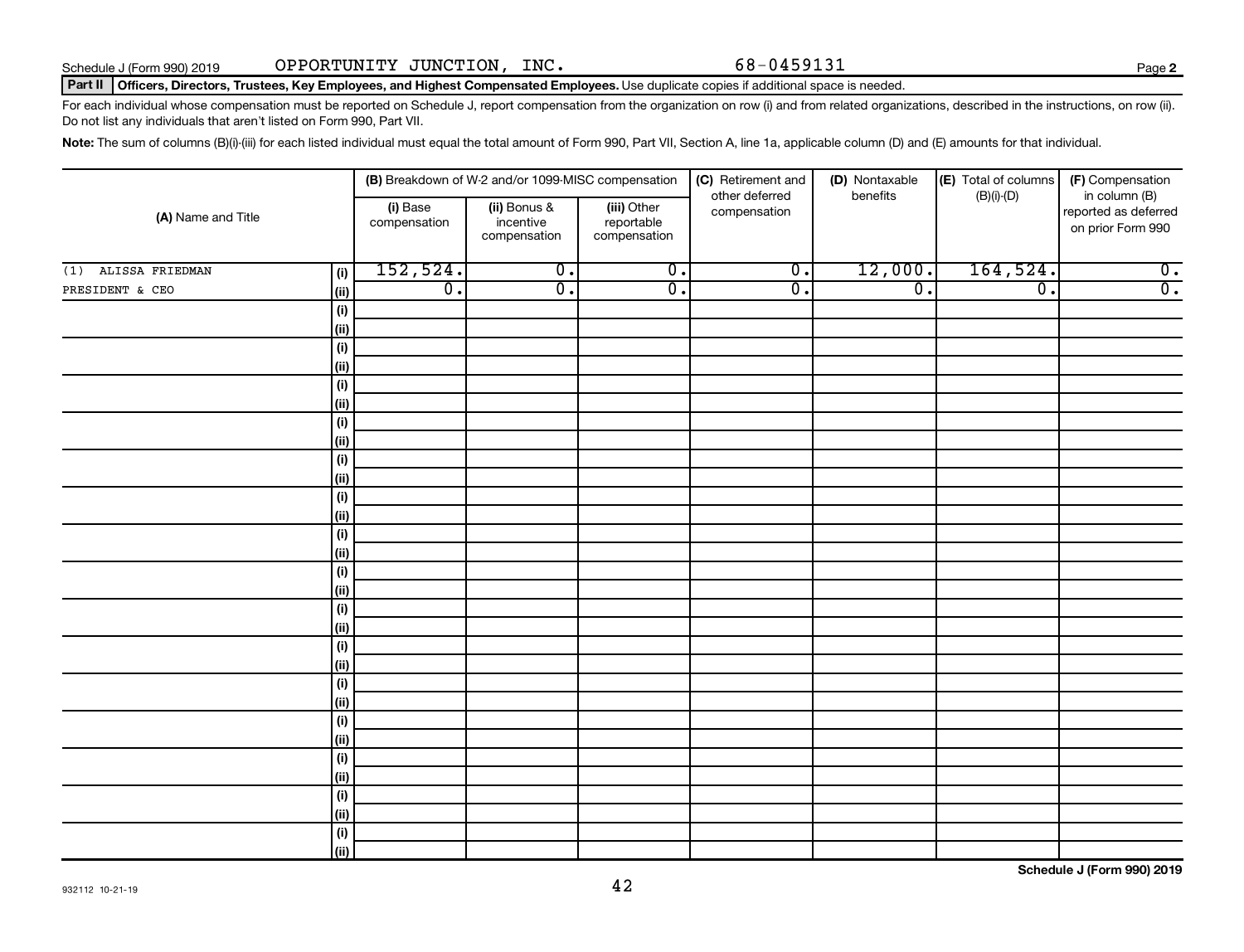### **Part III Supplemental Information**

Provide the information, explanation, or descriptions required for Part I, lines 1a, 1b, 3, 4a, 4b, 4c, 5a, 5b, 6a, 6b, 7, and 8, and for Part II. Also complete this part for any additional information.

**Schedule J (Form 990) 2019**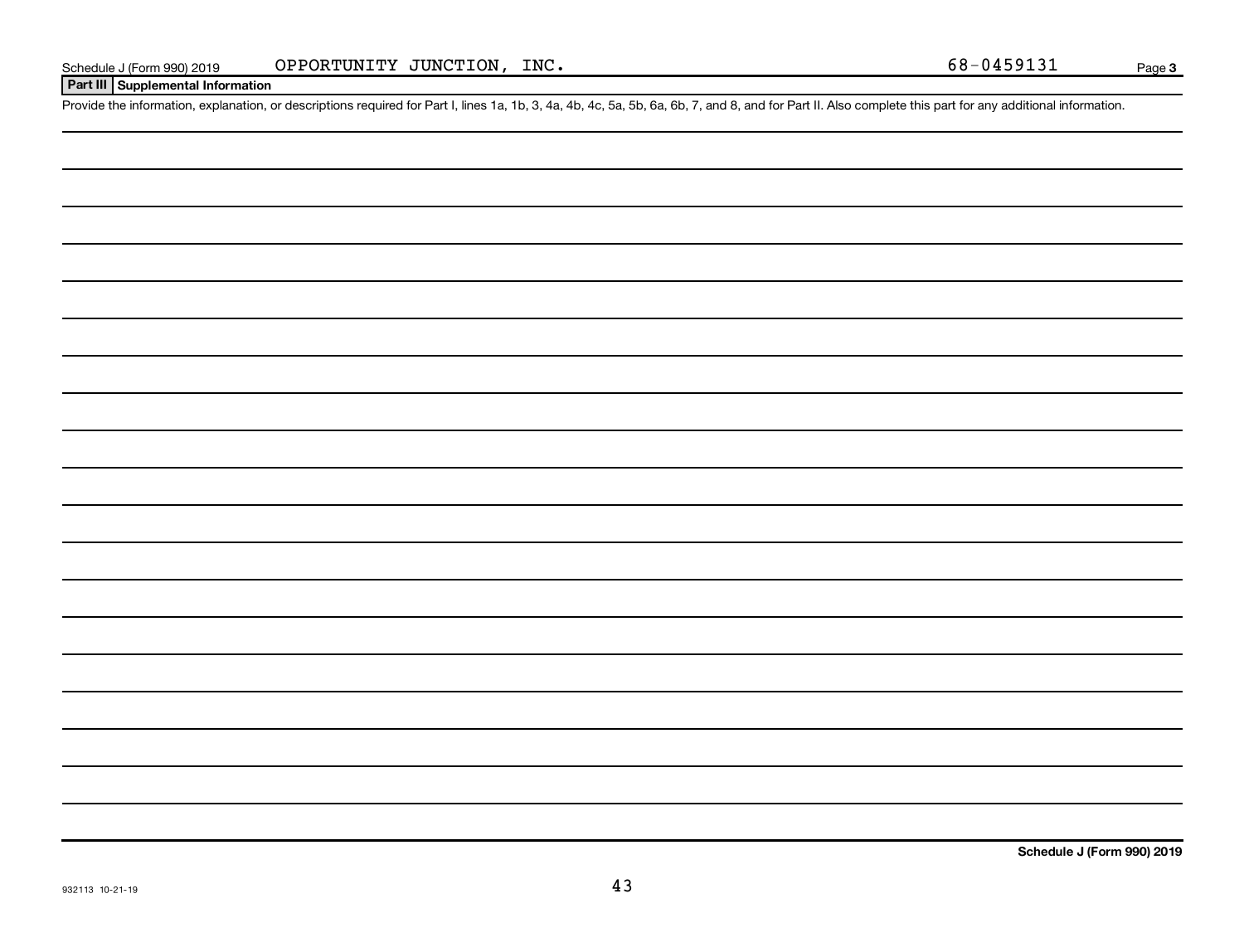**(Form 990 or 990-EZ)**

**Complete to provide information for responses to specific questions on Form 990 or 990-EZ or to provide any additional information. SCHEDULE O Supplemental Information to Form 990 or 990-EZ 2019** 

**| Attach to Form 990 or 990-EZ.**

Department of the Treasury Internal Revenue Service Name of the organization

**| Go to www.irs.gov/Form990 for the latest information.**

**Open to Public Inspection Employer identification number**

OMB No. 1545-0047

OPPORTUNITY JUNCTION, INC. 68-0459131

FORM 990, PART I, LINE 1, DESCRIPTION OF ORGANIZATION MISSION:

LEAD TO FINANCIAL SECURITY

FORM 990, PART III, LINE 4B, PROGRAM SERVICE ACCOMPLISHMENTS:

18-MONTH STATS).

FORM 990, PART III, LINE 4D, OTHER PROGRAM SERVICES:

ROAD MAP:

PROGRAM STRUCTURE: HELPS LOW-INCOME, VULNERABLE YOUNG ADULTS, AGES 18

TO 24, OBTAIN EMPLOYMENT THROUGH ACCESS TO SHORT-TERM TRAINING

OPPORTUNITIES AND/OR PLACEMENT INTO JOBS. COUNSELORS CAN HELP WITH

COLLEGE ENROLLMENT AS WELL AS CAREER COUNSELING AND PLACEMENT.

DELIVERED ONLINE DURING COVID-19.

IMPACT: 52 YOUNG ADULTS ENROLLED INTO CORE EMPLOYMENT PROGRAMS,

INCLUDING 9 IN OUR ADMINISTRATIVE CAREER TRAINING AND 20 IN OUR CNA

PROGRAM. WE PLACED 35 YOUNG ADULTS INTO EMPLOYMENT (ACROSS ALL

PROGRAMS) AT AN AVERAGE HOURLY WAGE OF \$14.18.

EXPENSES \$ 262,897. INCLUDING GRANTS OF \$ 0. REVENUE \$ 4,707.

TECHNOLOGY AND CAREER CENTER:

PROGRAM STRUCTURE: OFFERS LOW-INCOME CLIENTS NO-COST COMPUTER ACCESS

AND ASSISTANCE, RESUME AND JOB SEARCH ASSISTANCE, ENGLISH AS A SECOND

LHA For Paperwork Reduction Act Notice, see the Instructions for Form 990 or 990-EZ. Schedule O (Form 990 or 990-EZ) (2019) LANGUAGE INSTRUCTION, AND A ROTATING SCHEDULE OF CLASSES THAT INCLUDES

932211 09-06-19

44

20390211 794364 OPTIC 2019.05080 OPPORTUNITY JUNCTION, INC. OPTIC\_\_1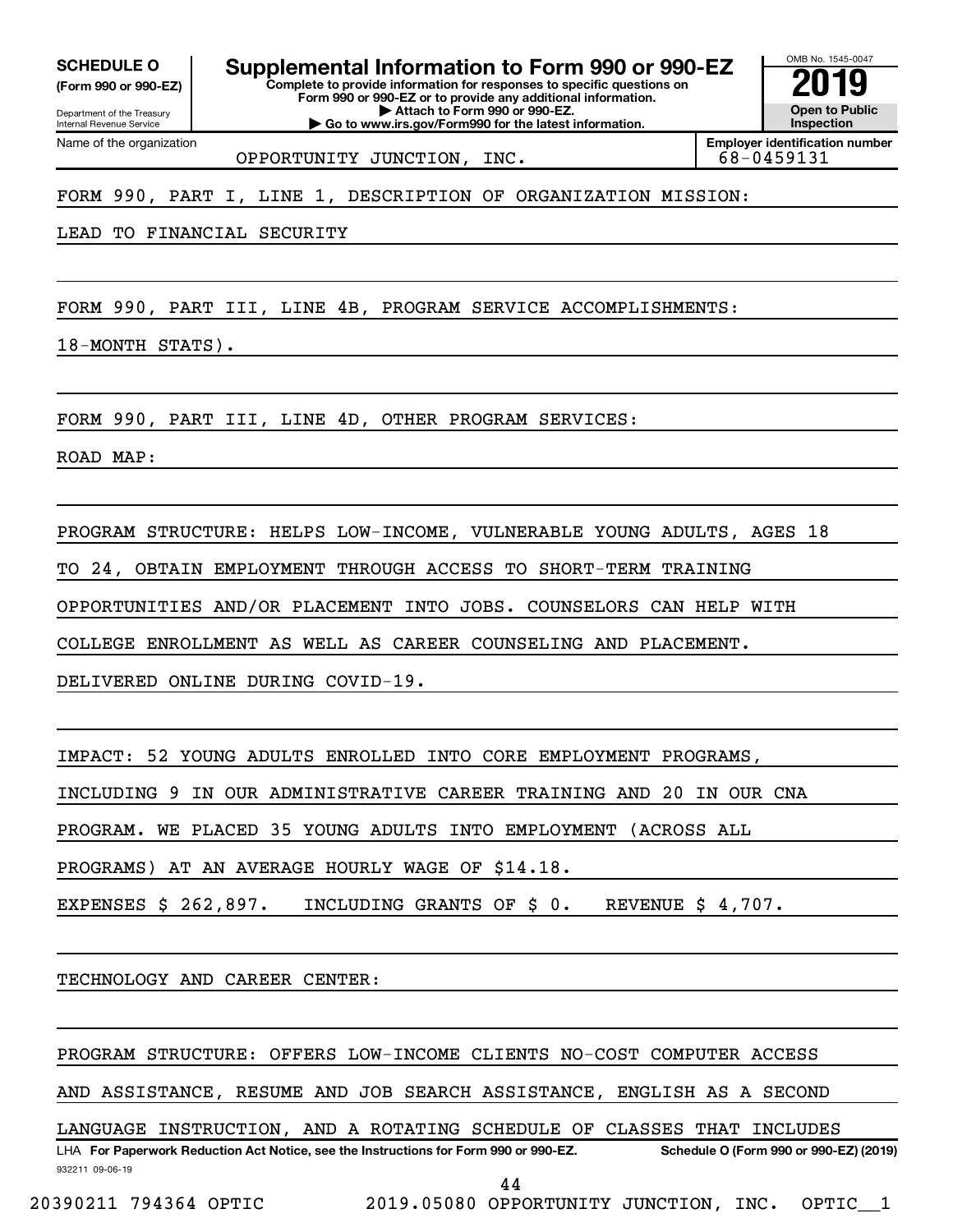| Schedule O (Form 990 or 990-EZ) (2019)<br>Page 2                                                              |  |  |                                                                         |  |  |  |  |  |  |  |  |  |
|---------------------------------------------------------------------------------------------------------------|--|--|-------------------------------------------------------------------------|--|--|--|--|--|--|--|--|--|
| <b>Employer identification number</b><br>Name of the organization<br>68-0459131<br>OPPORTUNITY JUNCTION, INC. |  |  |                                                                         |  |  |  |  |  |  |  |  |  |
|                                                                                                               |  |  | BASIC AND INTERMEDIATE COMPUTER SKILLS (IN ENGLISH AND SPANISH). DURING |  |  |  |  |  |  |  |  |  |
|                                                                                                               |  |  | COVID-19, COMPUTER AND ESL CLASSES ARE OFFERED ONLINE OVER ZOOM, BUT    |  |  |  |  |  |  |  |  |  |

IN-PERSON ACCESS IS CLOSED.

IMPACT: 526 LOCAL RESIDENTS USED OUR COMPUTER LABS AND PARTICIPATED IN

EVENING CLASSES.

EXPENSES  $$89,244$ . INCLUDING GRANTS OF  $$0$ . REVENUE  $$48,410$ .

DO-IT-YOURSELF TAX ASSISTANCE:

PROGRAM STRUCTURE: HELPS LOW-INCOME TAXPAYERS COMPLETE AND FILE THEIR FEDERAL AND STATE INCOME TAXES FOR FREE, INCLUDING CLAIMING THE EARNED INCOME TAX CREDIT, USING THE TAX SLAYER WEB INTERFACE. SESSION LEADERS PROVIDE INSTRUCTION IN ENGLISH AND SPANISH. DURING COVID-19, TAXPAYERS WERE ASSISTED ONE-ON-ONE ONLINE.

IMPACT: 229 FAMILIES FILED THEIR TAXES AT NO COST AND CLAIMED \$368,000

IN FEDERAL AND STATE REFUNDS FOR TAX YEAR 2019 (RETURNS PREPARED IN

2020).

EXPENSES \$ 6,913. INCLUDING GRANTS OF \$ 0. REVENUE \$ 0.

FORM 990, PART VI, SECTION B, LINE 11B:

THE FOLLOWING STEPS SHALL BE TAKEN TO ASSURE THAT THE ORGANIZATIONØ 990 IS ACCURATE AND THAT ALL BOARD MEMBERS CAN REVIEW THE DOCUMENT BEFORE IT IS

SUBMITTED:

1. THE CPA SHALL BE ADVISED OF THIS POLICY BY THE EXECUTIVE DIRECTOR (VIA

932212 09-06-19 **Schedule O (Form 990 or 990-EZ) (2019)** EMAIL), TO ASSURE THAT DOCUMENTS ARE PREPARED WITH AT LEAST TWO WEEKS TO 20390211 794364 OPTIC 2019.05080 OPPORTUNITY JUNCTION, INC. OPTIC\_\_1 45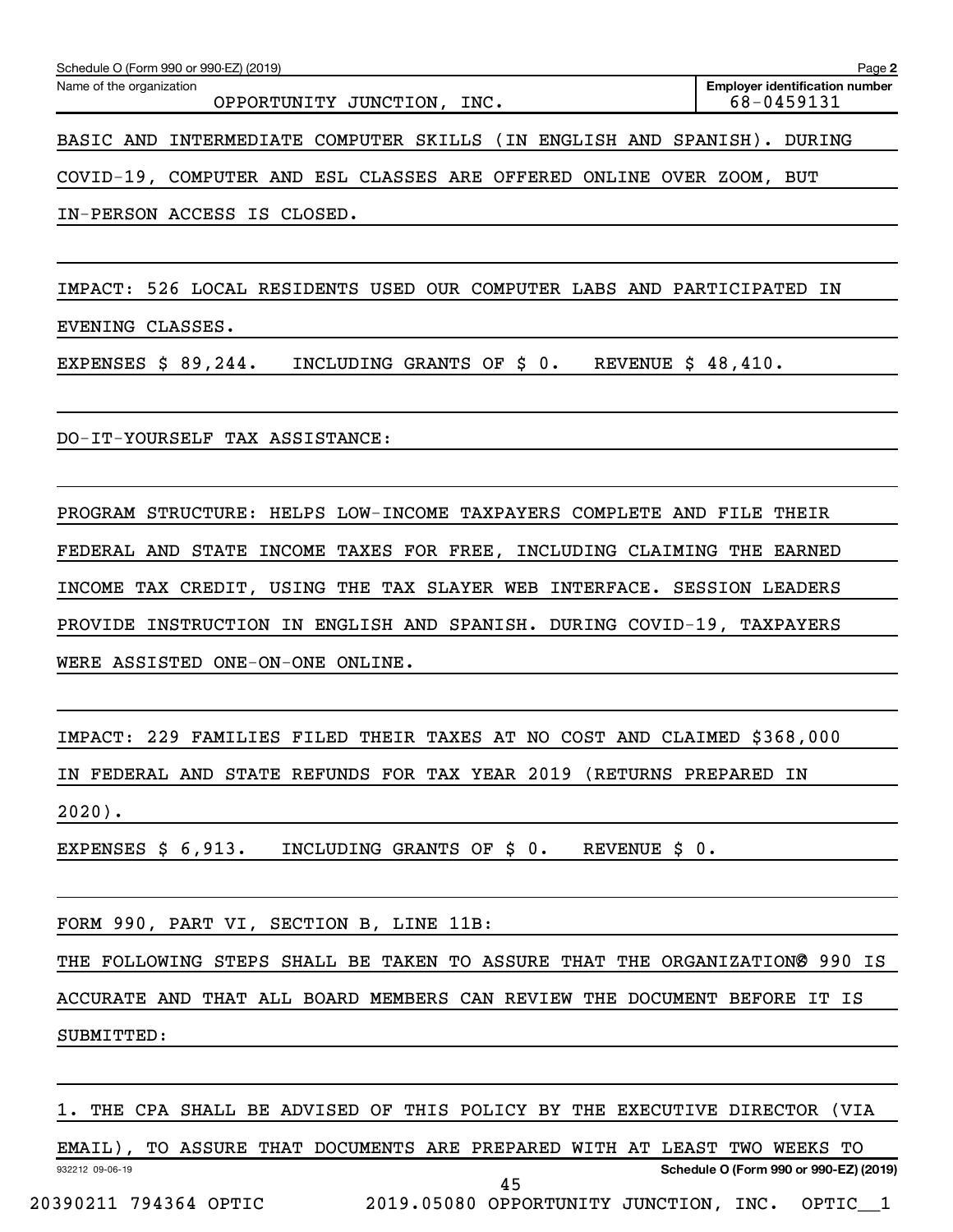| Schedule O (Form 990 or 990-EZ) (2019)                                         | Page 2                                              |
|--------------------------------------------------------------------------------|-----------------------------------------------------|
| Name of the organization<br>OPPORTUNITY JUNCTION, INC.                         | <b>Employer identification number</b><br>68-0459131 |
| SPARE BEFORE SUBMISSION DEADLINES.                                             |                                                     |
| BEFORE SUBMITTING A FINAL VERSION OF THE FORM 990 FOR SIGNING<br>2.            | THE<br>TO.                                          |
| EXECUTIVE DIRECTOR, THE CPA SHALL SEND THE EXECUTIVE DIRECTOR AN ELECTRONIC    |                                                     |
| COPY OF<br>THE DOCUMENT NO LATER THAN TWO WEEKS BEFORE THE SUBMISSION          |                                                     |
| DEADLINE.                                                                      |                                                     |
| THE EXECUTIVE DIRECTOR SHALL CIRCULATE THE DRAFT 990<br>з.                     | TO ALL BOARD                                        |
| MEMBERS IMMEDIATELY, SO THAT BOARD MEMBERS HAVE AT LEAST A WEEK TO SUBMIT      |                                                     |
| QUESTIONS, CORRECTIONS, AND CONCERNS TO THE EXECUTIVE DIRECTOR.                |                                                     |
| THE EXECUTIVE DIRECTOR SHALL BE RESPONSIBLE FOR REQUESTING ANY NECESSARY<br>4. |                                                     |
| TO THE DOCUMENT AND FORWARDING ANY BOARD CONCERNS TO<br><b>CHANGES</b>         | THE ATTENTION                                       |
| THE CPA.<br>ΟF                                                                 |                                                     |
| 5.<br>THE CPA SHALL PREPARE A FINAL DRAFT AND CIRCULATE IT VIA EMAIL NO LATER  |                                                     |
| THAN 72 HOURS BEFORE THE SUBMISSION DEADLINE, TO ALLOW FOR FINAL               |                                                     |
| PROOFREADING.<br>THE CPA MUST ALSO ASSURE THAT A SIGNED ORIGINAL REACHES       | THE                                                 |
| THE EXECUTIVE DIRECTOR AT LEAST 24 HOURS BEFORE THE<br>POSSESSION OF           |                                                     |
| SUBMISSION DEADLINE.                                                           |                                                     |
| 6. THE EXECUTIVE DIRECTOR SHALL PROOFREAD THE FINAL DRAFT                      | TO ASSURE THAT                                      |
| ALL REQUESTED CHANGES HAVE BEEN INCORPORATED AND THAT BOARD CONCERNS HAVE      |                                                     |
| BEEN ADDRESSED.                                                                |                                                     |
| 7. THE EXECUTIVE DIRECTOR SHALL SIGN AND SUBMIT THE COMPLETED FORM 990 BY      |                                                     |
| THE APPLICABLE DEADLINE.                                                       |                                                     |
|                                                                                |                                                     |
| FORM 990, PART VI, SECTION B, LINE 12C:                                        |                                                     |
| AT THE ANNUAL MEETING, OR SHORTLY THEREAFTER FOR THOSE NOT IN ATTENDANCE,      |                                                     |
| BOARD MEMBERS COMPLETE THE DISCLOSURE FORM THAT IS APPENDED TO OUR CONFLICT    |                                                     |
| OF INTEREST POLICY.                                                            |                                                     |
|                                                                                |                                                     |
| FORM 990, PART VI, SECTION B, LINE 15:                                         |                                                     |

20390211 794364 OPTIC 2019.05080 OPPORTUNITY JUNCTION, INC. OPTIC\_\_1

932212 09-06-19

**Schedule O (Form 990 or 990-EZ) (2019)**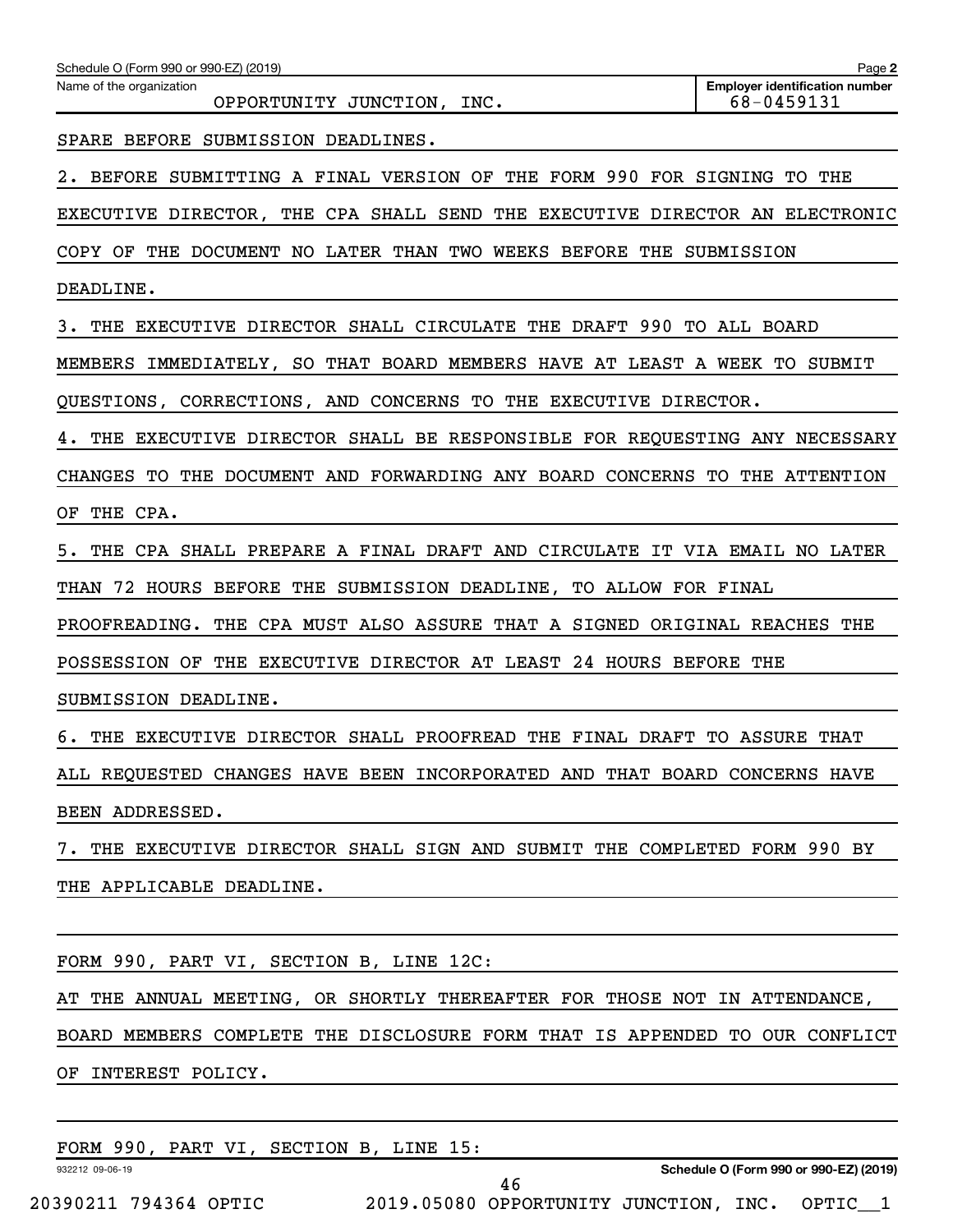| Schedule O (Form 990 or 990-EZ) (2019)                                      | Page 2                                              |
|-----------------------------------------------------------------------------|-----------------------------------------------------|
| Name of the organization<br>OPPORTUNITY JUNCTION, INC.                      | <b>Employer identification number</b><br>68-0459131 |
| OPPORTUNITY JUNCTION STRIVES TO PROVIDE THE PRESIDENT AND CEO WITH THE      |                                                     |
| FEEDBACK NECESSARY TO ACHIEVE EXCELLENT PERFORMANCE AND WITH COMPENSATION   |                                                     |
| APPROPRIATE TO THE PERFORMANCE LEVEL ACHIEVED. TO THAT END:                 |                                                     |
| 1. THE CHAIR OF THE BOARD, IN PARTNERSHIP WITH THE PRESIDENT AND CEO, SHALL |                                                     |
| BE RESPONSIBLE FOR ENSURING THAT THE REVIEW PROCESS IS INITIATED BEFORE     |                                                     |
| APRIL OF EACH YEAR.                                                         |                                                     |
| 2. THE REVIEW SHALL INCLUDE 360 DEGREE FEEDBACK FROM BOARD MEMBERS AND      |                                                     |
| STAFF MEMBERS, COLLECTED BY MEANS OF AN ANONYMOUS SURVEY ON THE             |                                                     |
| SURVEYMONKEY WEBSITE. THE SURVEY SHALL BE INITIATED FOLLOWING THE APRIL     |                                                     |
| <b>BOARD MEETING.</b>                                                       |                                                     |
| 3. 360 DEGREE SURVEY PARTICIPANTS WILL BE GIVEN TWO WEEKS TO PROVIDE THEIR  |                                                     |
| FEEDBACK.                                                                   |                                                     |
| 4. THE CHAIR AND CHAIR-ELECT WILL REVIEW THE SURVEY RESULTS, THE PRESIDENT  |                                                     |
| AND CEO'S SELF-EVALUATIONS (PREVIOUS FISCAL YEAR AND QUARTER YEAR-TO-DATE), |                                                     |
| AND THE LATEST COMPENSATION SURVEYS. TOGETHER, THEY WILL PREPARE A REPORT   |                                                     |
| AND DRAFT REVIEW FOR THE FULL BOARD OF DIRECTORS TO CONSIDER AT THE JUNE    |                                                     |
| MEETING.                                                                    |                                                     |
| 5. THE PRESIDENT AND CEO'S COMPENSATION WILL BE APPROVED AT THE JUNE        |                                                     |
| MEETING OF THE BOARD OF DIRECTORS. THAT COMPENSATION WILL BE INFORMED BY    |                                                     |
| THE NONPROFIT COMPENSATION SURVEY FOR NORTHERN CALIFORNIA THAT IS TYPICALLY |                                                     |
| PUBLISHED IN APRIL OR MAY.                                                  |                                                     |
| 6. AFTER THE JUNE BOARD MEETING, THE CHAIR AND CHAIR-ELECT SHALL HAVE A     |                                                     |
| REVIEW MEETING WITH THE PRESIDENT AND CEO TO CONVEY FEEDBACK ON PERFORMANCE |                                                     |
| AND THE COMPENSATION TO BE BUDGETED FOR THE FOLLOWING FISCAL YEAR.          |                                                     |
| 7. AT LEAST EVERY OTHER YEAR, OPPORTUNITY JUNCTION SHALL PARTICIPATE IN A   |                                                     |
| COMPENSATION SURVEY THAT WILL PROVIDE INFORMATION ON THE SALARIES OF        |                                                     |
| EXECUTIVE DIRECTORS IN NORTHERN CALIFORNIA. THIS SURVEY WILL BE MADE        |                                                     |
| AVAILABLE TO THE CHAIR, THE CHAIR-ELECT, AND OTHER BOARD MEMBERS TO ASSIST  |                                                     |
| 932212 09-06-19<br>47                                                       | Schedule O (Form 990 or 990-EZ) (2019)              |
| 20390211 794364 OPTIC 2019.05080 OPPORTUNITY JUNCTION, INC. OPTIC_1         |                                                     |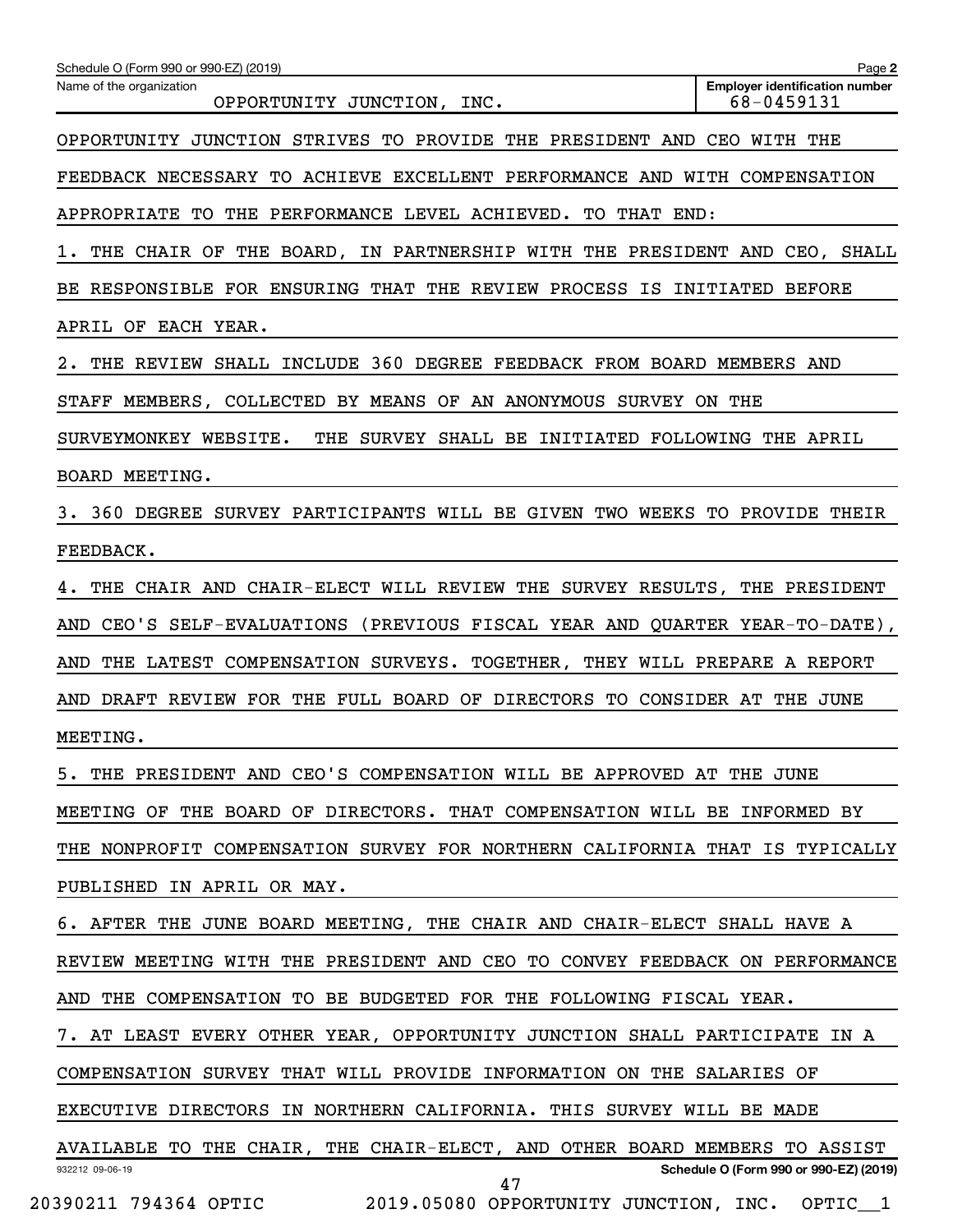| Schedule O (Form 990 or 990-EZ) (2019)                                        | Page 2                                              |
|-------------------------------------------------------------------------------|-----------------------------------------------------|
| Name of the organization<br>OPPORTUNITY JUNCTION,<br>INC.                     | <b>Employer identification number</b><br>68-0459131 |
| DETERMINING THE COMPENSATION OF THE PRESIDENT AND CEO.                        |                                                     |
| 8. THE CHAIR AND CHAIR-ELECT WILL MAKE THE FINAL DETERMINATION OF THE         |                                                     |
| PRESIDENT AND CEO'S COMPENSATION, WITHIN THE RANGE APPROVED BY THE FULL       |                                                     |
| BOARD IN JUNE, AFTER CONSIDERATION OF THE LATEST SALARY COMPARISONS. THAT     |                                                     |
| DECISION WILL BE COMMUNICATED TO THE PRESIDENT AND CEO AND TO THE VICE        |                                                     |
| PRESIDENT OF ADMINISTRATION BY THE FIRST PAYROLL DEADLINE OF EACH FISCAL      |                                                     |
| YEAR, SO THAT IT MAY BE USED IN RUNNING PAYROLL.                              |                                                     |
|                                                                               |                                                     |
| FORM 990, PART VI, SECTION C, LINE 19:                                        |                                                     |
| ORGANIZATION MAKES ITS GOVERNING DOCUMENT, CONFLICT OF INTEREST POLICY<br>THE |                                                     |
| FINANCIAL STATEMENTS AVAILABLE TO THE PUBLIC UPON REOUEST.<br>AND             |                                                     |
|                                                                               |                                                     |
| FORM 990, PART XII, LINE 2C                                                   |                                                     |
| THE ORGANIZATION HAS MADE NO CHANGES TO OVERSIGHT OR SELECTION PROCESS        |                                                     |

DURING THE FISCAL YEAR.

932212 09-06-19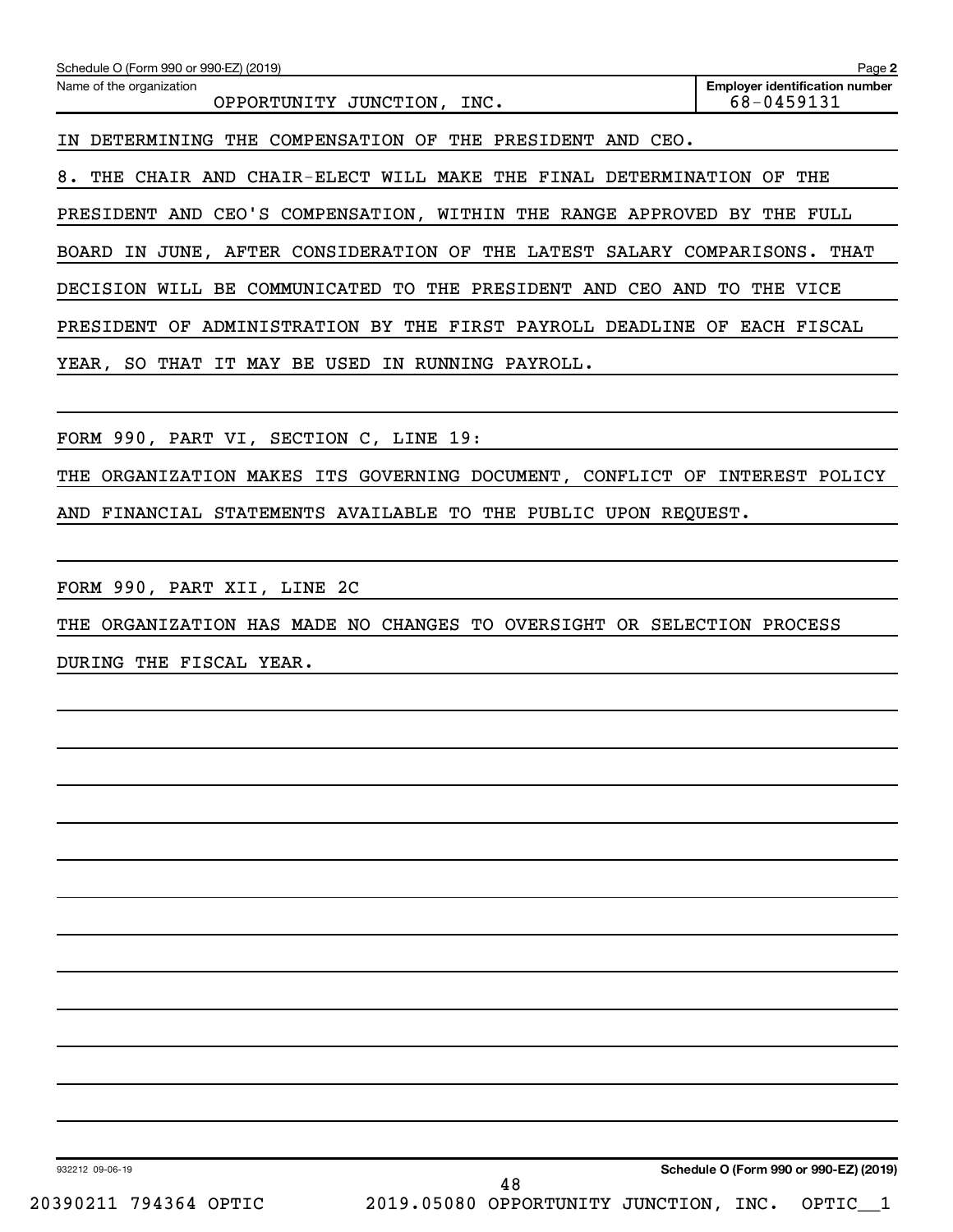### **2019 DEPRECIATION AND AMORTIZATION REPORT**

### FORM 990 PAGE 10 990

| Asset<br>No. | Description                               | Date<br>Acquired | Method | Life | $\begin{matrix} 0 \\ 0 \\ n \end{matrix}$<br>Line<br>No.<br>$\mathsf{v}$ | Unadjusted<br>Cost Or Basis | Bus<br>$\%$<br>Excl | Section 179<br>Expense | <b>Reduction In</b><br>Basis | <b>Basis For</b><br>Depreciation | Beginning<br>Accumulated<br>Depreciation | Current<br>Sec 179<br>Expense | <b>Current Year</b><br>Deduction | Ending<br>Accumulated<br>Depreciation |
|--------------|-------------------------------------------|------------------|--------|------|--------------------------------------------------------------------------|-----------------------------|---------------------|------------------------|------------------------------|----------------------------------|------------------------------------------|-------------------------------|----------------------------------|---------------------------------------|
| 1            | LEASEHOLD IMPROVEMENTS -<br><b>BLINDS</b> | 03/03/00 197     |        | 60M  | HY43                                                                     | 1,877.                      |                     |                        |                              | 1,877                            | 1,877.                                   |                               | 0                                | 1,877.                                |
|              | LEASEHOLD IMPROVEMENTS -<br>2 BLINDS      | 04/05/00 197     |        | 60M  | HY <sub>43</sub>                                                         | 615.                        |                     |                        |                              | 615                              | 615.                                     |                               | $\mathbf{0}$                     | 615.                                  |
|              | 3 LEASEHOLD IMPROVEMENTS                  | 11/01/09 197     |        | 111M | HY43                                                                     | 46,155                      |                     |                        |                              | 46,155                           | 46,155                                   |                               | $\mathbf{0}$                     | 46, 155.                              |
|              | 4 8 OFFICE CHAIRS                         | $02/25/08$ SL    |        | 7.00 | 16                                                                       | 453.                        |                     |                        |                              | 453                              | 453.                                     |                               | $\mathbf{0}$                     | 453.                                  |
|              | 5 DELL PROJECTOR & ACCESSORIES            | 09/17/09 SL      |        | 5,00 | 16                                                                       | 1,833.                      |                     |                        |                              | 1,833                            | 1,833.                                   |                               | $\mathbf{0}$                     | 1,833.                                |
|              | 6 LEASEHOLD IMPROVEMENTS                  | 03/31/11 197     |        | 94M  | HY <sub>43</sub>                                                         | 6,750.                      |                     |                        |                              | 6,750                            | 6,750.                                   |                               | $\mathbf{0}$                     | 6,750.                                |
|              | 7 LEASEHOLD IMPROVEMENTS                  | 04/12/11 197     |        | 93M  | HY43                                                                     | 300.                        |                     |                        |                              | 300                              | 300                                      |                               | 0                                | 300.                                  |
|              | 8 LEASEHOLD IMPROVEMENTS                  | 05/25/11 197     |        | 92M  | $HY$ 43                                                                  | 835.                        |                     |                        |                              | 835                              | 835.                                     |                               | $\mathbf{0}$                     | 835.                                  |
|              | 9 LEASEHOLD IMPROVEMENTS                  | 06/14/11 197     |        | 91M  | HY43                                                                     | 3,000                       |                     |                        |                              | 3,000                            | 3,000                                    |                               | $\mathbf{0}$                     | 3,000.                                |
|              | 10 2 DELL SERVERS                         | $12/14/11$ SL    |        | 5.00 | 16                                                                       | 5,284.                      |                     |                        |                              | 5,284                            | 5,284.                                   |                               | $\mathbf{0}$                     | 5,284.                                |
|              | 11 LEASEHOLD IMPROVEMENTS                 | 02/12/13 197     |        | 72M  | HY43                                                                     | 856.                        |                     |                        |                              | 856                              | 856.                                     |                               | $\mathbf{0}$                     | 856.                                  |
|              | WORKSTATIONS FOR STANDING -<br>12 12      | 04/02/13 SL      |        | 5.00 | 16                                                                       | 4,305.                      |                     |                        |                              | 4,305.                           | 4,305.                                   |                               | $\mathbf 0$ .                    | 4,305.                                |
|              | 13 LEASEHOLD IMPROVEMENTS                 | 09/05/13 197     |        | 65M  | HY43                                                                     | 9,800                       |                     |                        |                              | 9,800                            | 9,800.                                   |                               | 0                                | 9,800.                                |
|              | 14 TABLES FOR CLASSROOM                   | $10/29/13$ SL    |        | 7.00 | 16                                                                       | 974.                        |                     |                        |                              | 974                              | 777.                                     |                               | 139                              | 916.                                  |
|              | 15 MS OFFICE SOFTWARE                     | 11/12/13         | SL     | 3.00 | 16                                                                       | 1,600                       |                     |                        |                              | 1,600                            | 1,600                                    |                               | 0                                | 1,600.                                |
|              | 16 DEEP FREEZE SOFTWARE                   | $11/12/13$ SL    |        | 3.00 | 16                                                                       | 1,440.                      |                     |                        |                              | 1,440                            | 1,440.                                   |                               | $\mathbf{0}$                     | 1,440.                                |
|              | LEASEHOLD IMPROVEMENTS-AC<br>17 DAMPERS   | 03/10/15 197     |        | 47M  | HY43                                                                     | 2,330.                      |                     |                        |                              | 2,330                            | 2,330.                                   |                               | $\mathbf{0}$                     | 2,330.                                |
|              | LEASEHOLD IMPROVEMENTS -<br>18 TOILETS    | 01/18/17         |        | 24M  | HY <sub>43</sub>                                                         | 1,200.                      |                     |                        |                              | 1,200.                           | 1,200.                                   |                               | 0.                               | 1,200.                                |

928111 04-01-19

(D) - Asset disposed \* ITC, Salvage, Bonus, Commercial Revitalization Deduction, GO Zone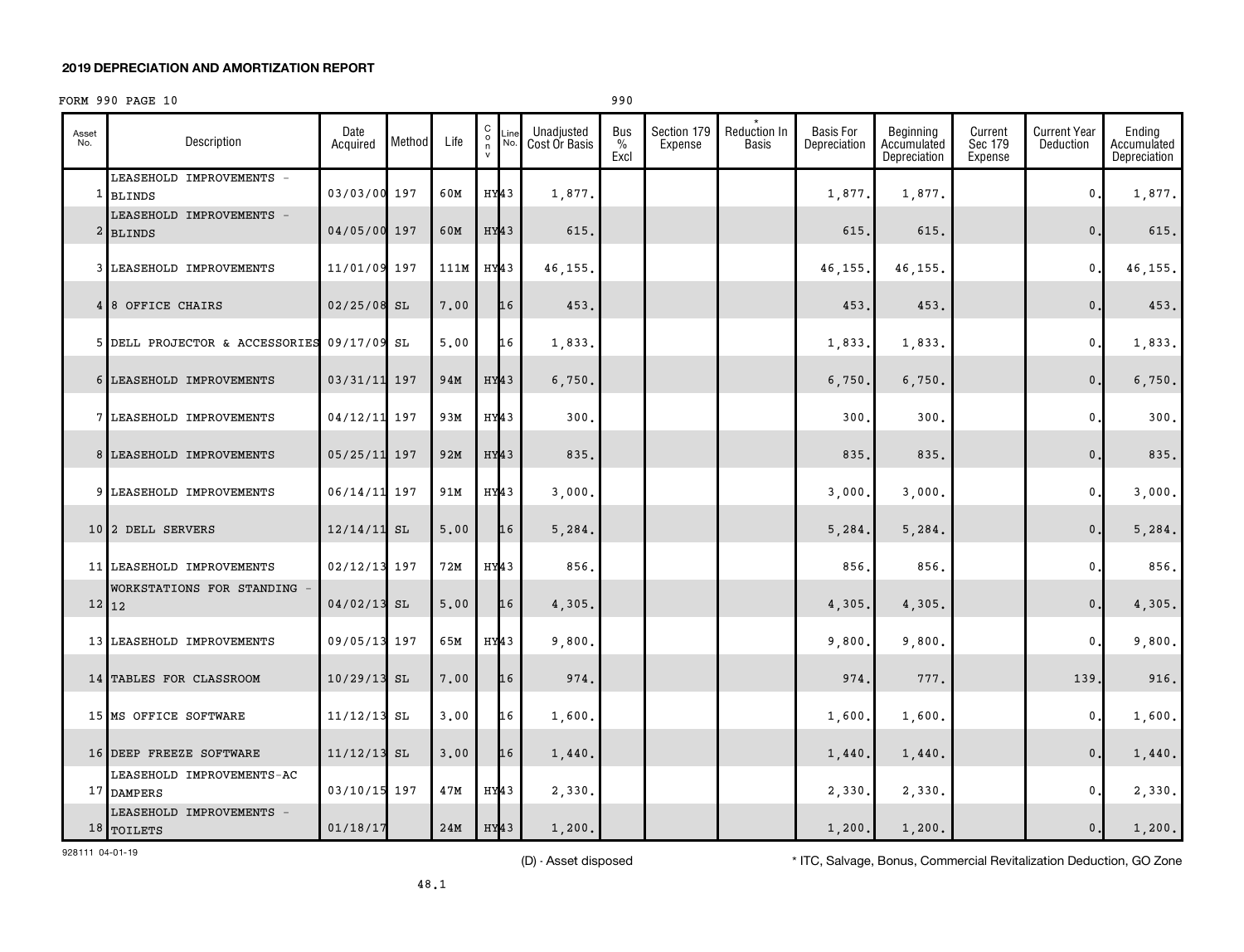### **2019 DEPRECIATION AND AMORTIZATION REPORT**

### FORM 990 PAGE 10 990

| Asset<br>No. | Description                                      | Date<br>Acquired | Method | Life | $\begin{array}{c}\nC \\ O \\ N\n\end{array}$ | $\frac{\text{Line}}{\text{No.}}$ | Unadjusted<br>Cost Or Basis | $\begin{array}{c}\n\text{Bus} \\ \frac{\%}{\%} \\ \text{Excl}\n\end{array}$ | Section 179<br>Expense | Reduction In<br>Basis | Basis For<br>Depreciation | Beginning<br>Accumulated<br>Depreciation | Current<br>Sec 179<br>Expense | <b>Current Year</b><br>Deduction | Ending<br>Accumulated<br>Depreciation |
|--------------|--------------------------------------------------|------------------|--------|------|----------------------------------------------|----------------------------------|-----------------------------|-----------------------------------------------------------------------------|------------------------|-----------------------|---------------------------|------------------------------------------|-------------------------------|----------------------------------|---------------------------------------|
|              | 19 TWO POWEREDGE T430 SERVERS                    | $11/12/17$ SL    |        | 3.00 |                                              | 16                               | 5,571.                      |                                                                             |                        |                       | 5,571.                    | 2,940.                                   |                               | 1,857.                           | 4,797.                                |
|              | 80 COMPUTERS & MONITORS FOR<br>$20$ STAFF & LABS | $11/22/17$ SL    |        | 3,00 |                                              | 16                               | 48,874.                     |                                                                             |                        |                       | 48,874.                   | 25,795.                                  |                               | 16,291.                          | 42,086.                               |
|              | LEASEHOLD IMPROVEMENT-OFFICE<br>21 REMODEL       | 04/30/18         |        | 129M | HY43                                         |                                  | 121,944.                    |                                                                             |                        |                       | 121,944.                  | 13,234.                                  |                               | 11,344.                          | 24,578.                               |
|              | * TOTAL 990 PAGE 10 DEPR &<br><b>AMORT</b>       |                  |        |      |                                              |                                  | 265,996.                    |                                                                             |                        |                       | 265,996.                  | 131,379.                                 |                               | 29,631.                          | 161,010.                              |
|              |                                                  |                  |        |      |                                              |                                  |                             |                                                                             |                        |                       |                           |                                          |                               |                                  |                                       |
|              |                                                  |                  |        |      |                                              |                                  |                             |                                                                             |                        |                       |                           |                                          |                               |                                  |                                       |
|              |                                                  |                  |        |      |                                              |                                  |                             |                                                                             |                        |                       |                           |                                          |                               |                                  |                                       |
|              |                                                  |                  |        |      |                                              |                                  |                             |                                                                             |                        |                       |                           |                                          |                               |                                  |                                       |
|              |                                                  |                  |        |      |                                              |                                  |                             |                                                                             |                        |                       |                           |                                          |                               |                                  |                                       |
|              |                                                  |                  |        |      |                                              |                                  |                             |                                                                             |                        |                       |                           |                                          |                               |                                  |                                       |
|              |                                                  |                  |        |      |                                              |                                  |                             |                                                                             |                        |                       |                           |                                          |                               |                                  |                                       |
|              |                                                  |                  |        |      |                                              |                                  |                             |                                                                             |                        |                       |                           |                                          |                               |                                  |                                       |
|              |                                                  |                  |        |      |                                              |                                  |                             |                                                                             |                        |                       |                           |                                          |                               |                                  |                                       |
|              |                                                  |                  |        |      |                                              |                                  |                             |                                                                             |                        |                       |                           |                                          |                               |                                  |                                       |
|              |                                                  |                  |        |      |                                              |                                  |                             |                                                                             |                        |                       |                           |                                          |                               |                                  |                                       |
|              |                                                  |                  |        |      |                                              |                                  |                             |                                                                             |                        |                       |                           |                                          |                               |                                  |                                       |
|              |                                                  |                  |        |      |                                              |                                  |                             |                                                                             |                        |                       |                           |                                          |                               |                                  |                                       |
|              |                                                  |                  |        |      |                                              |                                  |                             |                                                                             |                        |                       |                           |                                          |                               |                                  |                                       |
|              |                                                  |                  |        |      |                                              |                                  |                             |                                                                             |                        |                       |                           |                                          |                               |                                  |                                       |
|              |                                                  |                  |        |      |                                              |                                  |                             |                                                                             |                        |                       |                           |                                          |                               |                                  |                                       |

928111 04-01-19

(D) - Asset disposed \* ITC, Salvage, Bonus, Commercial Revitalization Deduction, GO Zone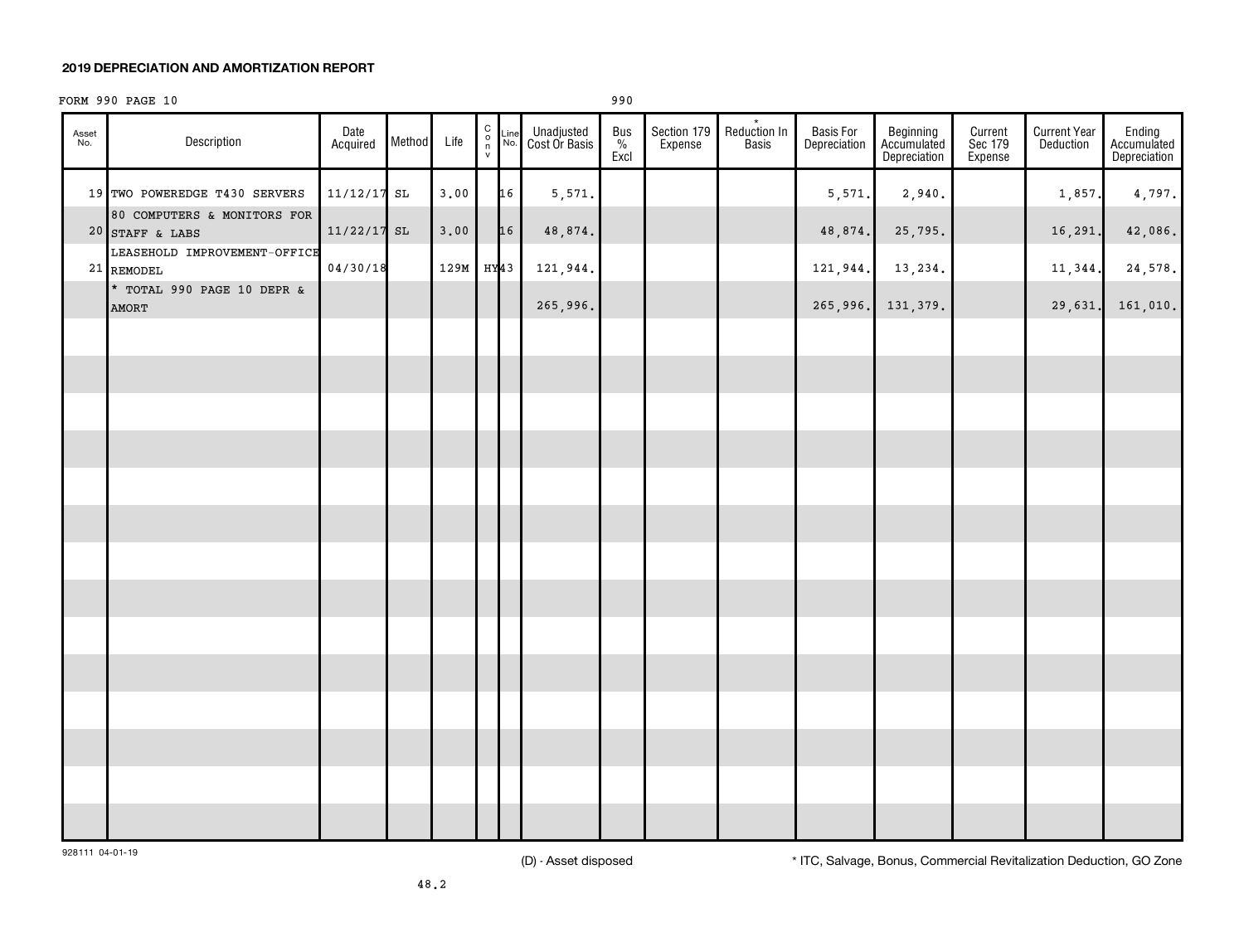| Form                                                           |
|----------------------------------------------------------------|
| Department of the Treasury<br>Internal Revenue Service<br>(99) |
|                                                                |

# **4562 Depreciation and Amortization**<br>(Including Information on Listed Property) 990 **2019**

**(Including Information on Listed Property)**

990

**| Attach to your tax return.**

**nternal Revenue Service**  $\left(99\right)$  **Go to www.irs.gov/Form4562 for instructions and the latest information.** Sequence No. 179<br>Name(s) shown on return and the lates and the lates are activity to which this form relates and

Attachment Sequence No.

OMB No. 1545-0172

|                 | OPPORTUNITY JUNCTION, INC.<br>Election To Expense Certain Property Under Section 179 Note: If you have any listed property, complete Part V before you complete Part I.<br>Part II |                                            |                                                                                                     | <b>FORM 990 PAGE 10</b> |                  |              | $68 - 0459131$                        |
|-----------------|------------------------------------------------------------------------------------------------------------------------------------------------------------------------------------|--------------------------------------------|-----------------------------------------------------------------------------------------------------|-------------------------|------------------|--------------|---------------------------------------|
|                 | 1 Maximum amount (see instructions)                                                                                                                                                |                                            |                                                                                                     |                         |                  | 1            | $1,020,000$ .                         |
| 2               | Total cost of section 179 property placed in service (see instructions) manufactured cost of section 179 property placed in service (see instructions)                             |                                            |                                                                                                     |                         |                  | $\mathbf{2}$ |                                       |
| з               |                                                                                                                                                                                    |                                            |                                                                                                     |                         |                  | 3            | 2,550,000.                            |
| 4               | Reduction in limitation. Subtract line 3 from line 2. If zero or less, enter -0-                                                                                                   |                                            |                                                                                                     |                         |                  | 4            |                                       |
| 5               |                                                                                                                                                                                    |                                            |                                                                                                     |                         |                  | 5            |                                       |
| 6               | (a) Description of property                                                                                                                                                        |                                            | (b) Cost (business use only)                                                                        |                         | (c) Elected cost |              |                                       |
|                 |                                                                                                                                                                                    |                                            |                                                                                                     |                         |                  |              |                                       |
|                 |                                                                                                                                                                                    |                                            |                                                                                                     |                         |                  |              |                                       |
|                 | 7 Listed property. Enter the amount from line 29 [11] [12] [12] [13] Listed property. Enter the amount from line 29                                                                |                                            |                                                                                                     | $\overline{7}$          |                  |              |                                       |
|                 |                                                                                                                                                                                    |                                            |                                                                                                     |                         |                  | 8            |                                       |
|                 |                                                                                                                                                                                    |                                            |                                                                                                     |                         |                  | 9            |                                       |
|                 |                                                                                                                                                                                    |                                            |                                                                                                     |                         |                  | 10           |                                       |
|                 |                                                                                                                                                                                    |                                            |                                                                                                     |                         |                  | 11           |                                       |
|                 | 13 Carryover of disallowed deduction to 2020. Add lines 9 and 10, less line 12                                                                                                     |                                            |                                                                                                     | 13                      |                  | 12           |                                       |
|                 | Note: Don't use Part II or Part III below for listed property. Instead, use Part V.                                                                                                |                                            |                                                                                                     |                         |                  |              |                                       |
| Part II         | Special Depreciation Allowance and Other Depreciation (Don't include listed property.)                                                                                             |                                            |                                                                                                     |                         |                  |              |                                       |
|                 | 14 Special depreciation allowance for qualified property (other than listed property) placed in service during                                                                     |                                            |                                                                                                     |                         |                  |              |                                       |
|                 | the tax year                                                                                                                                                                       |                                            |                                                                                                     |                         |                  | 14           |                                       |
|                 |                                                                                                                                                                                    |                                            |                                                                                                     |                         |                  | 15           | 18,287.                               |
| Part III        | MACRS Depreciation (Don't include listed property. See instructions.)                                                                                                              |                                            |                                                                                                     |                         |                  | 16           |                                       |
|                 |                                                                                                                                                                                    |                                            | <b>Section A</b>                                                                                    |                         |                  |              |                                       |
|                 |                                                                                                                                                                                    |                                            |                                                                                                     |                         |                  |              |                                       |
|                 |                                                                                                                                                                                    |                                            |                                                                                                     |                         |                  |              |                                       |
|                 | If you are electing to group any assets placed in service during the tax year into one or more general asset accounts, check here                                                  |                                            |                                                                                                     |                         |                  | 17           |                                       |
|                 |                                                                                                                                                                                    |                                            | Section B - Assets Placed in Service During 2019 Tax Year Using the General Depreciation System     |                         |                  |              |                                       |
|                 | (a) Classification of property                                                                                                                                                     | (b) Month and<br>year placed<br>in service | (c) Basis for depreciation<br>(business/investment use<br>only - see instructions)                  | (d) Recovery<br>period  | (e) Convention   | (f) Method   |                                       |
|                 | 3-year property                                                                                                                                                                    |                                            |                                                                                                     |                         |                  |              |                                       |
| b               | 5-year property                                                                                                                                                                    |                                            |                                                                                                     |                         |                  |              |                                       |
| c               | 7-year property                                                                                                                                                                    |                                            |                                                                                                     |                         |                  |              |                                       |
| d               | 10-year property                                                                                                                                                                   |                                            |                                                                                                     |                         |                  |              |                                       |
| е               | 15-year property                                                                                                                                                                   |                                            |                                                                                                     |                         |                  |              |                                       |
| f               | 20-year property                                                                                                                                                                   |                                            |                                                                                                     |                         |                  |              |                                       |
| g               | 25-year property                                                                                                                                                                   |                                            |                                                                                                     | 25 yrs.                 |                  | S/L          |                                       |
| h               | Residential rental property                                                                                                                                                        |                                            |                                                                                                     | 27.5 yrs.               | МM               | S/L          |                                       |
|                 |                                                                                                                                                                                    |                                            |                                                                                                     | 27.5 yrs.               | МM               | S/L          |                                       |
| ÷               | Nonresidential real property                                                                                                                                                       |                                            |                                                                                                     | 39 yrs.                 | МM               | S/L          |                                       |
|                 |                                                                                                                                                                                    |                                            | Section C - Assets Placed in Service During 2019 Tax Year Using the Alternative Depreciation System |                         | MM               | S/L          |                                       |
|                 | Class life                                                                                                                                                                         |                                            |                                                                                                     |                         |                  | S/L          |                                       |
| b               | 12-year                                                                                                                                                                            |                                            |                                                                                                     | 12 yrs.                 |                  | S/L          |                                       |
| с               | 30-year                                                                                                                                                                            |                                            |                                                                                                     | 30 yrs.                 | МM               | S/L          |                                       |
| 19a<br>20a<br>d | 40-year                                                                                                                                                                            | $\prime$                                   |                                                                                                     | 40 yrs.                 | МM               | S/L          |                                       |
| <b>Part IV</b>  | <b>Summary (See instructions.)</b>                                                                                                                                                 |                                            |                                                                                                     |                         |                  |              |                                       |
|                 | 21 Listed property. Enter amount from line 28                                                                                                                                      |                                            |                                                                                                     |                         |                  | 21           |                                       |
|                 | 22 Total. Add amounts from line 12, lines 14 through 17, lines 19 and 20 in column (g), and line 21.                                                                               |                                            |                                                                                                     |                         |                  |              |                                       |
|                 | Enter here and on the appropriate lines of your return. Partnerships and S corporations - see instr.                                                                               |                                            |                                                                                                     |                         |                  | 22           | (g) Depreciation deduction<br>18,287. |
|                 | 23 For assets shown above and placed in service during the current year, enter the                                                                                                 |                                            |                                                                                                     | 23                      |                  |              |                                       |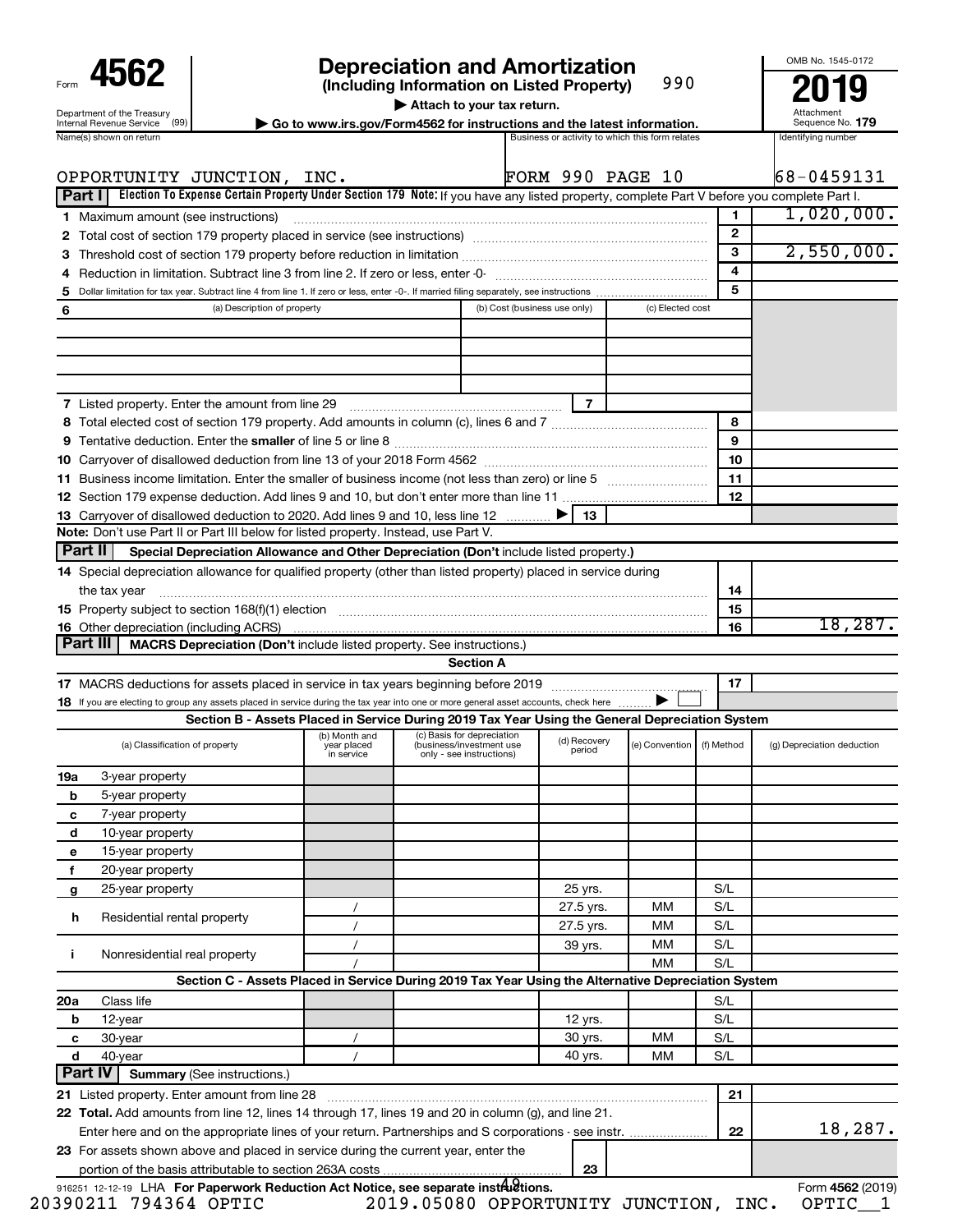| Form 4562 (2019)                                                                                                                                                    |                                                               | OPPORTUNITY JUNCTION, INC.                                                                                           |                                            |                |                    |                                   |     |                                           |         |                      |     |              |                     | $68 - 0459131$ Page 2 |
|---------------------------------------------------------------------------------------------------------------------------------------------------------------------|---------------------------------------------------------------|----------------------------------------------------------------------------------------------------------------------|--------------------------------------------|----------------|--------------------|-----------------------------------|-----|-------------------------------------------|---------|----------------------|-----|--------------|---------------------|-----------------------|
| Listed Property (Include automobiles, certain other vehicles, certain aircraft, and property used for<br>Part V                                                     |                                                               |                                                                                                                      |                                            |                |                    |                                   |     |                                           |         |                      |     |              |                     |                       |
| entertainment, recreation, or amusement.)<br>Note: For any vehicle for which you are using the standard mileage rate or deducting lease expense, complete only 24a, |                                                               |                                                                                                                      |                                            |                |                    |                                   |     |                                           |         |                      |     |              |                     |                       |
| 24b, columns (a) through (c) of Section A, all of Section B, and Section C if applicable.                                                                           |                                                               |                                                                                                                      |                                            |                |                    |                                   |     |                                           |         |                      |     |              |                     |                       |
|                                                                                                                                                                     |                                                               | Section A - Depreciation and Other Information (Caution: See the instructions for limits for passenger automobiles.) |                                            |                |                    |                                   |     |                                           |         |                      |     |              |                     |                       |
| 24a Do you have evidence to support the business/investment use claimed?                                                                                            |                                                               |                                                                                                                      |                                            |                |                    | Yes                               |     | No 24b If "Yes." is the evidence written? |         |                      |     |              | Yes                 | No                    |
|                                                                                                                                                                     | (b)                                                           | (c)                                                                                                                  |                                            |                |                    | (e)                               |     | (f)                                       |         | (g)                  |     | (h)          |                     | (i)                   |
| (a)<br>Type of property                                                                                                                                             | Date                                                          | Business/                                                                                                            |                                            | (d)<br>Cost or |                    | Basis for depreciation            |     | Recovery                                  |         | Method/              |     | Depreciation |                     | Elected               |
| (list vehicles first)                                                                                                                                               | placed in<br>service                                          | investment<br>use percentage                                                                                         |                                            | other basis    |                    | (business/investment<br>use only) |     | period                                    |         | Convention           |     | deduction    |                     | section 179<br>cost   |
|                                                                                                                                                                     |                                                               |                                                                                                                      |                                            |                |                    |                                   |     |                                           |         |                      |     |              |                     |                       |
| 25 Special depreciation allowance for qualified listed property placed in service during the tax year and                                                           |                                                               |                                                                                                                      |                                            |                |                    |                                   |     |                                           |         |                      |     |              |                     |                       |
|                                                                                                                                                                     |                                                               |                                                                                                                      |                                            |                |                    |                                   |     |                                           |         | 25                   |     |              |                     |                       |
| 26 Property used more than 50% in a qualified business use:                                                                                                         |                                                               |                                                                                                                      |                                            |                |                    |                                   |     |                                           |         |                      |     |              |                     |                       |
|                                                                                                                                                                     |                                                               |                                                                                                                      | %                                          |                |                    |                                   |     |                                           |         |                      |     |              |                     |                       |
|                                                                                                                                                                     |                                                               |                                                                                                                      | %                                          |                |                    |                                   |     |                                           |         |                      |     |              |                     |                       |
|                                                                                                                                                                     | $\mathcal{X}^{\mathcal{A}}$ and $\mathcal{X}^{\mathcal{A}}$   |                                                                                                                      | %                                          |                |                    |                                   |     |                                           |         |                      |     |              |                     |                       |
| 27 Property used 50% or less in a qualified business use:                                                                                                           |                                                               |                                                                                                                      |                                            |                |                    |                                   |     |                                           |         |                      |     |              |                     |                       |
|                                                                                                                                                                     |                                                               |                                                                                                                      | %                                          |                |                    |                                   |     |                                           | $S/L -$ |                      |     |              |                     |                       |
|                                                                                                                                                                     | 生产性的                                                          |                                                                                                                      | $\%$                                       |                |                    |                                   |     |                                           | $S/L -$ |                      |     |              |                     |                       |
|                                                                                                                                                                     | $\mathcal{X}^{\mathcal{A}}$ and $\mathcal{X}^{\mathcal{A}}$ . |                                                                                                                      | %                                          |                |                    |                                   |     |                                           | $S/L -$ |                      |     |              |                     |                       |
|                                                                                                                                                                     |                                                               |                                                                                                                      |                                            |                |                    |                                   |     |                                           |         | 28                   |     |              |                     |                       |
|                                                                                                                                                                     |                                                               |                                                                                                                      |                                            |                |                    |                                   |     |                                           |         |                      |     | 29           |                     |                       |
|                                                                                                                                                                     |                                                               |                                                                                                                      | Section B - Information on Use of Vehicles |                |                    |                                   |     |                                           |         |                      |     |              |                     |                       |
| Complete this section for vehicles used by a sole proprietor, partner, or other "more than 5% owner," or related person. If you provided vehicles                   |                                                               |                                                                                                                      |                                            |                |                    |                                   |     |                                           |         |                      |     |              |                     |                       |
| to your employees, first answer the questions in Section C to see if you meet an exception to completing this section for those vehicles.                           |                                                               |                                                                                                                      |                                            |                |                    |                                   |     |                                           |         |                      |     |              |                     |                       |
|                                                                                                                                                                     |                                                               |                                                                                                                      |                                            |                |                    |                                   |     |                                           |         |                      |     |              |                     |                       |
|                                                                                                                                                                     |                                                               |                                                                                                                      |                                            |                |                    |                                   |     |                                           |         |                      |     |              |                     |                       |
|                                                                                                                                                                     |                                                               |                                                                                                                      |                                            | (a)            |                    | (b)                               |     | (c)                                       | (d)     |                      |     | (e)          |                     | (f)                   |
| <b>30</b> Total business/investment miles driven during the                                                                                                         |                                                               |                                                                                                                      |                                            | Vehicle        |                    | Vehicle                           |     | Vehicle                                   | Vehicle |                      |     | Vehicle      |                     | Vehicle               |
| year (don't include commuting miles)                                                                                                                                |                                                               |                                                                                                                      |                                            |                |                    |                                   |     |                                           |         |                      |     |              |                     |                       |
| 31 Total commuting miles driven during the year                                                                                                                     |                                                               |                                                                                                                      |                                            |                |                    |                                   |     |                                           |         |                      |     |              |                     |                       |
| 32 Total other personal (noncommuting) miles                                                                                                                        |                                                               |                                                                                                                      |                                            |                |                    |                                   |     |                                           |         |                      |     |              |                     |                       |
|                                                                                                                                                                     |                                                               |                                                                                                                      |                                            |                |                    |                                   |     |                                           |         |                      |     |              |                     |                       |
| 33 Total miles driven during the year.                                                                                                                              |                                                               |                                                                                                                      |                                            |                |                    |                                   |     |                                           |         |                      |     |              |                     |                       |
|                                                                                                                                                                     |                                                               |                                                                                                                      |                                            |                |                    |                                   |     |                                           |         |                      |     |              |                     |                       |
| 34 Was the vehicle available for personal use                                                                                                                       |                                                               |                                                                                                                      | Yes                                        | No             | Yes                | No                                | Yes | No                                        | Yes     | No                   | Yes | No           | Yes                 | No                    |
|                                                                                                                                                                     |                                                               |                                                                                                                      |                                            |                |                    |                                   |     |                                           |         |                      |     |              |                     |                       |
| 35 Was the vehicle used primarily by a more                                                                                                                         |                                                               |                                                                                                                      |                                            |                |                    |                                   |     |                                           |         |                      |     |              |                     |                       |
| than 5% owner or related person?                                                                                                                                    |                                                               |                                                                                                                      |                                            |                |                    |                                   |     |                                           |         |                      |     |              |                     |                       |
| 36 Is another vehicle available for personal                                                                                                                        |                                                               |                                                                                                                      |                                            |                |                    |                                   |     |                                           |         |                      |     |              |                     |                       |
|                                                                                                                                                                     |                                                               |                                                                                                                      |                                            |                |                    |                                   |     |                                           |         |                      |     |              |                     |                       |
|                                                                                                                                                                     |                                                               |                                                                                                                      |                                            |                |                    |                                   |     |                                           |         |                      |     |              |                     |                       |
|                                                                                                                                                                     |                                                               | Section C - Questions for Employers Who Provide Vehicles for Use by Their Employees                                  |                                            |                |                    |                                   |     |                                           |         |                      |     |              |                     |                       |
| Answer these questions to determine if you meet an exception to completing Section B for vehicles used by employees who aren't                                      |                                                               |                                                                                                                      |                                            |                |                    |                                   |     |                                           |         |                      |     |              |                     |                       |
| more than 5% owners or related persons.                                                                                                                             |                                                               |                                                                                                                      |                                            |                |                    |                                   |     |                                           |         |                      |     |              |                     |                       |
| 37 Do you maintain a written policy statement that prohibits all personal use of vehicles, including commuting, by your                                             |                                                               |                                                                                                                      |                                            |                |                    |                                   |     |                                           |         |                      |     |              | Yes                 | <b>No</b>             |
|                                                                                                                                                                     |                                                               |                                                                                                                      |                                            |                |                    |                                   |     |                                           |         |                      |     |              |                     |                       |
| 38 Do you maintain a written policy statement that prohibits personal use of vehicles, except commuting, by your                                                    |                                                               |                                                                                                                      |                                            |                |                    |                                   |     |                                           |         |                      |     |              |                     |                       |
|                                                                                                                                                                     |                                                               |                                                                                                                      |                                            |                |                    |                                   |     |                                           |         |                      |     |              |                     |                       |
|                                                                                                                                                                     |                                                               |                                                                                                                      |                                            |                |                    |                                   |     |                                           |         |                      |     |              |                     |                       |
| 40 Do you provide more than five vehicles to your employees, obtain information from your employees about                                                           |                                                               |                                                                                                                      |                                            |                |                    |                                   |     |                                           |         |                      |     |              |                     |                       |
|                                                                                                                                                                     |                                                               |                                                                                                                      |                                            |                |                    |                                   |     |                                           |         |                      |     |              |                     |                       |
|                                                                                                                                                                     |                                                               |                                                                                                                      |                                            |                |                    |                                   |     |                                           |         |                      |     |              |                     |                       |
| Note: If your answer to 37, 38, 39, 40, or 41 is "Yes," don't complete Section B for the covered vehicles.                                                          |                                                               |                                                                                                                      |                                            |                |                    |                                   |     |                                           |         |                      |     |              |                     |                       |
| Part VI   Amortization                                                                                                                                              |                                                               |                                                                                                                      |                                            |                |                    |                                   |     |                                           |         |                      |     |              |                     |                       |
| (a)                                                                                                                                                                 |                                                               |                                                                                                                      | (b)                                        |                |                    |                                   |     |                                           |         | (e)                  |     |              |                     |                       |
| Description of costs                                                                                                                                                |                                                               |                                                                                                                      | Date amortization                          |                | (c)<br>Amortizable |                                   |     | (d)<br><sup>Code</sup>                    |         | Amortization         |     |              | (f)<br>Amortization |                       |
|                                                                                                                                                                     |                                                               |                                                                                                                      | begins                                     |                | amount             |                                   |     | section                                   |         | period or percentage |     |              | for this year       |                       |
| 42 Amortization of costs that begins during your 2019 tax year:                                                                                                     |                                                               |                                                                                                                      |                                            |                |                    |                                   |     |                                           |         |                      |     |              |                     |                       |
|                                                                                                                                                                     |                                                               |                                                                                                                      | 主义主义                                       |                |                    |                                   |     |                                           |         |                      |     |              |                     |                       |
|                                                                                                                                                                     |                                                               |                                                                                                                      |                                            |                |                    |                                   |     |                                           |         |                      |     |              |                     |                       |
|                                                                                                                                                                     |                                                               |                                                                                                                      |                                            |                |                    |                                   |     |                                           |         |                      | 43  |              |                     | $11,344$ .            |
|                                                                                                                                                                     |                                                               |                                                                                                                      |                                            |                |                    |                                   |     |                                           |         |                      | 44  |              |                     | 11,344。               |
| 916252 12-12-19                                                                                                                                                     |                                                               |                                                                                                                      |                                            |                |                    |                                   |     |                                           |         |                      |     |              |                     | Form 4562 (2019)      |
|                                                                                                                                                                     |                                                               |                                                                                                                      |                                            |                |                    | 50                                |     |                                           |         |                      |     |              |                     |                       |